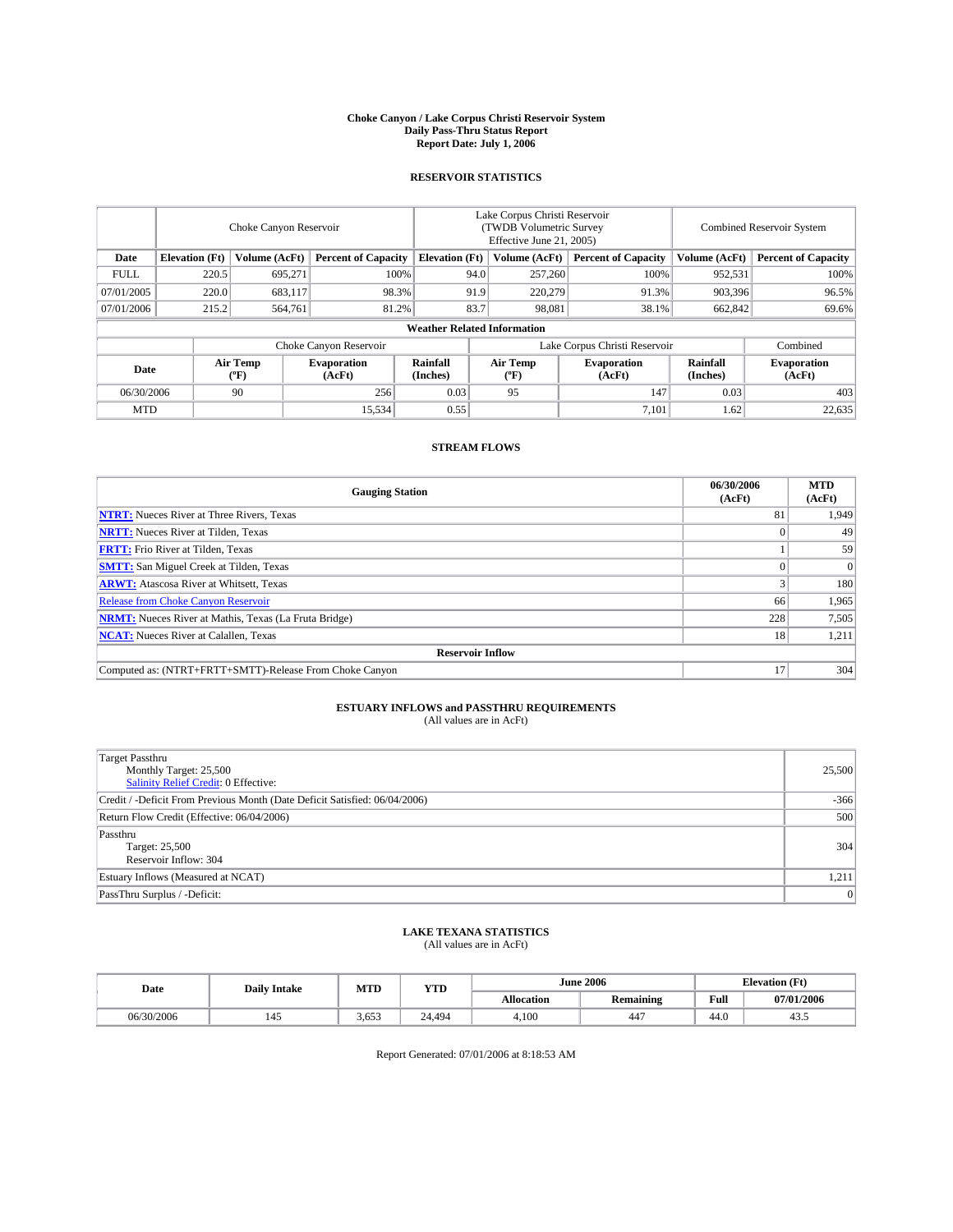#### **Choke Canyon / Lake Corpus Christi Reservoir System Daily Pass-Thru Status Report Report Date: July 2, 2006**

### **RESERVOIR STATISTICS**

|             | Choke Canyon Reservoir             |                                             |                              |                       | Lake Corpus Christi Reservoir<br>(TWDB Volumetric Survey<br>Effective June 21, 2005) |                  |                               |                      | <b>Combined Reservoir System</b> |  |  |  |
|-------------|------------------------------------|---------------------------------------------|------------------------------|-----------------------|--------------------------------------------------------------------------------------|------------------|-------------------------------|----------------------|----------------------------------|--|--|--|
| Date        | <b>Elevation</b> (Ft)              | Volume (AcFt)<br><b>Percent of Capacity</b> |                              | <b>Elevation</b> (Ft) |                                                                                      | Volume (AcFt)    | <b>Percent of Capacity</b>    | Volume (AcFt)        | <b>Percent of Capacity</b>       |  |  |  |
| <b>FULL</b> | 220.5                              | 695.271                                     |                              | 100%                  | 94.0                                                                                 | 257,260          | 100%                          | 952,531              | 100%                             |  |  |  |
| 07/02/2005  | 220.0                              | 682,860                                     | 98.2%                        |                       | 91.9                                                                                 | 219,057          | 90.8%                         | 901.917              | 96.3%                            |  |  |  |
| 07/02/2006  | 215.2                              | 564,761                                     | 81.2%                        |                       | 83.7                                                                                 | 97,966           | 38.1%                         | 662,727              | 69.6%                            |  |  |  |
|             | <b>Weather Related Information</b> |                                             |                              |                       |                                                                                      |                  |                               |                      |                                  |  |  |  |
|             |                                    |                                             | Choke Canyon Reservoir       |                       |                                                                                      |                  | Lake Corpus Christi Reservoir |                      | Combined                         |  |  |  |
| Date        |                                    | Air Temp<br>(°F)                            | <b>Evaporation</b><br>(AcFt) | Rainfall<br>(Inches)  |                                                                                      | Air Temp<br>("F) | <b>Evaporation</b><br>(AcFt)  | Rainfall<br>(Inches) | <b>Evaporation</b><br>(AcFt)     |  |  |  |
| 07/01/2006  |                                    | 86                                          | 229                          | 0.25                  |                                                                                      | 87               | 214                           | 0.83                 | 443                              |  |  |  |
| <b>MTD</b>  |                                    |                                             | 229                          | 0.25                  |                                                                                      |                  | 214                           | 0.83                 | 443                              |  |  |  |

## **STREAM FLOWS**

| <b>Gauging Station</b>                                       | 07/01/2006<br>(AcFt) | <b>MTD</b><br>(AcFt) |
|--------------------------------------------------------------|----------------------|----------------------|
| <b>NTRT:</b> Nueces River at Three Rivers, Texas             | 83                   | 83                   |
| <b>NRTT:</b> Nueces River at Tilden, Texas                   |                      | $\Omega$             |
| <b>FRTT:</b> Frio River at Tilden, Texas                     |                      |                      |
| <b>SMTT:</b> San Miguel Creek at Tilden, Texas               |                      | $\Omega$             |
| <b>ARWT:</b> Atascosa River at Whitsett, Texas               |                      | 3                    |
| <b>Release from Choke Canyon Reservoir</b>                   | 66                   | 66                   |
| <b>NRMT:</b> Nueces River at Mathis, Texas (La Fruta Bridge) | 197                  | 197                  |
| <b>NCAT:</b> Nueces River at Calallen, Texas                 | 99                   | 99                   |
| <b>Reservoir Inflow</b>                                      |                      |                      |
| Computed as: (NTRT+FRTT+SMTT)-Release From Choke Canyon      | 19                   | 19                   |

# **ESTUARY INFLOWS and PASSTHRU REQUIREMENTS**<br>(All values are in AcFt)

| <b>Target Passthru</b><br>Monthly Target: 4,500<br>Salinity Relief Credit: 0 Effective: | 4,500 |
|-----------------------------------------------------------------------------------------|-------|
| Credit / -Deficit From Previous Month (Date Deficit Satisfied: )                        | 541   |
| Return Flow Credit (Effective: 07/01/2006)                                              | 500   |
| Passthru<br>Target: 4,500<br>Reservoir Inflow: 19                                       | 19    |
| Estuary Inflows (Measured at NCAT)                                                      | 99    |
| PassThru Surplus / -Deficit:                                                            | 0     |

# **LAKE TEXANA STATISTICS** (All values are in AcFt)

|  | Date       | <b>Daily Intake</b> | MT T<br>IVI I L | <b>YTD</b> | July              | 2006             |      | <b>Elevation (Ft)</b> |
|--|------------|---------------------|-----------------|------------|-------------------|------------------|------|-----------------------|
|  |            |                     |                 |            | <b>Allocation</b> | <b>Remaining</b> | Full | 07/02/2006            |
|  | 07/01/2006 | 140                 | 146             | 24,640     | 4.100             | 3.954            | 44.0 | 40.0                  |

Report Generated: 07/02/2006 at 8:08:36 AM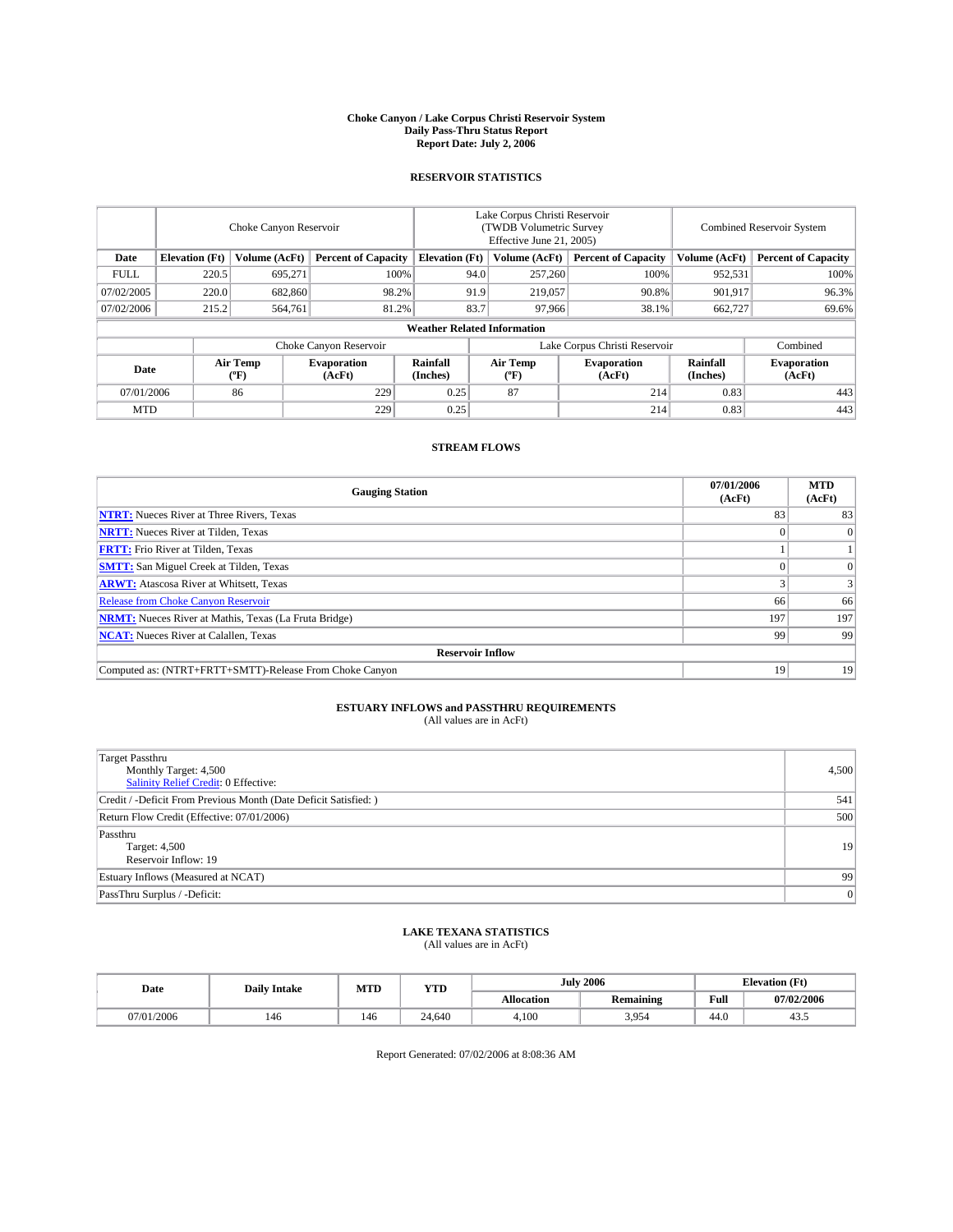#### **Choke Canyon / Lake Corpus Christi Reservoir System Daily Pass-Thru Status Report Report Date: July 3, 2006**

## **RESERVOIR STATISTICS**

|             | Choke Canyon Reservoir             |                  |                              |                       | Lake Corpus Christi Reservoir<br>(TWDB Volumetric Survey<br>Effective June 21, 2005) |                  |                               |                      | <b>Combined Reservoir System</b> |  |  |  |
|-------------|------------------------------------|------------------|------------------------------|-----------------------|--------------------------------------------------------------------------------------|------------------|-------------------------------|----------------------|----------------------------------|--|--|--|
| Date        | <b>Elevation</b> (Ft)              | Volume (AcFt)    | <b>Percent of Capacity</b>   | <b>Elevation</b> (Ft) |                                                                                      | Volume (AcFt)    | <b>Percent of Capacity</b>    | Volume (AcFt)        | <b>Percent of Capacity</b>       |  |  |  |
| <b>FULL</b> | 220.5                              | 695.271          |                              | 100%                  | 94.0                                                                                 | 257,260          | 100%                          | 952,531              | 100%                             |  |  |  |
| 07/03/2005  | 220.0                              | 682,346          | 98.1%                        |                       | 91.8                                                                                 | 217,140          | 90.0%                         | 899,486              | 96.0%                            |  |  |  |
| 07/03/2006  | 215.2                              | 564,302          | 81.2%                        |                       | 83.7                                                                                 | 98.196           | 38.2%                         | 662,498              | 69.6%                            |  |  |  |
|             | <b>Weather Related Information</b> |                  |                              |                       |                                                                                      |                  |                               |                      |                                  |  |  |  |
|             |                                    |                  | Choke Canyon Reservoir       |                       |                                                                                      |                  | Lake Corpus Christi Reservoir |                      | Combined                         |  |  |  |
| Date        |                                    | Air Temp<br>(°F) | <b>Evaporation</b><br>(AcFt) | Rainfall<br>(Inches)  |                                                                                      | Air Temp<br>("F) | <b>Evaporation</b><br>(AcFt)  | Rainfall<br>(Inches) | <b>Evaporation</b><br>(AcFt)     |  |  |  |
| 07/02/2006  |                                    | 89               | 350                          | 0.01                  |                                                                                      | 88               | 114                           | 0.05                 | 464                              |  |  |  |
| <b>MTD</b>  |                                    |                  | 579                          | 0.26                  |                                                                                      |                  | 328                           | 0.88                 | 907                              |  |  |  |

## **STREAM FLOWS**

| <b>Gauging Station</b>                                       | 07/02/2006<br>(AcFt) | <b>MTD</b><br>(AcFt) |
|--------------------------------------------------------------|----------------------|----------------------|
| <b>NTRT:</b> Nueces River at Three Rivers, Texas             | 79                   | 163                  |
| <b>NRTT:</b> Nueces River at Tilden, Texas                   |                      | $\Omega$             |
| <b>FRTT:</b> Frio River at Tilden, Texas                     |                      |                      |
| <b>SMTT:</b> San Miguel Creek at Tilden, Texas               |                      | $\overline{0}$       |
| <b>ARWT:</b> Atascosa River at Whitsett, Texas               |                      |                      |
| <b>Release from Choke Canyon Reservoir</b>                   | 66                   | 131                  |
| <b>NRMT:</b> Nueces River at Mathis, Texas (La Fruta Bridge) | 153                  | 349                  |
| <b>NCAT:</b> Nueces River at Calallen, Texas                 | 85                   | 185                  |
| <b>Reservoir Inflow</b>                                      |                      |                      |
| Computed as: (NTRT+FRTT+SMTT)-Release From Choke Canyon      | 14                   | 33                   |

## **ESTUARY INFLOWS and PASSTHRU REQUIREMENTS**<br>(All values are in AcFt)

| <b>Target Passthru</b><br>Monthly Target: 4,500<br>Salinity Relief Credit: 0 Effective: | 4,500 |
|-----------------------------------------------------------------------------------------|-------|
| Credit / -Deficit From Previous Month (Date Deficit Satisfied: )                        | 541   |
| Return Flow Credit (Effective: 07/01/2006)                                              | 500   |
| Passthru<br>Target: 4,500<br>Reservoir Inflow: 33                                       | 33    |
| Estuary Inflows (Measured at NCAT)                                                      | 185   |
| PassThru Surplus / -Deficit:                                                            | 0     |

# **LAKE TEXANA STATISTICS** (All values are in AcFt)

|  | Date       | <b>Daily Intake</b> | MT T<br>IVI I L | <b>YTD</b> | July              | 2006             |      | <b>Elevation (Ft)</b> |
|--|------------|---------------------|-----------------|------------|-------------------|------------------|------|-----------------------|
|  |            |                     |                 |            | <b>Allocation</b> | <b>Remaining</b> | Full | 07/03/2006            |
|  | 07/02/2006 | 140                 | 292             | 24,786     | 4.100             | 3.808            | 44.0 | $+5.5$                |

Report Generated: 07/03/2006 at 8:15:24 AM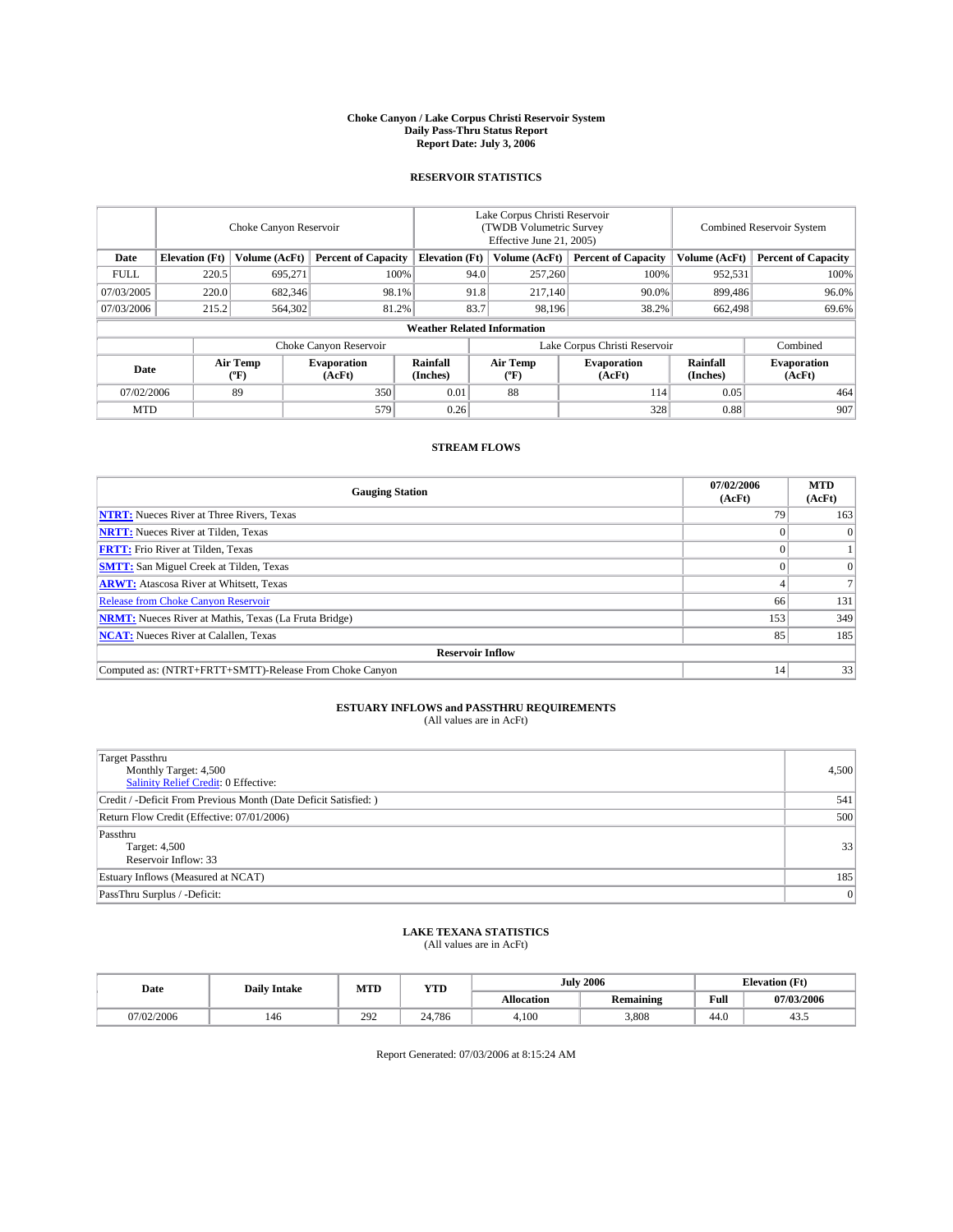#### **Choke Canyon / Lake Corpus Christi Reservoir System Daily Pass-Thru Status Report Report Date: July 4, 2006**

## **RESERVOIR STATISTICS**

|                                                                              | Choke Canyon Reservoir |                       |                              |                                    | Lake Corpus Christi Reservoir<br>(TWDB Volumetric Survey<br>Effective June 21, 2005) |                  |                               |                      | Combined Reservoir System    |  |  |
|------------------------------------------------------------------------------|------------------------|-----------------------|------------------------------|------------------------------------|--------------------------------------------------------------------------------------|------------------|-------------------------------|----------------------|------------------------------|--|--|
| <b>Elevation</b> (Ft)<br><b>Percent of Capacity</b><br>Date<br>Volume (AcFt) |                        | <b>Elevation</b> (Ft) |                              | Volume (AcFt)                      | <b>Percent of Capacity</b>                                                           | Volume (AcFt)    | <b>Percent of Capacity</b>    |                      |                              |  |  |
| <b>FULL</b>                                                                  | 220.5                  | 695,271               | 100%                         |                                    | 94.0                                                                                 | 257,260          | 100%                          | 952,531              | 100%                         |  |  |
| 07/04/2005                                                                   | 220.0                  | 681,836               | 98.1%                        |                                    | 91.6                                                                                 | 215,228          | 89.2%                         | 897,064              | 95.8%                        |  |  |
| 07/04/2006                                                                   | 215.1                  | 563,843               | 81.1%                        |                                    | 83.7                                                                                 | 98,196           | 38.2%                         | 662,039              | 69.5%                        |  |  |
|                                                                              |                        |                       |                              | <b>Weather Related Information</b> |                                                                                      |                  |                               |                      |                              |  |  |
|                                                                              |                        |                       | Choke Canyon Reservoir       |                                    |                                                                                      |                  | Lake Corpus Christi Reservoir |                      | Combined                     |  |  |
| Date                                                                         |                        | Air Temp<br>(°F)      | <b>Evaporation</b><br>(AcFt) | Rainfall<br>(Inches)               |                                                                                      | Air Temp<br>("F) | <b>Evaporation</b><br>(AcFt)  | Rainfall<br>(Inches) | <b>Evaporation</b><br>(AcFt) |  |  |
| 87<br>309<br>07/03/2006                                                      |                        | 0.00                  |                              | 81                                 | 13                                                                                   | 0.93             | 322                           |                      |                              |  |  |
| <b>MTD</b>                                                                   |                        |                       | 888                          | 0.26                               |                                                                                      |                  | 341                           | 1.81                 | 1,229                        |  |  |

## **STREAM FLOWS**

| <b>Gauging Station</b>                                       | 07/03/2006<br>(AcFt) | <b>MTD</b><br>(AcFt) |
|--------------------------------------------------------------|----------------------|----------------------|
| <b>NTRT:</b> Nueces River at Three Rivers, Texas             |                      | 240                  |
| <b>NRTT:</b> Nueces River at Tilden, Texas                   |                      | $\Omega$             |
| <b>FRTT:</b> Frio River at Tilden, Texas                     |                      |                      |
| <b>SMTT:</b> San Miguel Creek at Tilden, Texas               |                      | $\overline{0}$       |
| <b>ARWT:</b> Atascosa River at Whitsett, Texas               |                      | 11                   |
| <b>Release from Choke Canyon Reservoir</b>                   | 66                   | 197                  |
| <b>NRMT:</b> Nueces River at Mathis, Texas (La Fruta Bridge) | 153                  | 502                  |
| <b>NCAT:</b> Nueces River at Calallen, Texas                 | 14                   | 199                  |
| <b>Reservoir Inflow</b>                                      |                      |                      |
| Computed as: (NTRT+FRTT+SMTT)-Release From Choke Canyon      | 12                   | 45                   |

# **ESTUARY INFLOWS and PASSTHRU REQUIREMENTS**<br>(All values are in AcFt)

| <b>Target Passthru</b><br>Monthly Target: 4,500<br>Salinity Relief Credit: 0 Effective: | 4,500 |
|-----------------------------------------------------------------------------------------|-------|
| Credit / -Deficit From Previous Month (Date Deficit Satisfied: )                        | 541   |
| Return Flow Credit (Effective: 07/01/2006)                                              | 500   |
| Passthru<br>Target: 4,500<br>Reservoir Inflow: 45                                       | 45    |
| Estuary Inflows (Measured at NCAT)                                                      | 199   |
| PassThru Surplus / -Deficit:                                                            | 0     |

# **LAKE TEXANA STATISTICS** (All values are in AcFt)

|  | Date       | <b>Daily Intake</b> | MT T<br>IVI I L | <b>YTD</b>    | 2006<br>July      |                  |      | <b>Elevation (Ft)</b> |
|--|------------|---------------------|-----------------|---------------|-------------------|------------------|------|-----------------------|
|  |            |                     |                 |               | <b>Allocation</b> | <b>Remaining</b> | Full | 07/04/2006            |
|  | 07/03/2006 | 140                 | 438             | 032<br>24.932 | 4.100             | 3.662            | 44.0 | 45.0                  |

Report Generated: 07/04/2006 at 8:31:25 AM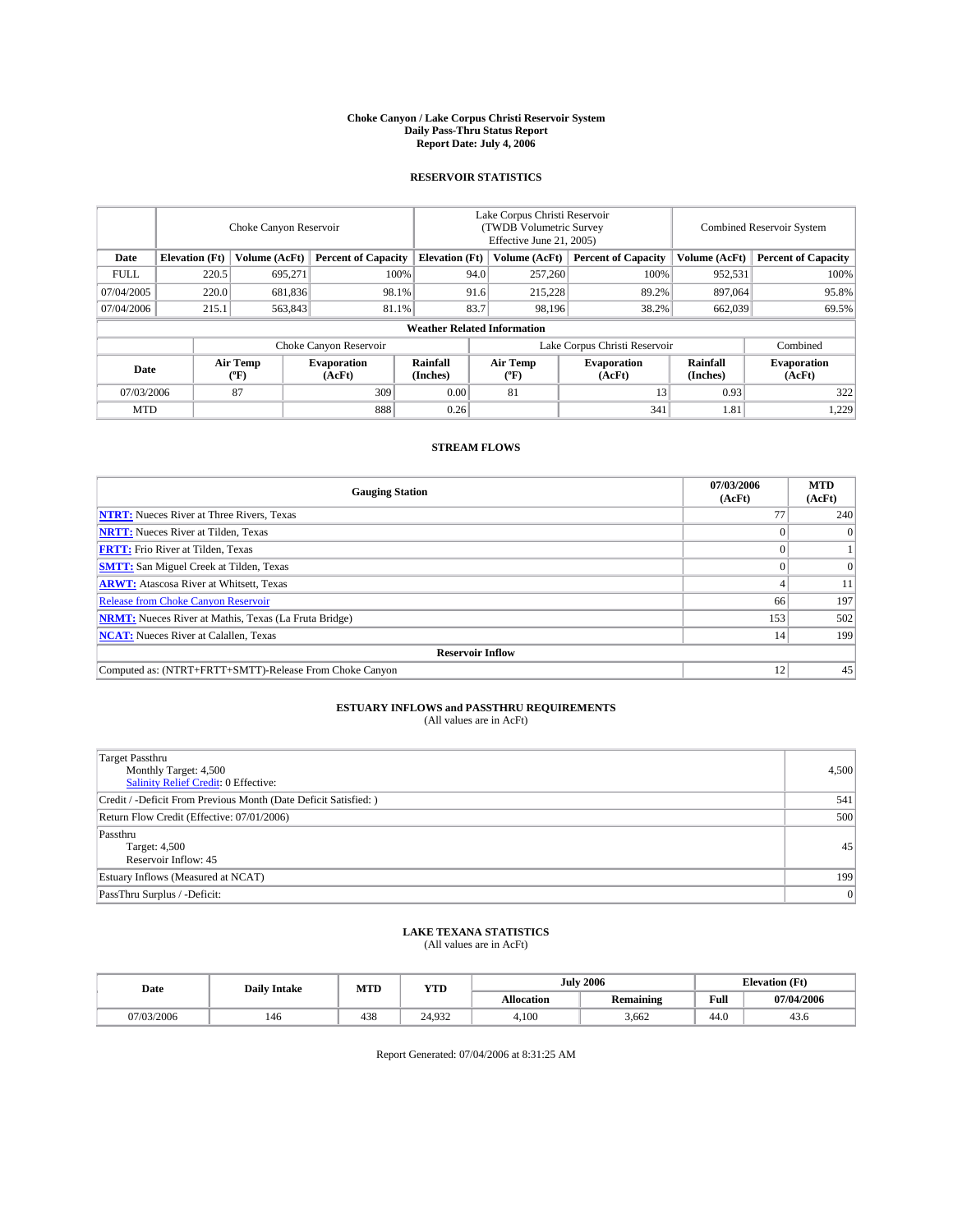#### **Choke Canyon / Lake Corpus Christi Reservoir System Daily Pass-Thru Status Report Report Date: July 5, 2006**

## **RESERVOIR STATISTICS**

|             | Choke Canyon Reservoir                                               |                  |                              |                      | Lake Corpus Christi Reservoir<br>(TWDB Volumetric Survey<br>Effective June 21, 2005) |                            |                               |                            | <b>Combined Reservoir System</b> |  |  |  |
|-------------|----------------------------------------------------------------------|------------------|------------------------------|----------------------|--------------------------------------------------------------------------------------|----------------------------|-------------------------------|----------------------------|----------------------------------|--|--|--|
| Date        | <b>Elevation</b> (Ft)<br>Volume (AcFt)<br><b>Percent of Capacity</b> |                  | <b>Elevation</b> (Ft)        |                      | Volume (AcFt)                                                                        | <b>Percent of Capacity</b> | Volume (AcFt)                 | <b>Percent of Capacity</b> |                                  |  |  |  |
| <b>FULL</b> | 220.5                                                                | 695.271          |                              | 100%                 | 94.0                                                                                 | 257,260                    | 100%                          | 952,531                    | 100%                             |  |  |  |
| 07/05/2005  | 220.0                                                                | 681,327          |                              | 98.0%                | 91.6                                                                                 | 214,014                    | 88.7%                         | 895,341                    | 95.6%                            |  |  |  |
| 07/05/2006  | 215.3                                                                | 567,307          |                              | 81.6%                | 83.7                                                                                 | 98.196                     | 38.2%                         | 665,503                    | 69.9%                            |  |  |  |
|             | <b>Weather Related Information</b>                                   |                  |                              |                      |                                                                                      |                            |                               |                            |                                  |  |  |  |
|             |                                                                      |                  | Choke Canyon Reservoir       |                      |                                                                                      |                            | Lake Corpus Christi Reservoir |                            | Combined                         |  |  |  |
| Date        |                                                                      | Air Temp<br>(°F) | <b>Evaporation</b><br>(AcFt) | Rainfall<br>(Inches) |                                                                                      | Air Temp<br>("F)           | <b>Evaporation</b><br>(AcFt)  | Rainfall<br>(Inches)       | <b>Evaporation</b><br>(AcFt)     |  |  |  |
| 07/04/2006  |                                                                      | 96               | 337                          | 3.69                 |                                                                                      | 93                         | 228                           | 0.06                       | 565                              |  |  |  |
| <b>MTD</b>  |                                                                      |                  | 1,225                        | 3.95                 |                                                                                      |                            | 569                           | 1.87                       | 1,794                            |  |  |  |

## **STREAM FLOWS**

| <b>Gauging Station</b>                                       | 07/04/2006<br>(AcFt) | <b>MTD</b><br>(AcFt) |
|--------------------------------------------------------------|----------------------|----------------------|
| <b>NTRT:</b> Nueces River at Three Rivers, Texas             |                      | 316                  |
| <b>NRTT:</b> Nueces River at Tilden, Texas                   |                      | $\Omega$             |
| <b>FRTT:</b> Frio River at Tilden, Texas                     |                      |                      |
| <b>SMTT:</b> San Miguel Creek at Tilden, Texas               |                      | $\Omega$             |
| <b>ARWT:</b> Atascosa River at Whitsett, Texas               |                      | 15                   |
| <b>Release from Choke Canyon Reservoir</b>                   | 66                   | 262                  |
| <b>NRMT:</b> Nueces River at Mathis, Texas (La Fruta Bridge) | 151                  | 653                  |
| <b>NCAT:</b> Nueces River at Calallen, Texas                 | 52                   | 251                  |
| <b>Reservoir Inflow</b>                                      |                      |                      |
| Computed as: (NTRT+FRTT+SMTT)-Release From Choke Canyon      | 10                   | 55                   |

## **ESTUARY INFLOWS and PASSTHRU REQUIREMENTS**<br>(All values are in AcFt)

| <b>Target Passthru</b><br>Monthly Target: 4,500<br>Salinity Relief Credit: 0 Effective: | 4,500 |
|-----------------------------------------------------------------------------------------|-------|
| Credit / -Deficit From Previous Month (Date Deficit Satisfied: )                        | 541   |
| Return Flow Credit (Effective: 07/01/2006)                                              | 500   |
| Passthru<br>Target: 4,500<br>Reservoir Inflow: 55                                       | 55    |
| Estuary Inflows (Measured at NCAT)                                                      | 251   |
| PassThru Surplus / -Deficit:                                                            | 0     |

# **LAKE TEXANA STATISTICS** (All values are in AcFt)

|  | Date       | <b>Daily Intake</b> | MTT<br>IVI I L | <b>YTD</b> | <b>July 2006</b>  |                                |      | <b>Elevation (Ft)</b> |
|--|------------|---------------------|----------------|------------|-------------------|--------------------------------|------|-----------------------|
|  |            |                     |                |            | <b>Allocation</b> | <b>Remaining</b>               | Full | 07/05/2006            |
|  | 07/04/2006 | 140                 | 584            | 25,078     | 4.100             | . <i>.</i> . <i>.</i><br>5.510 | 44.0 | 45.0                  |

Report Generated: 07/05/2006 at 9:00:22 AM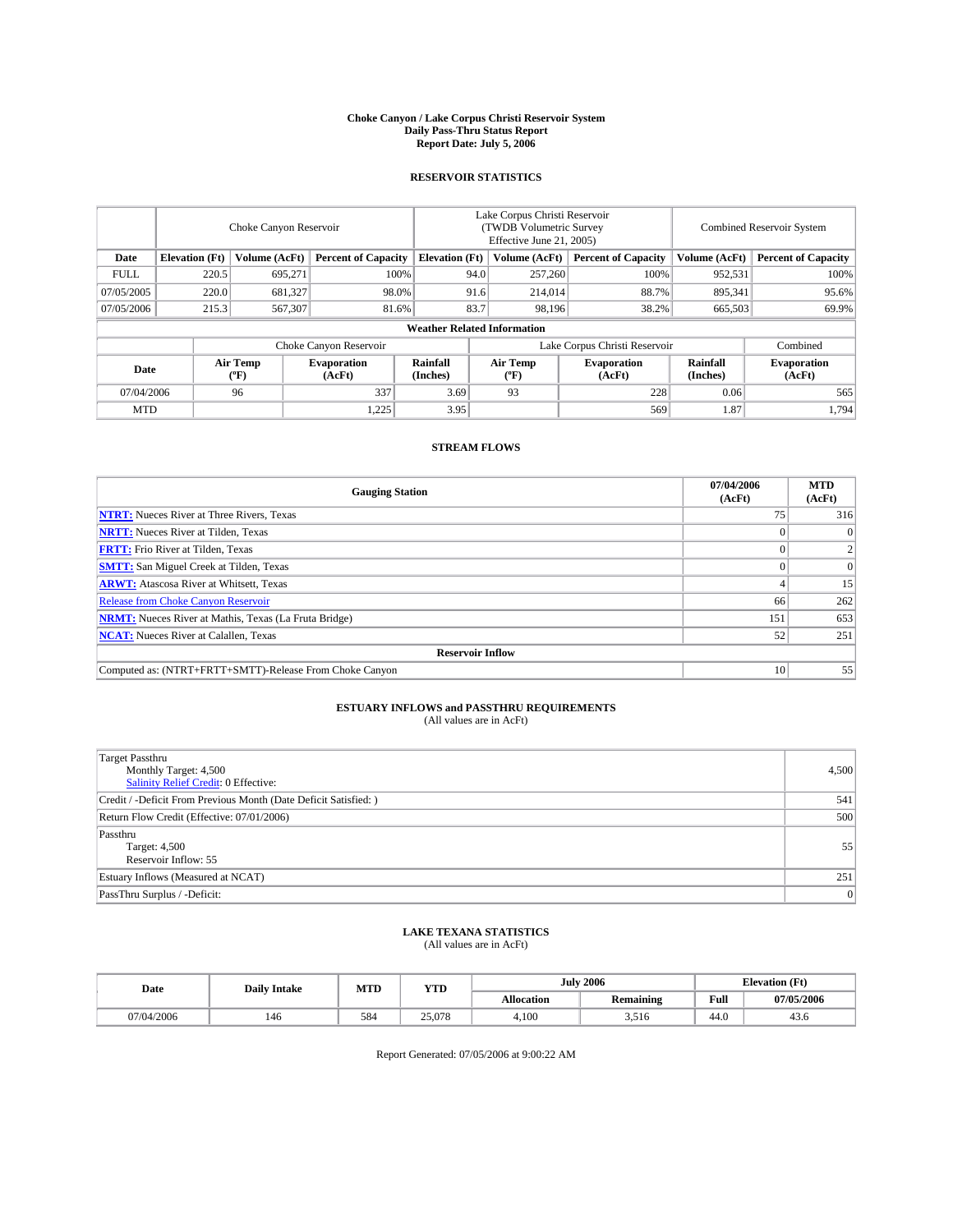#### **Choke Canyon / Lake Corpus Christi Reservoir System Daily Pass-Thru Status Report Report Date: July 6, 2006**

## **RESERVOIR STATISTICS**

|             | Choke Canyon Reservoir                                               |                  |                              |                      | Lake Corpus Christi Reservoir<br>(TWDB Volumetric Survey<br>Effective June 21, 2005) |                            |                               |                            | <b>Combined Reservoir System</b> |  |  |  |
|-------------|----------------------------------------------------------------------|------------------|------------------------------|----------------------|--------------------------------------------------------------------------------------|----------------------------|-------------------------------|----------------------------|----------------------------------|--|--|--|
| Date        | <b>Elevation</b> (Ft)<br>Volume (AcFt)<br><b>Percent of Capacity</b> |                  | <b>Elevation</b> (Ft)        |                      | Volume (AcFt)                                                                        | <b>Percent of Capacity</b> | Volume (AcFt)                 | <b>Percent of Capacity</b> |                                  |  |  |  |
| <b>FULL</b> | 220.5                                                                | 695.271          |                              | 100%                 | 94.0                                                                                 | 257,260                    | 100%                          | 952,531                    | 100%                             |  |  |  |
| 07/06/2005  | 219.9                                                                | 680,053          | 97.8%                        |                      | 91.5                                                                                 | 212,974                    | 88.3%                         | 893,027                    | 95.4%                            |  |  |  |
| 07/06/2006  | 215.3                                                                | 566,843          | 81.5%                        |                      | 83.8                                                                                 | 98.888                     | 38.4%                         | 665,731                    | 69.9%                            |  |  |  |
|             | <b>Weather Related Information</b>                                   |                  |                              |                      |                                                                                      |                            |                               |                            |                                  |  |  |  |
|             |                                                                      |                  | Choke Canyon Reservoir       |                      |                                                                                      |                            | Lake Corpus Christi Reservoir |                            | Combined                         |  |  |  |
| Date        |                                                                      | Air Temp<br>(°F) | <b>Evaporation</b><br>(AcFt) | Rainfall<br>(Inches) |                                                                                      | Air Temp<br>("F)           | <b>Evaporation</b><br>(AcFt)  | Rainfall<br>(Inches)       | <b>Evaporation</b><br>(AcFt)     |  |  |  |
| 07/05/2006  |                                                                      | 93               | 324                          | 0.00                 |                                                                                      | 90                         | 128                           | 0.00                       | 452                              |  |  |  |
| <b>MTD</b>  |                                                                      |                  | 1,549                        | 3.95                 |                                                                                      |                            | 697                           | 1.87                       | 2,246                            |  |  |  |

## **STREAM FLOWS**

| <b>Gauging Station</b>                                       | 07/05/2006<br>(AcFt) | <b>MTD</b><br>(AcFt) |
|--------------------------------------------------------------|----------------------|----------------------|
| <b>NTRT:</b> Nueces River at Three Rivers, Texas             | 498                  | 814                  |
| <b>NRTT:</b> Nueces River at Tilden, Texas                   |                      | 2                    |
| <b>FRTT:</b> Frio River at Tilden, Texas                     | 149                  | 151                  |
| <b>SMTT:</b> San Miguel Creek at Tilden, Texas               |                      | $\overline{0}$       |
| <b>ARWT:</b> Atascosa River at Whitsett, Texas               | 574                  | 589                  |
| <b>Release from Choke Canyon Reservoir</b>                   | 66                   | 328                  |
| <b>NRMT:</b> Nueces River at Mathis, Texas (La Fruta Bridge) | 151                  | 804                  |
| <b>NCAT:</b> Nueces River at Calallen, Texas                 | 32                   | 282                  |
| <b>Reservoir Inflow</b>                                      |                      |                      |
| Computed as: (NTRT+FRTT+SMTT)-Release From Choke Canyon      | 582                  | 637                  |

## **ESTUARY INFLOWS and PASSTHRU REQUIREMENTS**<br>(All values are in AcFt)

| <b>Target Passthru</b><br>Monthly Target: 4,500<br>Salinity Relief Credit: 0 Effective: | 4,500 |
|-----------------------------------------------------------------------------------------|-------|
| Credit / -Deficit From Previous Month (Date Deficit Satisfied: )                        | 541   |
| Return Flow Credit (Effective: 07/01/2006)                                              | 500   |
| Passthru<br>Target: 4,500<br>Reservoir Inflow: 637                                      | 637   |
| Estuary Inflows (Measured at NCAT)                                                      | 282   |
| PassThru Surplus / -Deficit:                                                            | 0     |

# **LAKE TEXANA STATISTICS** (All values are in AcFt)

|  | Date       | <b>Daily Intake</b> | MT T<br>IVI I L | <b>YTD</b>                        |                   | 2006<br>July     |      | <b>Elevation (Ft)</b> |
|--|------------|---------------------|-----------------|-----------------------------------|-------------------|------------------|------|-----------------------|
|  |            |                     |                 |                                   | <b>Allocation</b> | <b>Remaining</b> | Full | 07/06/2006            |
|  | 07/05/2006 | 140                 | 730             | $\cap \subset$<br>$\sim$<br>----- | 4.100             | 3.370            | 44.0 | 45.0                  |

Report Generated: 07/06/2006 at 8:32:31 AM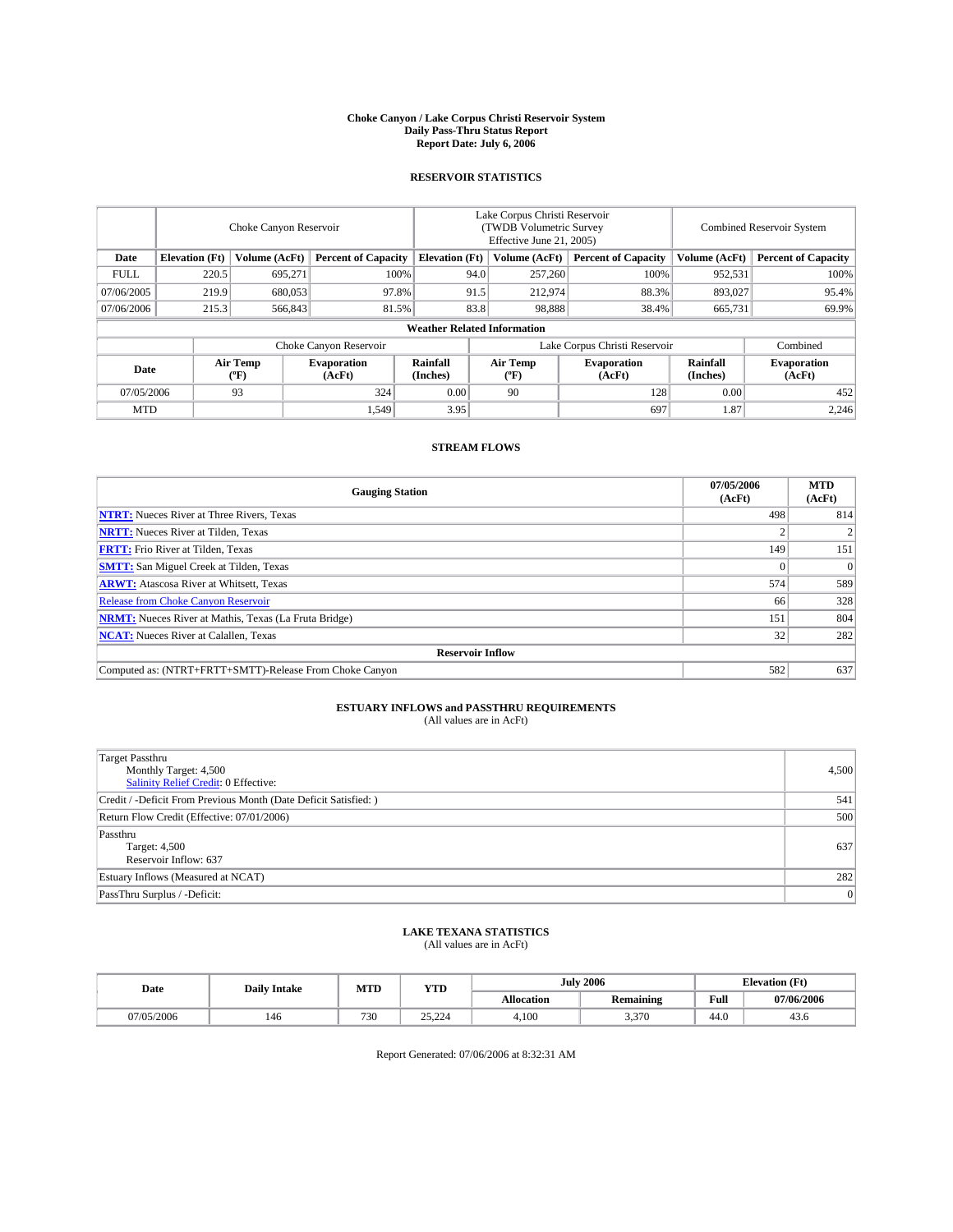#### **Choke Canyon / Lake Corpus Christi Reservoir System Daily Pass-Thru Status Report Report Date: July 7, 2006**

## **RESERVOIR STATISTICS**

|             | Choke Canyon Reservoir                                               |                  |                              |                                    | Lake Corpus Christi Reservoir<br>(TWDB Volumetric Survey<br>Effective June 21, 2005) |                            |                               |                            | Combined Reservoir System    |  |  |
|-------------|----------------------------------------------------------------------|------------------|------------------------------|------------------------------------|--------------------------------------------------------------------------------------|----------------------------|-------------------------------|----------------------------|------------------------------|--|--|
| Date        | <b>Elevation</b> (Ft)<br>Volume (AcFt)<br><b>Percent of Capacity</b> |                  | <b>Elevation</b> (Ft)        |                                    | Volume (AcFt)                                                                        | <b>Percent of Capacity</b> | Volume (AcFt)                 | <b>Percent of Capacity</b> |                              |  |  |
| <b>FULL</b> | 220.5                                                                | 695.271          | 100%                         |                                    | 94.0                                                                                 | 257,260                    | 100%                          | 952,531                    | 100%                         |  |  |
| 07/07/2005  | 219.9                                                                | 679.284          | 97.7%                        |                                    | 91.4                                                                                 | 211,763                    | 87.8%                         | 891,047                    | 95.1%                        |  |  |
| 07/07/2006  | 215.3                                                                | 566,380          | 81.5%                        |                                    | 83.9                                                                                 | 99,698                     | 38.8%                         | 666,078                    | 69.9%                        |  |  |
|             |                                                                      |                  |                              | <b>Weather Related Information</b> |                                                                                      |                            |                               |                            |                              |  |  |
|             |                                                                      |                  | Choke Canyon Reservoir       |                                    |                                                                                      |                            | Lake Corpus Christi Reservoir |                            | Combined                     |  |  |
| Date        |                                                                      | Air Temp<br>(°F) | <b>Evaporation</b><br>(AcFt) | Rainfall<br>(Inches)               |                                                                                      | Air Temp<br>("F)           | <b>Evaporation</b><br>(AcFt)  | Rainfall<br>(Inches)       | <b>Evaporation</b><br>(AcFt) |  |  |
| 07/06/2006  |                                                                      | 93               | 364                          | 0.00                               |                                                                                      | 90                         | 169                           | 0.03                       | 533                          |  |  |
| <b>MTD</b>  |                                                                      |                  | 1,913                        | 3.95                               |                                                                                      |                            | 866                           | 1.90                       | 2,779                        |  |  |

## **STREAM FLOWS**

| <b>Gauging Station</b>                                       | 07/06/2006<br>(AcFt) | <b>MTD</b><br>(AcFt) |
|--------------------------------------------------------------|----------------------|----------------------|
| <b>NTRT:</b> Nueces River at Three Rivers, Texas             | 1,382                | 2,195                |
| <b>NRTT:</b> Nueces River at Tilden, Texas                   | 977                  | 979                  |
| <b>FRTT:</b> Frio River at Tilden, Texas                     | 24                   | 175                  |
| <b>SMTT:</b> San Miguel Creek at Tilden, Texas               |                      | $\Omega$             |
| <b>ARWT:</b> Atascosa River at Whitsett, Texas               | 2,382                | 2,971                |
| <b>Release from Choke Canyon Reservoir</b>                   | 66                   | 393                  |
| <b>NRMT:</b> Nueces River at Mathis, Texas (La Fruta Bridge) | 151                  | 955                  |
| <b>NCAT:</b> Nueces River at Calallen, Texas                 | 50                   | 332                  |
| <b>Reservoir Inflow</b>                                      |                      |                      |
| Computed as: (NTRT+FRTT+SMTT)-Release From Choke Canyon      | 1,340                | 1,977                |

# **ESTUARY INFLOWS and PASSTHRU REQUIREMENTS**<br>(All values are in AcFt)

| <b>Target Passthru</b><br>Monthly Target: 4,500<br>Salinity Relief Credit: 0 Effective: | 4,500  |
|-----------------------------------------------------------------------------------------|--------|
| Credit / -Deficit From Previous Month (Date Deficit Satisfied: )                        | 541    |
| Return Flow Credit (Effective: 07/01/2006)                                              | 500    |
| Passthru<br>Target: 4,500<br>Reservoir Inflow: 1,977                                    | 1,977  |
| Estuary Inflows (Measured at NCAT)                                                      | 332    |
| PassThru Surplus / -Deficit:                                                            | $-604$ |

# **LAKE TEXANA STATISTICS** (All values are in AcFt)

|  | Date       | <b>Daily Intake</b> | MTT<br>IVI I L | <b>YTD</b> | 2006<br>July      |                  |      | <b>Elevation (Ft)</b> |
|--|------------|---------------------|----------------|------------|-------------------|------------------|------|-----------------------|
|  |            |                     |                |            | <b>Allocation</b> | <b>Remaining</b> | Full | 07/07/2006            |
|  | 07/06/2006 | 140                 | 876            | 25,370     | 4.100             | 2.221<br>----    | 44.0 | 44.0                  |

Report Generated: 07/07/2006 at 8:18:33 AM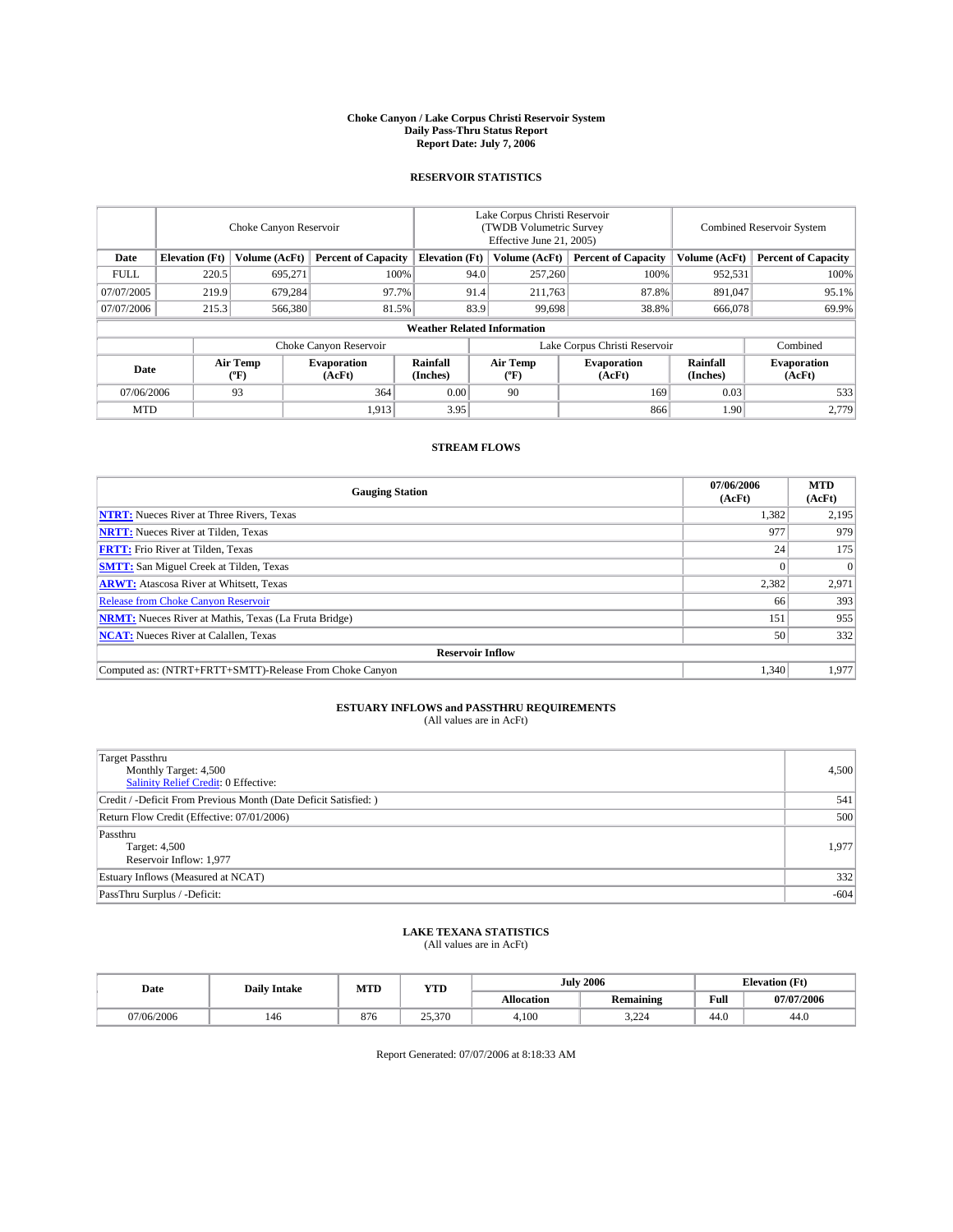#### **Choke Canyon / Lake Corpus Christi Reservoir System Daily Pass-Thru Status Report Report Date: July 8, 2006**

## **RESERVOIR STATISTICS**

|                                                                              | Choke Canyon Reservoir             |                       |                              |                      | Lake Corpus Christi Reservoir<br>(TWDB Volumetric Survey<br>Effective June 21, 2005) |                  |                               |                      | <b>Combined Reservoir System</b> |  |  |  |
|------------------------------------------------------------------------------|------------------------------------|-----------------------|------------------------------|----------------------|--------------------------------------------------------------------------------------|------------------|-------------------------------|----------------------|----------------------------------|--|--|--|
| <b>Elevation</b> (Ft)<br>Volume (AcFt)<br><b>Percent of Capacity</b><br>Date |                                    | <b>Elevation</b> (Ft) |                              | Volume (AcFt)        | <b>Percent of Capacity</b>                                                           | Volume (AcFt)    | <b>Percent of Capacity</b>    |                      |                                  |  |  |  |
| <b>FULL</b>                                                                  | 220.5                              | 695.271               |                              | 100%                 | 94.0                                                                                 | 257,260          | 100%                          | 952,531              | 100%                             |  |  |  |
| 07/08/2005                                                                   | 219.9                              | 678,770               | 97.6%                        |                      | 91.4                                                                                 | 211,072          | 87.5%                         | 889.842              | 95.0%                            |  |  |  |
| 07/08/2006                                                                   | 215.2                              | 565,916               | 81.4%                        |                      | 84.0                                                                                 | 101,567          | 39.5%                         | 667,483              | $70.1\%$                         |  |  |  |
|                                                                              | <b>Weather Related Information</b> |                       |                              |                      |                                                                                      |                  |                               |                      |                                  |  |  |  |
|                                                                              |                                    |                       | Choke Canyon Reservoir       |                      |                                                                                      |                  | Lake Corpus Christi Reservoir |                      | Combined                         |  |  |  |
| Date                                                                         |                                    | Air Temp<br>(°F)      | <b>Evaporation</b><br>(AcFt) | Rainfall<br>(Inches) |                                                                                      | Air Temp<br>("F) | <b>Evaporation</b><br>(AcFt)  | Rainfall<br>(Inches) | <b>Evaporation</b><br>(AcFt)     |  |  |  |
| 07/07/2006                                                                   |                                    | 88                    | 256                          | 0.04                 |                                                                                      | 85               | 96                            | 0.00                 | 352                              |  |  |  |
| <b>MTD</b>                                                                   |                                    |                       | 2,169                        | 3.99                 |                                                                                      |                  | 962                           | 1.90                 | 3,131                            |  |  |  |

## **STREAM FLOWS**

| <b>Gauging Station</b>                                       | 07/07/2006<br>(AcFt) | <b>MTD</b><br>(AcFt) |
|--------------------------------------------------------------|----------------------|----------------------|
| <b>NTRT:</b> Nueces River at Three Rivers, Texas             | 2,521                | 4,716                |
| <b>NRTT:</b> Nueces River at Tilden, Texas                   | 798                  | 1,777                |
| <b>FRTT:</b> Frio River at Tilden, Texas                     | 24                   | 198                  |
| <b>SMTT:</b> San Miguel Creek at Tilden, Texas               | 107                  | 107                  |
| <b>ARWT:</b> Atascosa River at Whitsett, Texas               | 671                  | 3,641                |
| <b>Release from Choke Canyon Reservoir</b>                   | 66                   | 459                  |
| <b>NRMT:</b> Nueces River at Mathis, Texas (La Fruta Bridge) | 151                  | 1,106                |
| <b>NCAT:</b> Nueces River at Calallen, Texas                 | 73                   | 406                  |
| <b>Reservoir Inflow</b>                                      |                      |                      |
| Computed as: (NTRT+FRTT+SMTT)-Release From Choke Canyon      | 2,586                | 4,563                |

# **ESTUARY INFLOWS and PASSTHRU REQUIREMENTS**<br>(All values are in AcFt)

| <b>Target Passthru</b><br>Monthly Target: 4,500<br>Salinity Relief Credit: 0 Effective: | 4,500    |
|-----------------------------------------------------------------------------------------|----------|
| Credit / -Deficit From Previous Month (Date Deficit Satisfied: )                        | 541      |
| Return Flow Credit (Effective: 07/01/2006)                                              | 500      |
| Passthru<br>Target: 4,500<br>Reservoir Inflow: 4,563                                    | 4,500    |
| Estuary Inflows (Measured at NCAT)                                                      | 406      |
| PassThru Surplus / -Deficit:                                                            | $-3,053$ |

# **LAKE TEXANA STATISTICS** (All values are in AcFt)

|  | Date       | <b>Daily Intake</b> | MTT<br>IVI I L | <b>YTD</b>      |                   | 2006<br>July     |      | <b>Elevation (Ft)</b> |
|--|------------|---------------------|----------------|-----------------|-------------------|------------------|------|-----------------------|
|  |            |                     |                |                 | <b>Allocation</b> | <b>Remaining</b> | Full | 07/08/2006            |
|  | 07/07/2006 | 140                 | .022           | 25516<br>29.910 | 4.100             | 3.078            | 44.0 | 44.1                  |

Report Generated: 07/08/2006 at 7:58:59 AM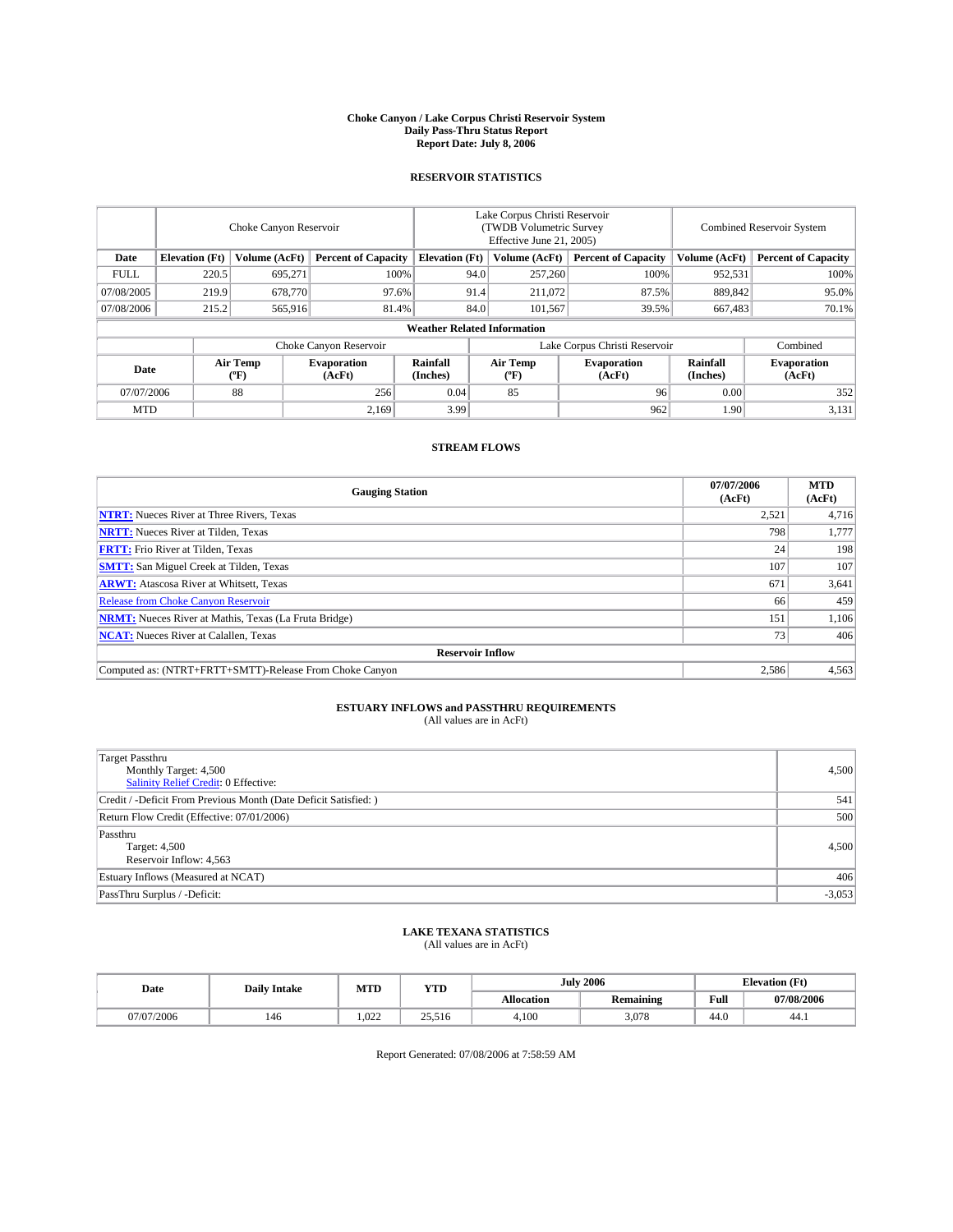#### **Choke Canyon / Lake Corpus Christi Reservoir System Daily Pass-Thru Status Report Report Date: July 9, 2006**

## **RESERVOIR STATISTICS**

|             | Choke Canyon Reservoir                                               |                  |                              |                      | Lake Corpus Christi Reservoir<br>(TWDB Volumetric Survey<br>Effective June 21, 2005) |                            |                               |                            | <b>Combined Reservoir System</b> |  |  |  |
|-------------|----------------------------------------------------------------------|------------------|------------------------------|----------------------|--------------------------------------------------------------------------------------|----------------------------|-------------------------------|----------------------------|----------------------------------|--|--|--|
| Date        | <b>Elevation</b> (Ft)<br>Volume (AcFt)<br><b>Percent of Capacity</b> |                  | <b>Elevation</b> (Ft)        |                      | Volume (AcFt)                                                                        | <b>Percent of Capacity</b> | Volume (AcFt)                 | <b>Percent of Capacity</b> |                                  |  |  |  |
| <b>FULL</b> | 220.5                                                                | 695.271          | 100%                         |                      | 94.0                                                                                 | 257,260                    | 100%                          | 952,531                    | 100%                             |  |  |  |
| 07/09/2005  | 219.8                                                                | 678,255          | 97.6%                        |                      | 91.4                                                                                 | 211,072                    | 87.5%                         | 889,327                    | 95.0%                            |  |  |  |
| 07/09/2006  | 215.2                                                                | 565,452          | 81.3%                        |                      | 84.1                                                                                 | 102,627                    | 39.9%                         | 668,079                    | $70.1\%$                         |  |  |  |
|             | <b>Weather Related Information</b>                                   |                  |                              |                      |                                                                                      |                            |                               |                            |                                  |  |  |  |
|             |                                                                      |                  | Choke Canyon Reservoir       |                      |                                                                                      |                            | Lake Corpus Christi Reservoir |                            | Combined                         |  |  |  |
| Date        |                                                                      | Air Temp<br>(°F) | <b>Evaporation</b><br>(AcFt) | Rainfall<br>(Inches) |                                                                                      | Air Temp<br>("F)           | <b>Evaporation</b><br>(AcFt)  | Rainfall<br>(Inches)       | <b>Evaporation</b><br>(AcFt)     |  |  |  |
| 07/08/2006  |                                                                      | 93               | 404                          | 0.10                 |                                                                                      | 92                         | 193                           | 0.00                       | 597                              |  |  |  |
| <b>MTD</b>  |                                                                      |                  | 2,573                        | 4.09                 |                                                                                      |                            | 1,155                         | 1.90                       | 3,728                            |  |  |  |

## **STREAM FLOWS**

| <b>Gauging Station</b>                                       | 07/08/2006<br>(AcFt) | <b>MTD</b><br>(AcFt) |
|--------------------------------------------------------------|----------------------|----------------------|
| <b>NTRT:</b> Nueces River at Three Rivers, Texas             | 1,110                | 5,826                |
| <b>NRTT:</b> Nueces River at Tilden, Texas                   | 224                  | 2,001                |
| <b>FRTT:</b> Frio River at Tilden, Texas                     | 13                   | 211                  |
| <b>SMTT:</b> San Miguel Creek at Tilden, Texas               | 19                   | 126                  |
| <b>ARWT:</b> Atascosa River at Whitsett, Texas               |                      | 3,719                |
| <b>Release from Choke Canyon Reservoir</b>                   | 66                   | 524                  |
| <b>NRMT:</b> Nueces River at Mathis, Texas (La Fruta Bridge) | 153                  | 1,258                |
| <b>NCAT:</b> Nueces River at Calallen, Texas                 | 79                   | 485                  |
| <b>Reservoir Inflow</b>                                      |                      |                      |
| Computed as: (NTRT+FRTT+SMTT)-Release From Choke Canyon      | 1,076                | 5,639                |

# **ESTUARY INFLOWS and PASSTHRU REQUIREMENTS**<br>(All values are in AcFt)

| Target Passthru<br>Monthly Target: 4,500<br>Salinity Relief Credit: 0 Effective: | 4,500    |
|----------------------------------------------------------------------------------|----------|
| Credit / -Deficit From Previous Month (Date Deficit Satisfied: )                 | 541      |
| Return Flow Credit (Effective: 07/01/2006)                                       | 500      |
| Passthru<br>Target: 4,500<br>Reservoir Inflow: 5,639                             | 4.500    |
| Estuary Inflows (Measured at NCAT)                                               | 485      |
| PassThru Surplus / -Deficit:                                                     | $-2,974$ |

# **LAKE TEXANA STATISTICS** (All values are in AcFt)

|  | Date       | <b>Daily Intake</b> | MTT<br>IVI I L | <b>YTD</b> | July              | 2006             |      | <b>Elevation (Ft)</b> |
|--|------------|---------------------|----------------|------------|-------------------|------------------|------|-----------------------|
|  |            |                     |                |            | <b>Allocation</b> | <b>Remaining</b> | Full | 07/09/2006            |
|  | 07/08/2006 | 140                 | .168           | 25.662     | 4.100             | 2.032<br>ے درجے  | 44.0 | 44.1                  |

Report Generated: 07/09/2006 at 7:56:04 AM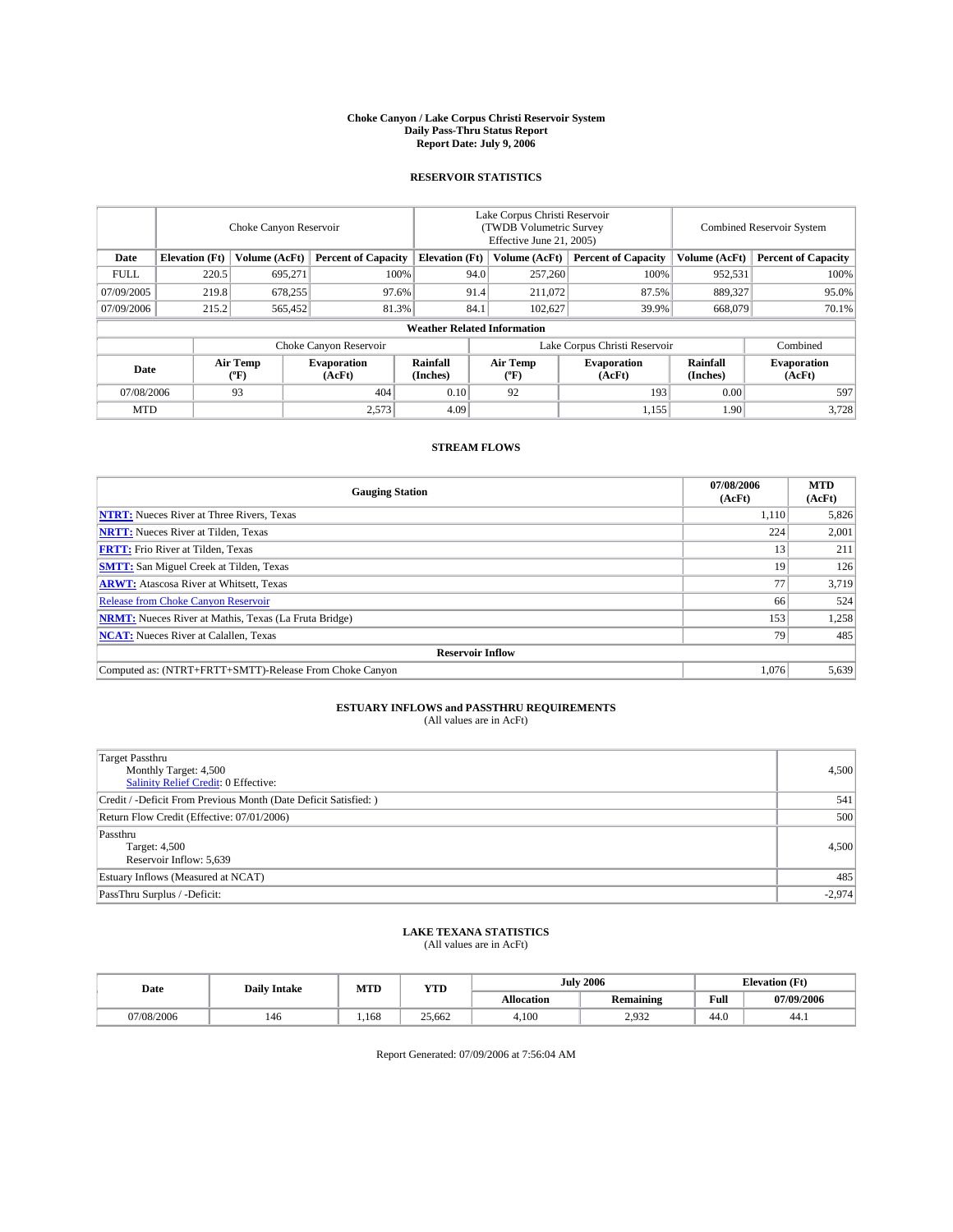#### **Choke Canyon / Lake Corpus Christi Reservoir System Daily Pass-Thru Status Report Report Date: July 10, 2006**

## **RESERVOIR STATISTICS**

|                                                                              | Choke Canyon Reservoir             |                       |                              |                      | Lake Corpus Christi Reservoir<br>(TWDB Volumetric Survey<br>Effective June 21, 2005) |                  |                               |                      | <b>Combined Reservoir System</b> |  |  |  |
|------------------------------------------------------------------------------|------------------------------------|-----------------------|------------------------------|----------------------|--------------------------------------------------------------------------------------|------------------|-------------------------------|----------------------|----------------------------------|--|--|--|
| <b>Elevation</b> (Ft)<br>Volume (AcFt)<br><b>Percent of Capacity</b><br>Date |                                    | <b>Elevation</b> (Ft) |                              | Volume (AcFt)        | <b>Percent of Capacity</b>                                                           | Volume (AcFt)    | <b>Percent of Capacity</b>    |                      |                                  |  |  |  |
| <b>FULL</b>                                                                  | 220.5                              | 695.271               |                              | 100%                 | 94.0                                                                                 | 257,260          | 100%                          | 952,531              | 100%                             |  |  |  |
| 07/10/2005                                                                   | 219.8                              | 677.741               | 97.5%                        |                      | 91.4                                                                                 | 210,554          | 87.3%                         | 888.295              | 94.9%                            |  |  |  |
| 07/10/2006                                                                   | 215.2                              | 564,991               | 81.3%                        |                      | 84.1                                                                                 | 102.745          | 39.9%                         | 667,736              | 70.1%                            |  |  |  |
|                                                                              | <b>Weather Related Information</b> |                       |                              |                      |                                                                                      |                  |                               |                      |                                  |  |  |  |
|                                                                              |                                    |                       | Choke Canyon Reservoir       |                      |                                                                                      |                  | Lake Corpus Christi Reservoir |                      | Combined                         |  |  |  |
| Date                                                                         |                                    | Air Temp<br>(°F)      | <b>Evaporation</b><br>(AcFt) | Rainfall<br>(Inches) |                                                                                      | Air Temp<br>("F) | <b>Evaporation</b><br>(AcFt)  | Rainfall<br>(Inches) | <b>Evaporation</b><br>(AcFt)     |  |  |  |
| 07/09/2006                                                                   |                                    | 94                    | 484                          | 0.00                 |                                                                                      | 92               | 158                           | 0.17                 | 642                              |  |  |  |
| <b>MTD</b>                                                                   |                                    |                       | 3,057                        | 4.09                 |                                                                                      |                  | 1,313                         | 2.07                 | 4,370                            |  |  |  |

## **STREAM FLOWS**

| <b>Gauging Station</b>                                       | 07/09/2006<br>(AcFt) | <b>MTD</b><br>(AcFt) |
|--------------------------------------------------------------|----------------------|----------------------|
| <b>NTRT:</b> Nueces River at Three Rivers, Texas             | 389                  | 6,215                |
| <b>NRTT:</b> Nueces River at Tilden, Texas                   | 83                   | 2,085                |
| <b>FRTT:</b> Frio River at Tilden, Texas                     |                      | 217                  |
| <b>SMTT:</b> San Miguel Creek at Tilden, Texas               |                      | 134                  |
| <b>ARWT:</b> Atascosa River at Whitsett, Texas               | 40                   | 3,759                |
| <b>Release from Choke Canyon Reservoir</b>                   | 66                   | 590                  |
| <b>NRMT:</b> Nueces River at Mathis, Texas (La Fruta Bridge) | 153                  | 1,411                |
| <b>NCAT:</b> Nueces River at Calallen, Texas                 | 20                   | 505                  |
| <b>Reservoir Inflow</b>                                      |                      |                      |
| Computed as: (NTRT+FRTT+SMTT)-Release From Choke Canyon      | 338                  | 5,977                |

# **ESTUARY INFLOWS and PASSTHRU REQUIREMENTS**<br>(All values are in AcFt)

| Target Passthru<br>Monthly Target: 4,500<br>Salinity Relief Credit: 0 Effective: | 4,500    |
|----------------------------------------------------------------------------------|----------|
| Credit / -Deficit From Previous Month (Date Deficit Satisfied: )                 | 541      |
| Return Flow Credit (Effective: 07/01/2006)                                       | 500      |
| Passthru<br>Target: 4,500<br>Reservoir Inflow: 5,977                             | 4.500    |
| Estuary Inflows (Measured at NCAT)                                               | 505      |
| PassThru Surplus / -Deficit:                                                     | $-2,954$ |

# **LAKE TEXANA STATISTICS** (All values are in AcFt)

|  | Date       | <b>Daily Intake</b> | MTT<br>IVI I L | <b>YTD</b> | 2006<br>July      |                  |      | <b>Elevation (Ft)</b> |
|--|------------|---------------------|----------------|------------|-------------------|------------------|------|-----------------------|
|  |            |                     |                |            | <b>Allocation</b> | <b>Remaining</b> | Full | 07/10/2006            |
|  | 07/09/2006 | 140                 | 314            | 25,808     | 4.100             | 2.786            | 44.0 | 44.1                  |

Report Generated: 07/10/2006 at 8:36:13 AM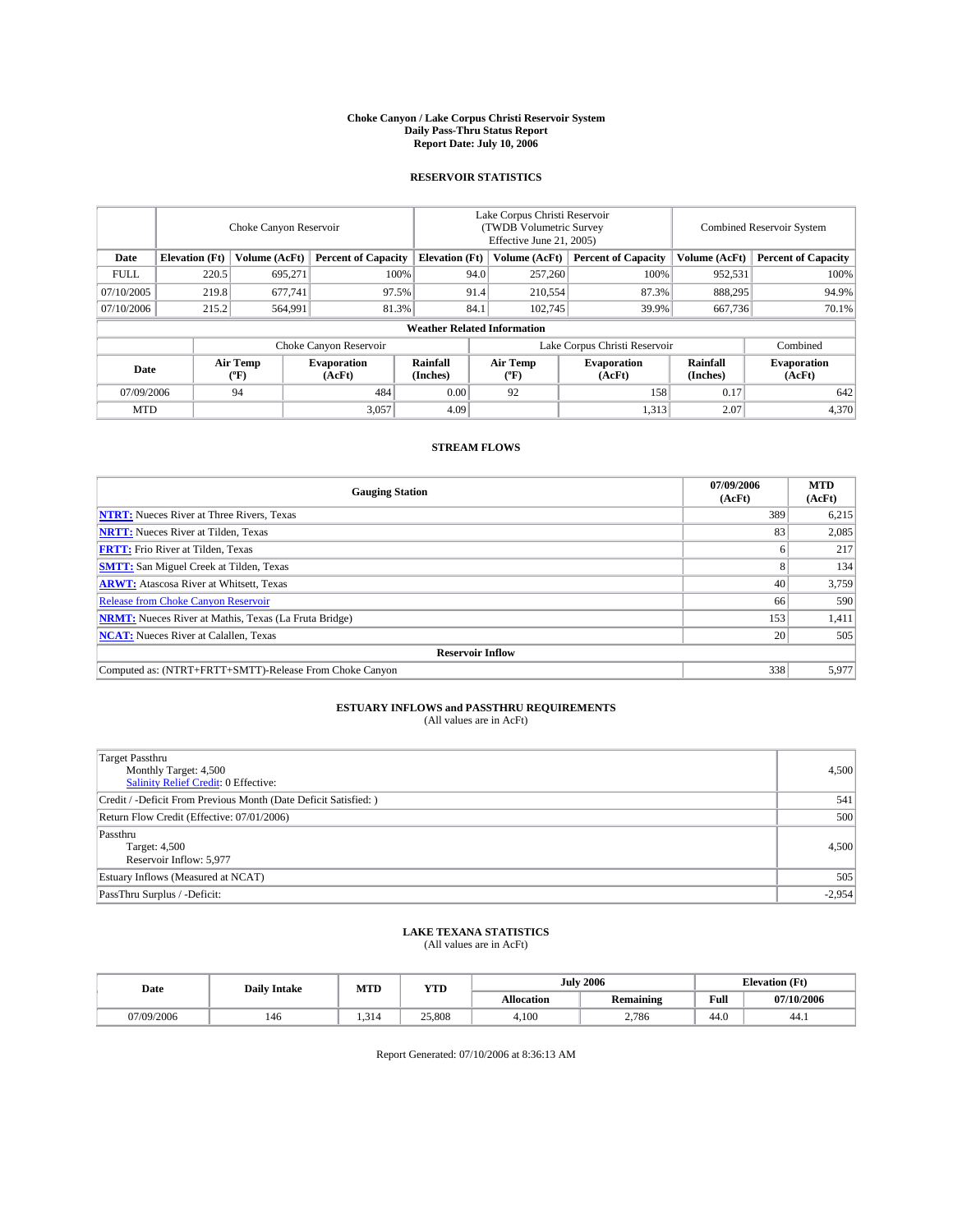#### **Choke Canyon / Lake Corpus Christi Reservoir System Daily Pass-Thru Status Report Report Date: July 11, 2006**

## **RESERVOIR STATISTICS**

|             | Choke Canyon Reservoir                                               |                  |                              |                                    | Lake Corpus Christi Reservoir<br>(TWDB Volumetric Survey<br>Effective June 21, 2005) |                            |                               |                            | Combined Reservoir System    |  |  |
|-------------|----------------------------------------------------------------------|------------------|------------------------------|------------------------------------|--------------------------------------------------------------------------------------|----------------------------|-------------------------------|----------------------------|------------------------------|--|--|
| Date        | <b>Elevation</b> (Ft)<br>Volume (AcFt)<br><b>Percent of Capacity</b> |                  | <b>Elevation</b> (Ft)        |                                    | Volume (AcFt)                                                                        | <b>Percent of Capacity</b> | Volume (AcFt)                 | <b>Percent of Capacity</b> |                              |  |  |
| <b>FULL</b> | 220.5                                                                | 695.271          | 100%                         |                                    | 94.0                                                                                 | 257,260                    | 100%                          | 952,531                    | 100%                         |  |  |
| 07/11/2005  | 219.8                                                                | 677,227          | 97.4%                        |                                    | 91.3                                                                                 | 209,691                    | 86.9%                         | 886.918                    | 94.7%                        |  |  |
| 07/11/2006  | 215.2                                                                | 564,302          | 81.2%                        |                                    | 84.1                                                                                 | 102,391                    | 39.8%                         | 666,693                    | 70.0%                        |  |  |
|             |                                                                      |                  |                              | <b>Weather Related Information</b> |                                                                                      |                            |                               |                            |                              |  |  |
|             |                                                                      |                  | Choke Canyon Reservoir       |                                    |                                                                                      |                            | Lake Corpus Christi Reservoir |                            | Combined                     |  |  |
| Date        |                                                                      | Air Temp<br>(°F) | <b>Evaporation</b><br>(AcFt) | Rainfall<br>(Inches)               |                                                                                      | Air Temp<br>("F)           | <b>Evaporation</b><br>(AcFt)  | Rainfall<br>(Inches)       | <b>Evaporation</b><br>(AcFt) |  |  |
| 07/10/2006  |                                                                      | 94               | 497                          | 0.00                               |                                                                                      | 93                         | 268                           | 0.00                       | 765                          |  |  |
| <b>MTD</b>  |                                                                      |                  | 3,554                        | 4.09                               |                                                                                      |                            | 1,581                         | 2.07                       | 5,135                        |  |  |

## **STREAM FLOWS**

| <b>Gauging Station</b>                                       | 07/10/2006<br>(AcFt) | <b>MTD</b><br>(AcFt) |
|--------------------------------------------------------------|----------------------|----------------------|
| <b>NTRT:</b> Nueces River at Three Rivers, Texas             | 193                  | 6,408                |
| <b>NRTT:</b> Nueces River at Tilden, Texas                   | 54                   | 2,138                |
| <b>FRTT:</b> Frio River at Tilden, Texas                     |                      | 221                  |
| <b>SMTT:</b> San Miguel Creek at Tilden, Texas               |                      | 135                  |
| <b>ARWT:</b> Atascosa River at Whitsett, Texas               | 22                   | 3,780                |
| <b>Release from Choke Canyon Reservoir</b>                   | 66                   | 655                  |
| <b>NRMT:</b> Nueces River at Mathis, Texas (La Fruta Bridge) | 153                  | 1,564                |
| <b>NCAT:</b> Nueces River at Calallen, Texas                 |                      | 511                  |
| <b>Reservoir Inflow</b>                                      |                      |                      |
| Computed as: (NTRT+FRTT+SMTT)-Release From Choke Canyon      | 132                  | 6,109                |

# **ESTUARY INFLOWS and PASSTHRU REQUIREMENTS**<br>(All values are in AcFt)

| <b>Target Passthru</b><br>Monthly Target: 4,500<br>Salinity Relief Credit: 0 Effective: | 4,500    |
|-----------------------------------------------------------------------------------------|----------|
| Credit / -Deficit From Previous Month (Date Deficit Satisfied: )                        | 541      |
| Return Flow Credit (Effective: 07/01/2006)                                              | 500      |
| Passthru<br>Target: 4,500<br>Reservoir Inflow: 6,109                                    | 4.500    |
| Estuary Inflows (Measured at NCAT)                                                      | 511      |
| PassThru Surplus / -Deficit:                                                            | $-2,948$ |

# **LAKE TEXANA STATISTICS** (All values are in AcFt)

|  | Date       | <b>Daily Intake</b> | MTT<br>IVI I L | <b>YTD</b> |                   | 2006<br>July     |      | <b>Elevation (Ft)</b> |
|--|------------|---------------------|----------------|------------|-------------------|------------------|------|-----------------------|
|  |            |                     |                |            | <b>Allocation</b> | <b>Remaining</b> | Full | 07/11/2006            |
|  | 07/10/2006 | 140                 | .460           | 25.954     | 4.100             | 2.640            | 44.0 | 44.Z                  |

Report Generated: 07/11/2006 at 8:20:20 AM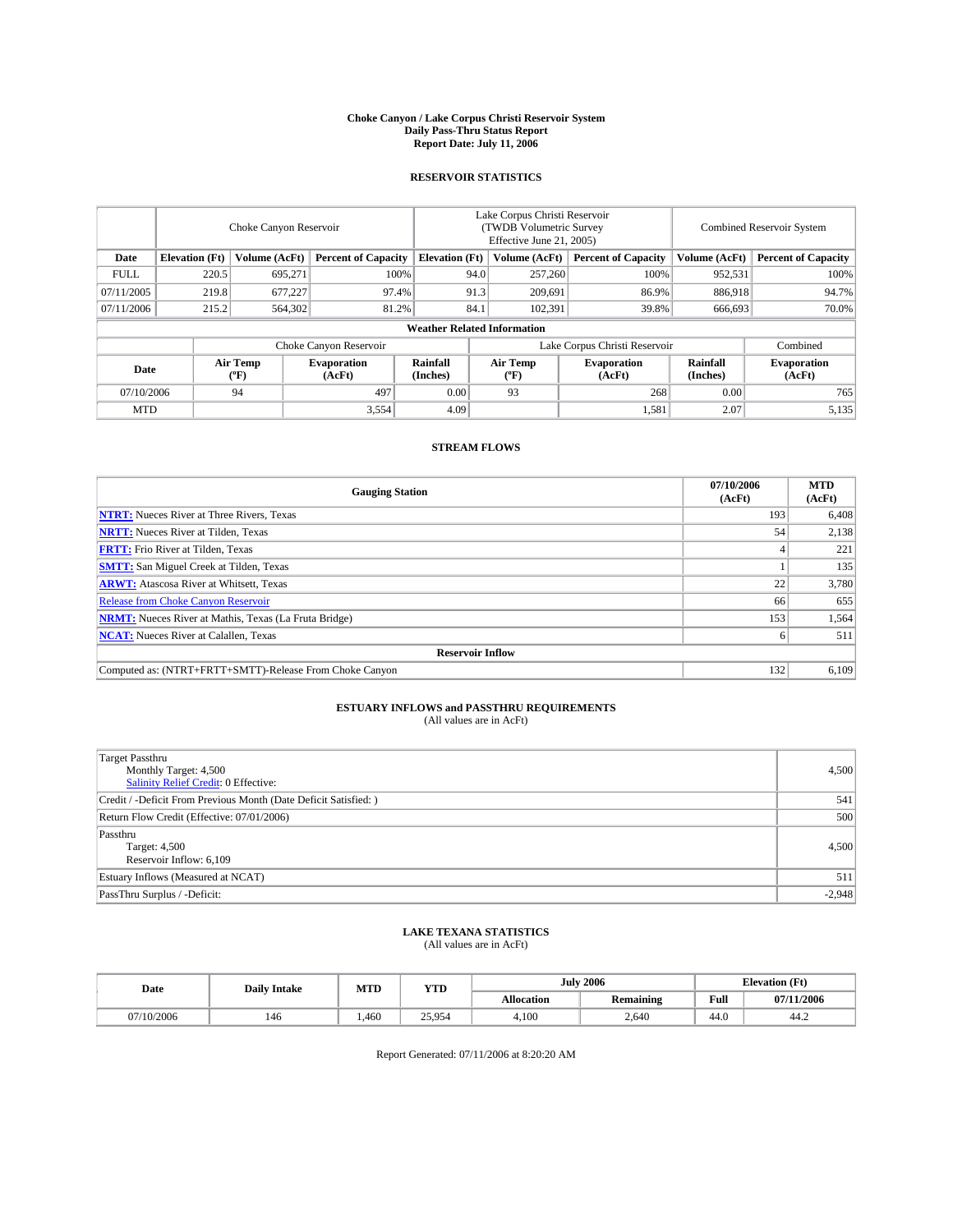#### **Choke Canyon / Lake Corpus Christi Reservoir System Daily Pass-Thru Status Report Report Date: July 12, 2006**

## **RESERVOIR STATISTICS**

|                                                                              | Choke Canyon Reservoir |                       |                              |                                    | Lake Corpus Christi Reservoir<br>(TWDB Volumetric Survey<br>Effective June 21, 2005) |                  |                               |                      | Combined Reservoir System    |  |  |
|------------------------------------------------------------------------------|------------------------|-----------------------|------------------------------|------------------------------------|--------------------------------------------------------------------------------------|------------------|-------------------------------|----------------------|------------------------------|--|--|
| Date<br><b>Elevation</b> (Ft)<br>Volume (AcFt)<br><b>Percent of Capacity</b> |                        | <b>Elevation</b> (Ft) |                              | Volume (AcFt)                      | <b>Percent of Capacity</b>                                                           | Volume (AcFt)    | <b>Percent of Capacity</b>    |                      |                              |  |  |
| <b>FULL</b>                                                                  | 220.5                  | 695.271               | 100%                         |                                    | 94.0                                                                                 | 257,260          | 100%                          | 952,531              | 100%                         |  |  |
| 07/12/2005                                                                   | 219.8                  | 676.717               | 97.3%                        |                                    | 91.3                                                                                 | 209,002          | 86.6%                         | 885,719              | 94.6%                        |  |  |
| 07/12/2006                                                                   | 215.1                  | 563,843               | 81.1%                        |                                    | 84.1                                                                                 | 102,391          | 39.8%                         | 666,234              | 69.9%                        |  |  |
|                                                                              |                        |                       |                              | <b>Weather Related Information</b> |                                                                                      |                  |                               |                      |                              |  |  |
|                                                                              |                        |                       | Choke Canyon Reservoir       |                                    |                                                                                      |                  | Lake Corpus Christi Reservoir |                      | Combined                     |  |  |
| Date                                                                         |                        | Air Temp<br>(°F)      | <b>Evaporation</b><br>(AcFt) | Rainfall<br>(Inches)               |                                                                                      | Air Temp<br>("F) | <b>Evaporation</b><br>(AcFt)  | Rainfall<br>(Inches) | <b>Evaporation</b><br>(AcFt) |  |  |
| 07/11/2006                                                                   |                        | 96                    | 605                          | 0.00                               |                                                                                      | 95               | 268                           | 0.00                 | 873                          |  |  |
| <b>MTD</b>                                                                   |                        |                       | 4,159                        | 4.09                               |                                                                                      |                  | 1,849                         | 2.07                 | 6,008                        |  |  |

## **STREAM FLOWS**

| <b>Gauging Station</b>                                       | 07/11/2006<br>(AcFt) | <b>MTD</b><br>(AcFt) |
|--------------------------------------------------------------|----------------------|----------------------|
| <b>NTRT:</b> Nueces River at Three Rivers, Texas             | 135                  | 6,543                |
| <b>NRTT:</b> Nueces River at Tilden, Texas                   | 44                   | 2,182                |
| <b>FRTT:</b> Frio River at Tilden, Texas                     |                      | 225                  |
| <b>SMTT:</b> San Miguel Creek at Tilden, Texas               |                      | 135                  |
| <b>ARWT:</b> Atascosa River at Whitsett, Texas               | 18                   | 3,798                |
| <b>Release from Choke Canyon Reservoir</b>                   | 66                   | 721                  |
| <b>NRMT:</b> Nueces River at Mathis, Texas (La Fruta Bridge) | 153                  | 1,717                |
| <b>NCAT:</b> Nueces River at Calallen, Texas                 | 32 <sub>1</sub>      | 542                  |
| <b>Reservoir Inflow</b>                                      |                      |                      |
| Computed as: (NTRT+FRTT+SMTT)-Release From Choke Canyon      | 73.                  | 6,182                |

# **ESTUARY INFLOWS and PASSTHRU REQUIREMENTS**<br>(All values are in AcFt)

| Target Passthru<br>Monthly Target: 4,500<br>Salinity Relief Credit: 0 Effective: | 4,500    |
|----------------------------------------------------------------------------------|----------|
| Credit / -Deficit From Previous Month (Date Deficit Satisfied: )                 | 541      |
| Return Flow Credit (Effective: 07/01/2006)                                       | 500      |
| Passthru<br>Target: 4,500<br>Reservoir Inflow: 6,182                             | 4.500    |
| Estuary Inflows (Measured at NCAT)                                               | 542      |
| PassThru Surplus / -Deficit:                                                     | $-2,917$ |

# **LAKE TEXANA STATISTICS** (All values are in AcFt)

|  | Date       | <b>Daily Intake</b> | MTT<br>IVI I L | <b>YTD</b> | July       | 2006             |      | <b>Elevation (Ft)</b> |
|--|------------|---------------------|----------------|------------|------------|------------------|------|-----------------------|
|  |            |                     |                |            | Allocation | <b>Remaining</b> | Full | 07/12/2006            |
|  | 07/11/2006 | 140                 | .606           | 26,100     | 4.100      | 2.494            | 44.0 | 44.1                  |

Report Generated: 07/12/2006 at 8:46:13 AM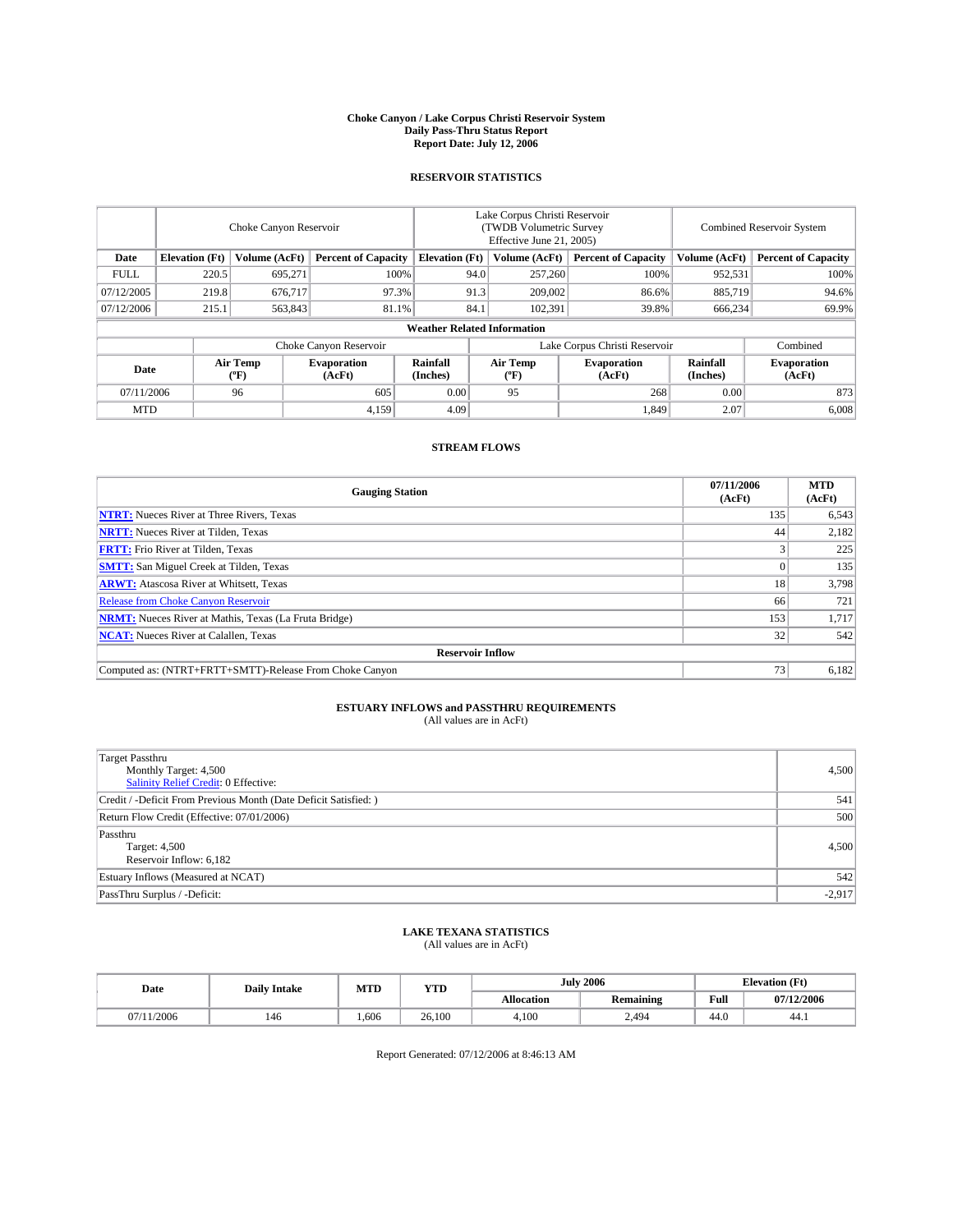#### **Choke Canyon / Lake Corpus Christi Reservoir System Daily Pass-Thru Status Report Report Date: July 13, 2006**

## **RESERVOIR STATISTICS**

|                                                                              | Choke Canyon Reservoir |                       |                              |                                    | Lake Corpus Christi Reservoir<br>(TWDB Volumetric Survey<br>Effective June 21, 2005) |                  |                               |                      | <b>Combined Reservoir System</b> |  |  |
|------------------------------------------------------------------------------|------------------------|-----------------------|------------------------------|------------------------------------|--------------------------------------------------------------------------------------|------------------|-------------------------------|----------------------|----------------------------------|--|--|
| <b>Elevation</b> (Ft)<br>Volume (AcFt)<br><b>Percent of Capacity</b><br>Date |                        | <b>Elevation</b> (Ft) |                              | Volume (AcFt)                      | <b>Percent of Capacity</b>                                                           | Volume (AcFt)    | <b>Percent of Capacity</b>    |                      |                                  |  |  |
| <b>FULL</b>                                                                  | 220.5                  | 695.271               |                              | 100%                               | 94.0                                                                                 | 257,260          | 100%                          | 952,531              | 100%                             |  |  |
| 07/13/2005                                                                   | 219.8                  | 676,208               | 97.3%                        |                                    | 91.3                                                                                 | 208,658          | 86.5%                         | 884,866              | 94.5%                            |  |  |
| 07/13/2006                                                                   | 215.1                  | 563,155               | 81.0%                        |                                    | 84.1                                                                                 | 101.802          | 39.6%                         | 664,957              | 69.8%                            |  |  |
|                                                                              |                        |                       |                              | <b>Weather Related Information</b> |                                                                                      |                  |                               |                      |                                  |  |  |
|                                                                              |                        |                       | Choke Canyon Reservoir       |                                    |                                                                                      |                  | Lake Corpus Christi Reservoir |                      | Combined                         |  |  |
| Date                                                                         |                        | Air Temp<br>(°F)      | <b>Evaporation</b><br>(AcFt) | <b>Rainfall</b><br>(Inches)        |                                                                                      | Air Temp<br>("F) | <b>Evaporation</b><br>(AcFt)  | Rainfall<br>(Inches) | <b>Evaporation</b><br>(AcFt)     |  |  |
| 07/12/2006                                                                   |                        | 96                    | 537                          | 0.00                               |                                                                                      | 96               | 260                           | 0.00                 | 797                              |  |  |
| <b>MTD</b>                                                                   |                        |                       | 4,696                        | 4.09                               |                                                                                      |                  | 2,109                         | 2.07                 | 6,805                            |  |  |

## **STREAM FLOWS**

| <b>Gauging Station</b>                                       | 07/12/2006<br>(AcFt) | <b>MTD</b><br>(AcFt) |
|--------------------------------------------------------------|----------------------|----------------------|
| <b>NTRT:</b> Nueces River at Three Rivers, Texas             | 109                  | 6,652                |
| <b>NRTT:</b> Nueces River at Tilden, Texas                   | 30                   | 2,212                |
| <b>FRTT:</b> Frio River at Tilden, Texas                     |                      | 227                  |
| <b>SMTT:</b> San Miguel Creek at Tilden, Texas               |                      | 135                  |
| <b>ARWT:</b> Atascosa River at Whitsett, Texas               | 13                   | 3,811                |
| <b>Release from Choke Canyon Reservoir</b>                   | 66                   | 786                  |
| <b>NRMT:</b> Nueces River at Mathis, Texas (La Fruta Bridge) | 151                  | 1,868                |
| <b>NCAT:</b> Nueces River at Calallen, Texas                 |                      | 543                  |
| <b>Reservoir Inflow</b>                                      |                      |                      |
| Computed as: (NTRT+FRTT+SMTT)-Release From Choke Canyon      | 46                   | 6,228                |

# **ESTUARY INFLOWS and PASSTHRU REQUIREMENTS**<br>(All values are in AcFt)

| <b>Target Passthru</b><br>Monthly Target: 4,500<br>Salinity Relief Credit: 0 Effective: | 4,500    |
|-----------------------------------------------------------------------------------------|----------|
| Credit / -Deficit From Previous Month (Date Deficit Satisfied: )                        | 541      |
| Return Flow Credit (Effective: 07/01/2006)                                              | 500      |
| Passthru<br>Target: 4,500<br>Reservoir Inflow: 6,228                                    | 4,500    |
| Estuary Inflows (Measured at NCAT)                                                      | 543      |
| PassThru Surplus / -Deficit:                                                            | $-2,916$ |

### **LAKE TEXANA STATISTICS** (All values are in AcFt)

|  | Date       | <b>Daily Intake</b> | M TTT<br>IVI I L    | <b>YTD</b> |                   | 2006<br>July     |      | <b>Elevation (Ft)</b> |
|--|------------|---------------------|---------------------|------------|-------------------|------------------|------|-----------------------|
|  |            |                     |                     |            | <b>Allocation</b> | <b>Remaining</b> | Full | 07/13/2006            |
|  | 07/12/2006 | 140                 | 750<br>. . <i>.</i> | 26.247     | 4.100             | 2.348            | 44.0 | 44.1                  |

Report Generated: 07/13/2006 at 8:11:24 AM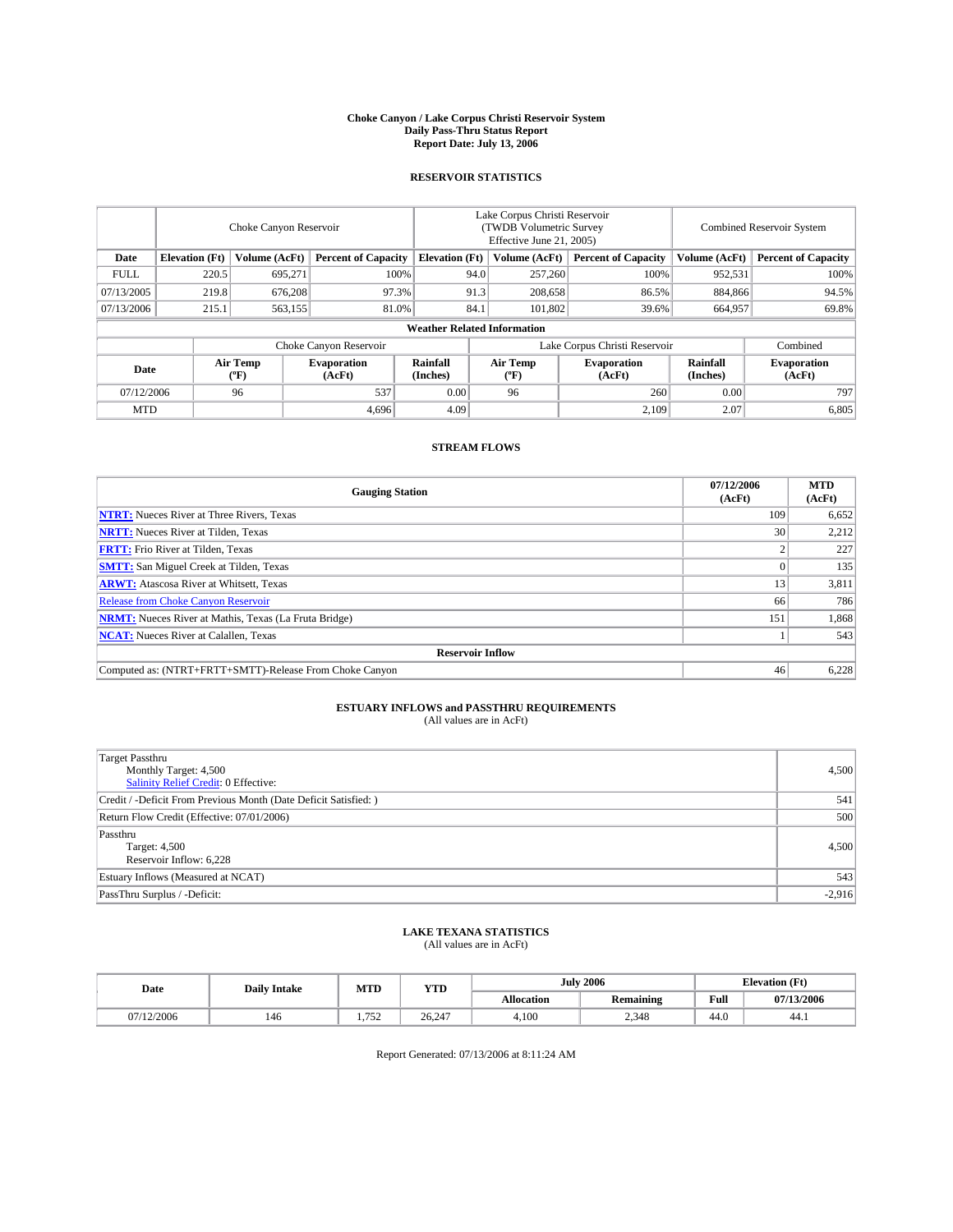#### **Choke Canyon / Lake Corpus Christi Reservoir System Daily Pass-Thru Status Report Report Date: July 14, 2006**

## **RESERVOIR STATISTICS**

|                                                                              | Choke Canyon Reservoir |                       |                              |                                    | Lake Corpus Christi Reservoir<br>(TWDB Volumetric Survey<br>Effective June 21, 2005) |                  |                               |                      | <b>Combined Reservoir System</b> |  |  |
|------------------------------------------------------------------------------|------------------------|-----------------------|------------------------------|------------------------------------|--------------------------------------------------------------------------------------|------------------|-------------------------------|----------------------|----------------------------------|--|--|
| <b>Elevation</b> (Ft)<br>Volume (AcFt)<br><b>Percent of Capacity</b><br>Date |                        | <b>Elevation</b> (Ft) |                              | Volume (AcFt)                      | <b>Percent of Capacity</b>                                                           | Volume (AcFt)    | <b>Percent of Capacity</b>    |                      |                                  |  |  |
| <b>FULL</b>                                                                  | 220.5                  | 695.271               | 100%                         |                                    | 94.0                                                                                 | 257,260          | 100%                          | 952,531              | 100%                             |  |  |
| 07/14/2005                                                                   | 219.7                  | 674,934               | 97.1%                        |                                    | 91.2                                                                                 | 207,797          | 86.1%                         | 882,731              | 94.3%                            |  |  |
| 07/14/2006                                                                   | 215.1                  | 561,997               | 80.8%                        |                                    | 84.0                                                                                 | 101.684          | 39.5%                         | 663,681              | 69.7%                            |  |  |
|                                                                              |                        |                       |                              | <b>Weather Related Information</b> |                                                                                      |                  |                               |                      |                                  |  |  |
|                                                                              |                        |                       | Choke Canyon Reservoir       |                                    |                                                                                      |                  | Lake Corpus Christi Reservoir |                      | Combined                         |  |  |
| Date                                                                         |                        | Air Temp<br>(°F)      | <b>Evaporation</b><br>(AcFt) | <b>Rainfall</b><br>(Inches)        |                                                                                      | Air Temp<br>("F) | <b>Evaporation</b><br>(AcFt)  | Rainfall<br>(Inches) | <b>Evaporation</b><br>(AcFt)     |  |  |
| 07/13/2006                                                                   |                        | 96                    | 509                          | 0.00                               |                                                                                      | 96               | 253                           | 0.00                 | 762                              |  |  |
| <b>MTD</b>                                                                   |                        |                       | 5,205                        | 4.09                               |                                                                                      |                  | 2,362                         | 2.07                 | 7,567                            |  |  |

## **STREAM FLOWS**

| <b>Gauging Station</b>                                       | 07/13/2006<br>(AcFt) | <b>MTD</b><br>(AcFt) |
|--------------------------------------------------------------|----------------------|----------------------|
| <b>NTRT:</b> Nueces River at Three Rivers, Texas             | 101                  | 6,753                |
| <b>NRTT:</b> Nueces River at Tilden, Texas                   | 20                   | 2,231                |
| <b>FRTT:</b> Frio River at Tilden, Texas                     |                      | 228                  |
| <b>SMTT:</b> San Miguel Creek at Tilden, Texas               |                      | 135                  |
| <b>ARWT:</b> Atascosa River at Whitsett, Texas               | 10                   | 3,821                |
| <b>Release from Choke Canyon Reservoir</b>                   | 66                   | 852                  |
| <b>NRMT:</b> Nueces River at Mathis, Texas (La Fruta Bridge) | 153                  | 2,021                |
| <b>NCAT:</b> Nueces River at Calallen, Texas                 | 10                   | 552                  |
| <b>Reservoir Inflow</b>                                      |                      |                      |
| Computed as: (NTRT+FRTT+SMTT)-Release From Choke Canyon      | 37                   | 6,265                |

# **ESTUARY INFLOWS and PASSTHRU REQUIREMENTS**<br>(All values are in AcFt)

| <b>Target Passthru</b><br>Monthly Target: 4,500<br>Salinity Relief Credit: 0 Effective: | 4,500    |
|-----------------------------------------------------------------------------------------|----------|
| Credit / -Deficit From Previous Month (Date Deficit Satisfied: )                        | 541      |
| Return Flow Credit (Effective: 07/01/2006)                                              | 500      |
| Passthru<br>Target: 4,500<br>Reservoir Inflow: 6,265                                    | 4.500    |
| Estuary Inflows (Measured at NCAT)                                                      | 552      |
| PassThru Surplus / -Deficit:                                                            | $-2,907$ |

# **LAKE TEXANA STATISTICS** (All values are in AcFt)

|  | Date       | <b>Daily Intake</b> | M TTT<br>IVI I L | <b>YTD</b> |            | 2006<br>July     |      | <b>Elevation (Ft)</b> |
|--|------------|---------------------|------------------|------------|------------|------------------|------|-----------------------|
|  |            |                     |                  |            | Allocation | <b>Remaining</b> | Full | 07/14/2006            |
|  | 07/13/2006 |                     | .899             | 26.393     | 4.100      | 2.201            | 44.0 | 44.1                  |

Report Generated: 07/14/2006 at 8:25:08 AM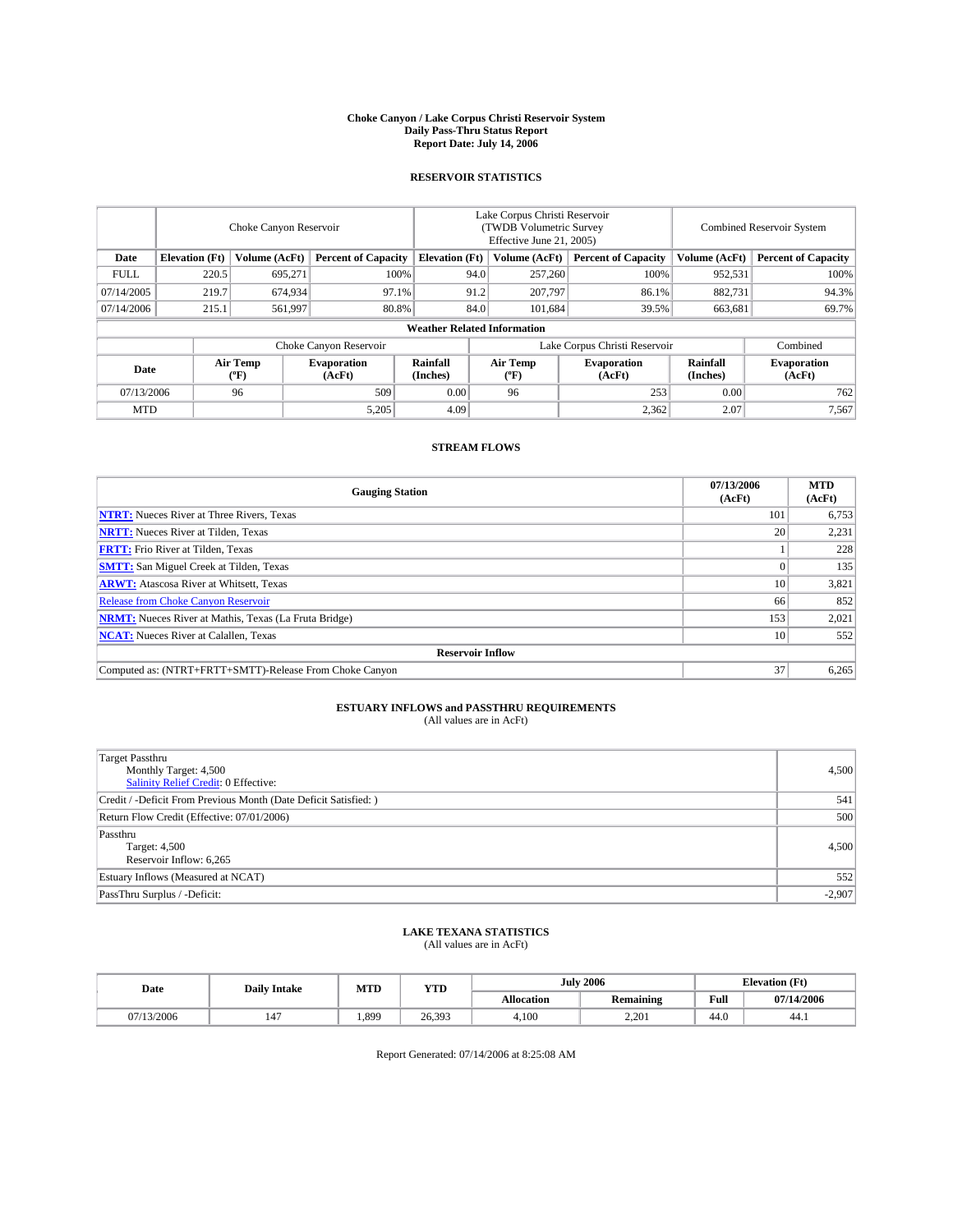#### **Choke Canyon / Lake Corpus Christi Reservoir System Daily Pass-Thru Status Report Report Date: July 15, 2006**

## **RESERVOIR STATISTICS**

|                                                                              | Choke Canyon Reservoir             |                       |                              |                      | Lake Corpus Christi Reservoir<br>(TWDB Volumetric Survey<br>Effective June 21, 2005) |                  |                               |                      | <b>Combined Reservoir System</b> |  |  |  |
|------------------------------------------------------------------------------|------------------------------------|-----------------------|------------------------------|----------------------|--------------------------------------------------------------------------------------|------------------|-------------------------------|----------------------|----------------------------------|--|--|--|
| <b>Elevation</b> (Ft)<br>Volume (AcFt)<br><b>Percent of Capacity</b><br>Date |                                    | <b>Elevation</b> (Ft) |                              | Volume (AcFt)        | <b>Percent of Capacity</b>                                                           | Volume (AcFt)    | <b>Percent of Capacity</b>    |                      |                                  |  |  |  |
| <b>FULL</b>                                                                  | 220.5                              | 695.271               |                              | 100%                 | 94.0                                                                                 | 257,260          | 100%                          | 952,531              | 100%                             |  |  |  |
| 07/15/2005                                                                   | 219.9                              | 678,770               |                              | 97.6%                | 91.4                                                                                 | 210,209          | 87.1%                         | 888,979              | 94.9%                            |  |  |  |
| 07/15/2006                                                                   | 215.0                              | 561,534               |                              | 80.8%                | 84.0                                                                                 | 101,215          | 39.3%                         | 662,749              | 69.6%                            |  |  |  |
|                                                                              | <b>Weather Related Information</b> |                       |                              |                      |                                                                                      |                  |                               |                      |                                  |  |  |  |
|                                                                              |                                    |                       | Choke Canyon Reservoir       |                      |                                                                                      |                  | Lake Corpus Christi Reservoir |                      | Combined                         |  |  |  |
| Date                                                                         |                                    | Air Temp<br>(°F)      | <b>Evaporation</b><br>(AcFt) | Rainfall<br>(Inches) |                                                                                      | Air Temp<br>("F) | <b>Evaporation</b><br>(AcFt)  | Rainfall<br>(Inches) | <b>Evaporation</b><br>(AcFt)     |  |  |  |
| 07/14/2006                                                                   |                                    | 94                    | 496                          | 0.00                 |                                                                                      | 95               | 212                           | 0.00                 | 708                              |  |  |  |
| <b>MTD</b>                                                                   |                                    |                       | 5,701                        | 4.09                 |                                                                                      |                  | 2,574                         | 2.07                 | 8,275                            |  |  |  |

## **STREAM FLOWS**

| <b>Gauging Station</b>                                       | 07/14/2006<br>(AcFt) | <b>MTD</b><br>(AcFt) |
|--------------------------------------------------------------|----------------------|----------------------|
| <b>NTRT:</b> Nueces River at Three Rivers, Texas             | 91                   | 6,844                |
| <b>NRTT:</b> Nueces River at Tilden, Texas                   | 10                   | 2,241                |
| <b>FRTT:</b> Frio River at Tilden, Texas                     |                      | 230                  |
| <b>SMTT:</b> San Miguel Creek at Tilden, Texas               |                      | 135                  |
| <b>ARWT:</b> Atascosa River at Whitsett, Texas               |                      | 3,829                |
| <b>Release from Choke Canyon Reservoir</b>                   | 66                   | 917                  |
| <b>NRMT:</b> Nueces River at Mathis, Texas (La Fruta Bridge) | 185                  | 2,205                |
| <b>NCAT:</b> Nueces River at Calallen, Texas                 |                      | 552                  |
| <b>Reservoir Inflow</b>                                      |                      |                      |
| Computed as: (NTRT+FRTT+SMTT)-Release From Choke Canyon      | 27                   | 6,292                |

# **ESTUARY INFLOWS and PASSTHRU REQUIREMENTS**<br>(All values are in AcFt)

| <b>Target Passthru</b><br>Monthly Target: 4,500<br>Salinity Relief Credit: 0 Effective: | 4,500    |
|-----------------------------------------------------------------------------------------|----------|
| Credit / -Deficit From Previous Month (Date Deficit Satisfied: )                        | 541      |
| Return Flow Credit (Effective: 07/01/2006)                                              | 500      |
| Passthru<br>Target: 4,500<br>Reservoir Inflow: 6,292                                    | 4,500    |
| Estuary Inflows (Measured at NCAT)                                                      | 552      |
| PassThru Surplus / -Deficit:                                                            | $-2,907$ |

# **LAKE TEXANA STATISTICS** (All values are in AcFt)

|  | Date       | <b>Daily Intake</b> | MTT<br>IVI I L | <b>YTD</b> | 2006<br>July |                  |      | <b>Elevation (Ft)</b> |
|--|------------|---------------------|----------------|------------|--------------|------------------|------|-----------------------|
|  |            |                     |                |            | Allocation   | <b>Remaining</b> | Full | 07/15/2006            |
|  | 07/14/2006 | $\overline{1}$      | 2.046          | 26,540     | 4.100        | 2.054            | 44.0 | 44.1                  |

Report Generated: 07/15/2006 at 8:23:47 AM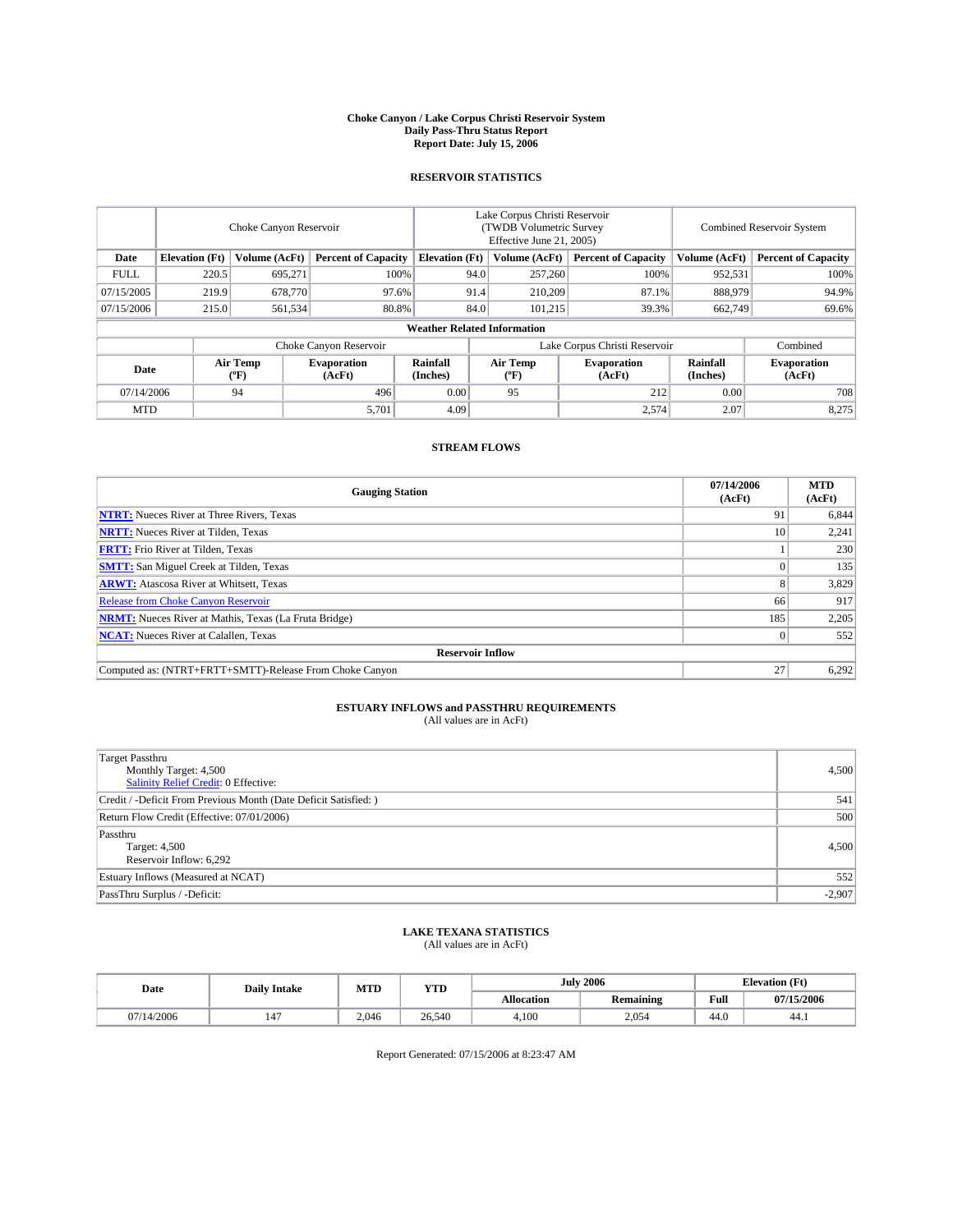#### **Choke Canyon / Lake Corpus Christi Reservoir System Daily Pass-Thru Status Report Report Date: July 16, 2006**

## **RESERVOIR STATISTICS**

|                                                                              | Choke Canyon Reservoir |                       |                              |                                    | Lake Corpus Christi Reservoir<br>(TWDB Volumetric Survey<br>Effective June 21, 2005) |                  |                               |                      | <b>Combined Reservoir System</b> |  |  |
|------------------------------------------------------------------------------|------------------------|-----------------------|------------------------------|------------------------------------|--------------------------------------------------------------------------------------|------------------|-------------------------------|----------------------|----------------------------------|--|--|
| <b>Elevation</b> (Ft)<br>Volume (AcFt)<br><b>Percent of Capacity</b><br>Date |                        | <b>Elevation</b> (Ft) |                              | Volume (AcFt)                      | <b>Percent of Capacity</b>                                                           | Volume (AcFt)    | <b>Percent of Capacity</b>    |                      |                                  |  |  |
| <b>FULL</b>                                                                  | 220.5                  | 695.271               |                              | 100%                               | 94.0                                                                                 | 257,260          | 100%                          | 952,531              | 100%                             |  |  |
| 07/16/2005                                                                   | 219.9                  | 679,027               |                              | 97.7%                              | 91.5                                                                                 | 213,147          | 88.4%                         | 892.174              | 95.3%                            |  |  |
| 07/16/2006                                                                   | 215.0                  | 561,534               |                              | 80.8%                              | 84.0                                                                                 | 101.098          | 39.3%                         | 662,632              | 69.6%                            |  |  |
|                                                                              |                        |                       |                              | <b>Weather Related Information</b> |                                                                                      |                  |                               |                      |                                  |  |  |
|                                                                              |                        |                       | Choke Canyon Reservoir       |                                    |                                                                                      |                  | Lake Corpus Christi Reservoir |                      | Combined                         |  |  |
| Date                                                                         |                        | Air Temp<br>(°F)      | <b>Evaporation</b><br>(AcFt) | Rainfall<br>(Inches)               |                                                                                      | Air Temp<br>("F) | <b>Evaporation</b><br>(AcFt)  | Rainfall<br>(Inches) | <b>Evaporation</b><br>(AcFt)     |  |  |
| 07/15/2006                                                                   |                        | 94                    | 362                          | 0.00                               |                                                                                      | 96               | 252                           | 0.00                 | 614                              |  |  |
| <b>MTD</b>                                                                   |                        |                       | 6,063                        | 4.09                               |                                                                                      |                  | 2,826                         | 2.07                 | 8,889                            |  |  |

## **STREAM FLOWS**

| <b>Gauging Station</b>                                       | 07/15/2006<br>(AcFt) | <b>MTD</b><br>(AcFt) |
|--------------------------------------------------------------|----------------------|----------------------|
| <b>NTRT:</b> Nueces River at Three Rivers, Texas             | 85                   | 6,930                |
| <b>NRTT:</b> Nueces River at Tilden, Texas                   |                      | 2,242                |
| <b>FRTT:</b> Frio River at Tilden, Texas                     |                      | 231                  |
| <b>SMTT:</b> San Miguel Creek at Tilden, Texas               |                      | 135                  |
| <b>ARWT:</b> Atascosa River at Whitsett, Texas               |                      | 3,836                |
| <b>Release from Choke Canyon Reservoir</b>                   | 66                   | 983                  |
| <b>NRMT:</b> Nueces River at Mathis, Texas (La Fruta Bridge) | 218                  | 2,424                |
| <b>NCAT:</b> Nueces River at Calallen, Texas                 |                      | 552                  |
| <b>Reservoir Inflow</b>                                      |                      |                      |
| Computed as: (NTRT+FRTT+SMTT)-Release From Choke Canyon      | 21                   | 6,313                |

# **ESTUARY INFLOWS and PASSTHRU REQUIREMENTS**<br>(All values are in AcFt)

| <b>Target Passthru</b><br>Monthly Target: 4,500<br>Salinity Relief Credit: 0 Effective: | 4,500    |
|-----------------------------------------------------------------------------------------|----------|
| Credit / -Deficit From Previous Month (Date Deficit Satisfied: )                        | 541      |
| Return Flow Credit (Effective: 07/01/2006)                                              | 500      |
| Passthru<br>Target: 4,500<br>Reservoir Inflow: 6,313                                    | 4.500    |
| Estuary Inflows (Measured at NCAT)                                                      | 552      |
| PassThru Surplus / -Deficit:                                                            | $-2,907$ |

# **LAKE TEXANA STATISTICS** (All values are in AcFt)

| Date       | <b>Daily Intake</b> | MTT<br><b>YTD</b><br>IVI I L |        |                   |                  | July | 2006       | <b>Elevation (Ft)</b> |  |
|------------|---------------------|------------------------------|--------|-------------------|------------------|------|------------|-----------------------|--|
|            |                     |                              |        | <b>Allocation</b> | <b>Remaining</b> | Full | 07/16/2006 |                       |  |
| 07/15/2006 | $\overline{1}$      | 2.193                        | 26,687 | 4.100             | 1.907            | 44.0 | 44.1       |                       |  |

Report Generated: 07/16/2006 at 8:33:26 AM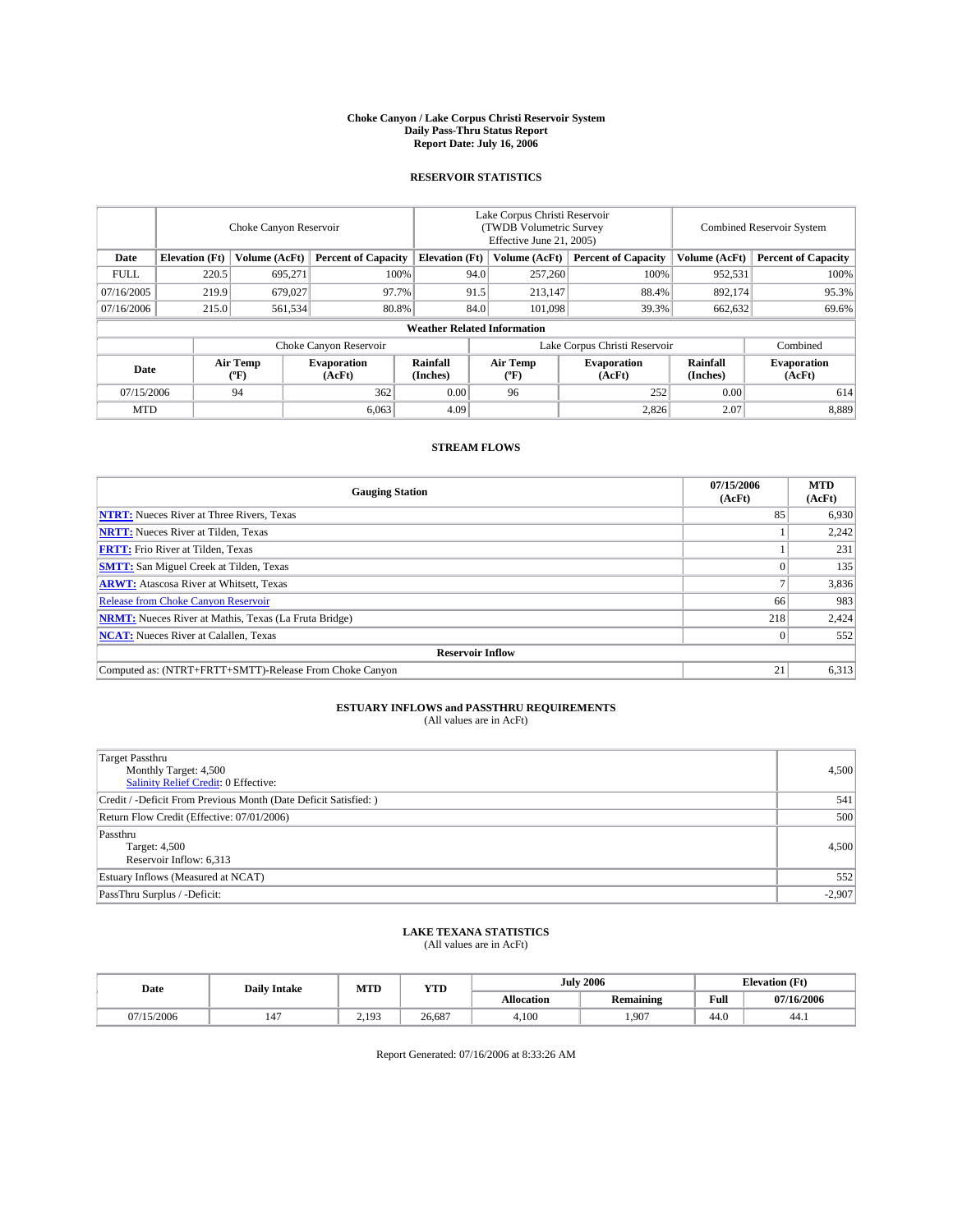#### **Choke Canyon / Lake Corpus Christi Reservoir System Daily Pass-Thru Status Report Report Date: July 17, 2006**

## **RESERVOIR STATISTICS**

|                                                                              | Choke Canyon Reservoir             |                       |                              |                      | Lake Corpus Christi Reservoir<br>(TWDB Volumetric Survey<br>Effective June 21, 2005) |                  |                               |                      | <b>Combined Reservoir System</b> |  |  |  |
|------------------------------------------------------------------------------|------------------------------------|-----------------------|------------------------------|----------------------|--------------------------------------------------------------------------------------|------------------|-------------------------------|----------------------|----------------------------------|--|--|--|
| <b>Elevation</b> (Ft)<br>Volume (AcFt)<br><b>Percent of Capacity</b><br>Date |                                    | <b>Elevation</b> (Ft) |                              | Volume (AcFt)        | <b>Percent of Capacity</b>                                                           | Volume (AcFt)    | <b>Percent of Capacity</b>    |                      |                                  |  |  |  |
| <b>FULL</b>                                                                  | 220.5                              | 695.271               |                              | 100%                 | 94.0                                                                                 | 257,260          | 100%                          | 952,531              | 100%                             |  |  |  |
| 07/17/2005                                                                   | 219.9                              | 680,817               | 97.9%                        |                      | 91.8                                                                                 | 217,140          | 90.0%                         | 897.957              | 95.9%                            |  |  |  |
| 07/17/2006                                                                   | 215.0                              | 561,070               | 80.7%                        |                      | 83.9                                                                                 | 100.513          | 39.1%                         | 661,583              | 69.5%                            |  |  |  |
|                                                                              | <b>Weather Related Information</b> |                       |                              |                      |                                                                                      |                  |                               |                      |                                  |  |  |  |
|                                                                              |                                    |                       | Choke Canyon Reservoir       |                      |                                                                                      |                  | Lake Corpus Christi Reservoir |                      | Combined                         |  |  |  |
| Date                                                                         |                                    | Air Temp<br>(°F)      | <b>Evaporation</b><br>(AcFt) | Rainfall<br>(Inches) |                                                                                      | Air Temp<br>("F) | <b>Evaporation</b><br>(AcFt)  | Rainfall<br>(Inches) | <b>Evaporation</b><br>(AcFt)     |  |  |  |
| 07/16/2006                                                                   |                                    | 97                    | 522                          | 0.00                 |                                                                                      | 97               | 218                           | 0.00                 | 740                              |  |  |  |
| <b>MTD</b>                                                                   |                                    |                       | 6,585                        | 4.09                 |                                                                                      |                  | 3,044                         | 2.07                 | 9,629                            |  |  |  |

## **STREAM FLOWS**

| <b>Gauging Station</b>                                       | 07/16/2006<br>(AcFt) | <b>MTD</b><br>(AcFt) |
|--------------------------------------------------------------|----------------------|----------------------|
| <b>NTRT:</b> Nueces River at Three Rivers, Texas             | 79                   | 7,009                |
| <b>NRTT:</b> Nueces River at Tilden, Texas                   |                      | 2,242                |
| <b>FRTT:</b> Frio River at Tilden, Texas                     |                      | 232                  |
| <b>SMTT:</b> San Miguel Creek at Tilden, Texas               |                      | 135                  |
| <b>ARWT:</b> Atascosa River at Whitsett, Texas               |                      | 3,843                |
| <b>Release from Choke Canyon Reservoir</b>                   | 66                   | 1,048                |
| <b>NRMT:</b> Nueces River at Mathis, Texas (La Fruta Bridge) | 218                  | 2,642                |
| <b>NCAT:</b> Nueces River at Calallen, Texas                 | 20                   | 572                  |
| <b>Reservoir Inflow</b>                                      |                      |                      |
| Computed as: (NTRT+FRTT+SMTT)-Release From Choke Canyon      | 15                   | 6,328                |

# **ESTUARY INFLOWS and PASSTHRU REQUIREMENTS**<br>(All values are in AcFt)

| <b>Target Passthru</b><br>Monthly Target: 4,500<br>Salinity Relief Credit: 0 Effective: | 4,500    |
|-----------------------------------------------------------------------------------------|----------|
| Credit / -Deficit From Previous Month (Date Deficit Satisfied: )                        | 541      |
| Return Flow Credit (Effective: 07/01/2006)                                              | 500      |
| Passthru<br>Target: 4,500<br>Reservoir Inflow: 6,328                                    | 4,500    |
| Estuary Inflows (Measured at NCAT)                                                      | 572      |
| PassThru Surplus / -Deficit:                                                            | $-2,887$ |

# **LAKE TEXANA STATISTICS** (All values are in AcFt)

|  | Date       | <b>Daily Intake</b> | MTT<br>IVI I L | <b>YTD</b> |            | <b>July 2006</b> |      | <b>Elevation (Ft)</b> |  |
|--|------------|---------------------|----------------|------------|------------|------------------|------|-----------------------|--|
|  |            |                     |                |            | Allocation | <b>Remaining</b> | Full | 07/17/2006            |  |
|  | 07/16/2006 | $\overline{1}$      | 2.340          | 26,834     | 4.100      | 1.760            | 44.0 | 44.1                  |  |

Report Generated: 07/17/2006 at 8:21:30 AM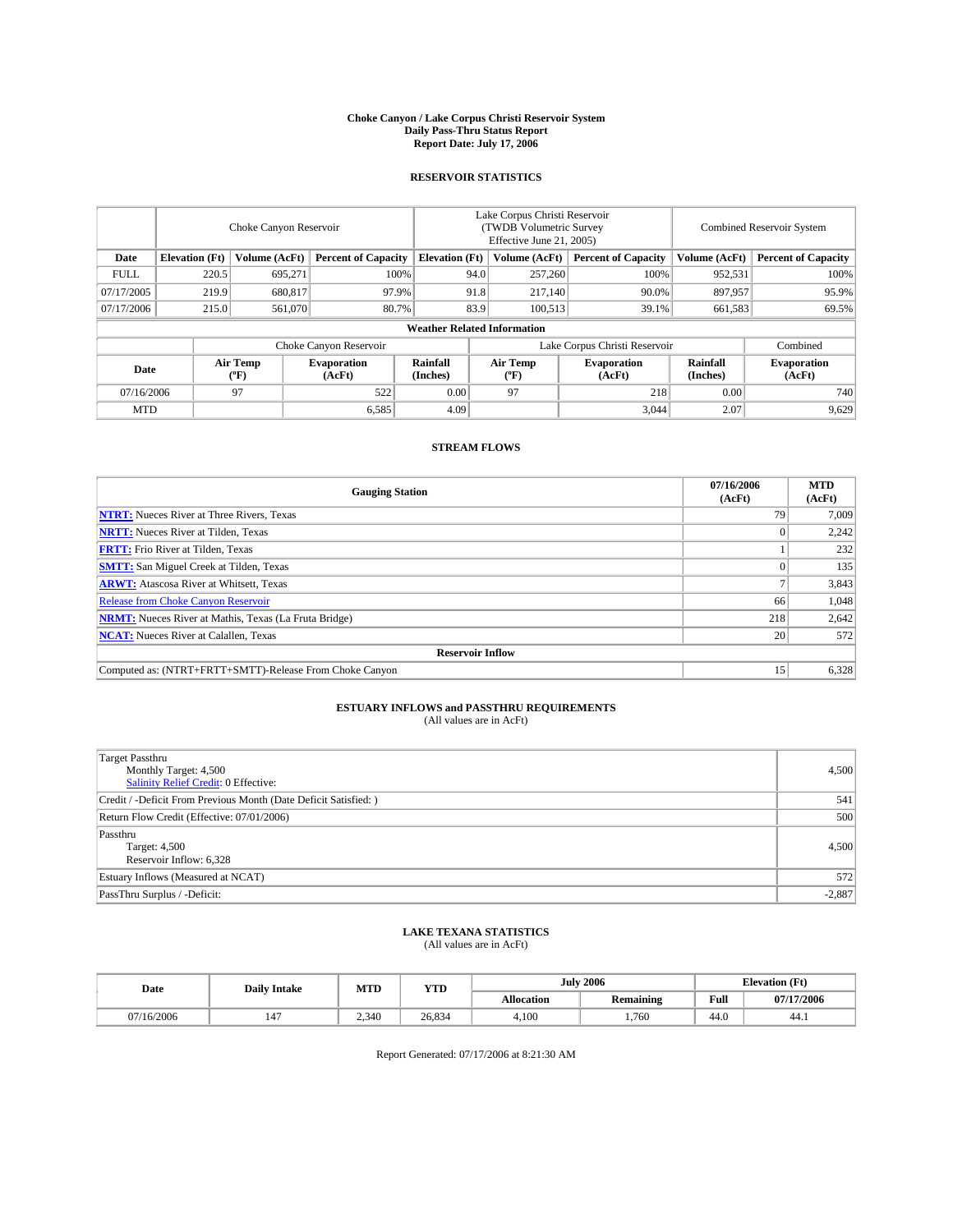#### **Choke Canyon / Lake Corpus Christi Reservoir System Daily Pass-Thru Status Report Report Date: July 18, 2006**

## **RESERVOIR STATISTICS**

|                                                                              | Choke Canyon Reservoir |                       |                              |                                    | Lake Corpus Christi Reservoir<br>(TWDB Volumetric Survey<br>Effective June 21, 2005) |                  |                               |                      | <b>Combined Reservoir System</b> |  |  |
|------------------------------------------------------------------------------|------------------------|-----------------------|------------------------------|------------------------------------|--------------------------------------------------------------------------------------|------------------|-------------------------------|----------------------|----------------------------------|--|--|
| <b>Elevation</b> (Ft)<br>Volume (AcFt)<br><b>Percent of Capacity</b><br>Date |                        | <b>Elevation</b> (Ft) |                              | Volume (AcFt)                      | <b>Percent of Capacity</b>                                                           | Volume (AcFt)    | <b>Percent of Capacity</b>    |                      |                                  |  |  |
| <b>FULL</b>                                                                  | 220.5                  | 695.271               | 100%                         |                                    | 94.0                                                                                 | 257,260          | 100%                          | 952,531              | 100%                             |  |  |
| 07/18/2005                                                                   | 220.0                  | 681,327               | 98.0%                        |                                    | 91.8                                                                                 | 218,708          | 90.7%                         | 900.035              | 96.1%                            |  |  |
| 07/18/2006                                                                   | 215.0                  | 560,606               | 80.6%                        |                                    | 83.9                                                                                 | 100,047          | 38.9%                         | 660,653              | 69.4%                            |  |  |
|                                                                              |                        |                       |                              | <b>Weather Related Information</b> |                                                                                      |                  |                               |                      |                                  |  |  |
|                                                                              |                        |                       | Choke Canyon Reservoir       |                                    |                                                                                      |                  | Lake Corpus Christi Reservoir |                      | Combined                         |  |  |
| Date                                                                         |                        | Air Temp<br>(°F)      | <b>Evaporation</b><br>(AcFt) | <b>Rainfall</b><br>(Inches)        |                                                                                      | Air Temp<br>("F) | <b>Evaporation</b><br>(AcFt)  | Rainfall<br>(Inches) | <b>Evaporation</b><br>(AcFt)     |  |  |
| 07/17/2006                                                                   |                        | 98                    | 576                          | 0.00                               |                                                                                      | 97               | 258                           | 0.00                 | 834                              |  |  |
| <b>MTD</b>                                                                   |                        |                       | 7,161                        | 4.09                               |                                                                                      |                  | 3,302                         | 2.07                 | 10,463                           |  |  |

## **STREAM FLOWS**

| <b>Gauging Station</b>                                       | 07/17/2006<br>(AcFt) | <b>MTD</b><br>(AcFt) |
|--------------------------------------------------------------|----------------------|----------------------|
| <b>NTRT:</b> Nueces River at Three Rivers, Texas             | 75                   | 7,084                |
| <b>NRTT:</b> Nueces River at Tilden, Texas                   |                      | 2,243                |
| <b>FRTT:</b> Frio River at Tilden, Texas                     |                      | 233                  |
| <b>SMTT:</b> San Miguel Creek at Tilden, Texas               |                      | 135                  |
| <b>ARWT:</b> Atascosa River at Whitsett, Texas               |                      | 3,849                |
| <b>Release from Choke Canyon Reservoir</b>                   | 66                   | 1,114                |
| <b>NRMT:</b> Nueces River at Mathis, Texas (La Fruta Bridge) | 218                  | 2,860                |
| <b>NCAT:</b> Nueces River at Calallen, Texas                 | 58                   | 630                  |
| <b>Reservoir Inflow</b>                                      |                      |                      |
| Computed as: (NTRT+FRTT+SMTT)-Release From Choke Canyon      | 11                   | 6,339                |

# **ESTUARY INFLOWS and PASSTHRU REQUIREMENTS**<br>(All values are in AcFt)

| <b>Target Passthru</b><br>Monthly Target: 4,500<br>Salinity Relief Credit: 0 Effective: | 4,500    |
|-----------------------------------------------------------------------------------------|----------|
| Credit / -Deficit From Previous Month (Date Deficit Satisfied: )                        | 541      |
| Return Flow Credit (Effective: 07/01/2006)                                              | 500      |
| Passthru<br>Target: 4,500<br>Reservoir Inflow: 6,339                                    | 4,500    |
| Estuary Inflows (Measured at NCAT)                                                      | 630      |
| PassThru Surplus / -Deficit:                                                            | $-2,829$ |

# **LAKE TEXANA STATISTICS** (All values are in AcFt)

|  | Date            | <b>Daily Intake</b> | MTT<br>IVI I L | <b>YTD</b> | July       | 2006             |      | <b>Elevation (Ft)</b> |
|--|-----------------|---------------------|----------------|------------|------------|------------------|------|-----------------------|
|  |                 |                     |                |            | Allocation | <b>Remaining</b> | Full | 07/18/2006            |
|  | /2006<br>07/17/ | $\overline{1}$      | 2.486          | 26.981     | 4.100      | 1.614            | 44.0 | 44.1                  |

Report Generated: 07/18/2006 at 8:38:56 AM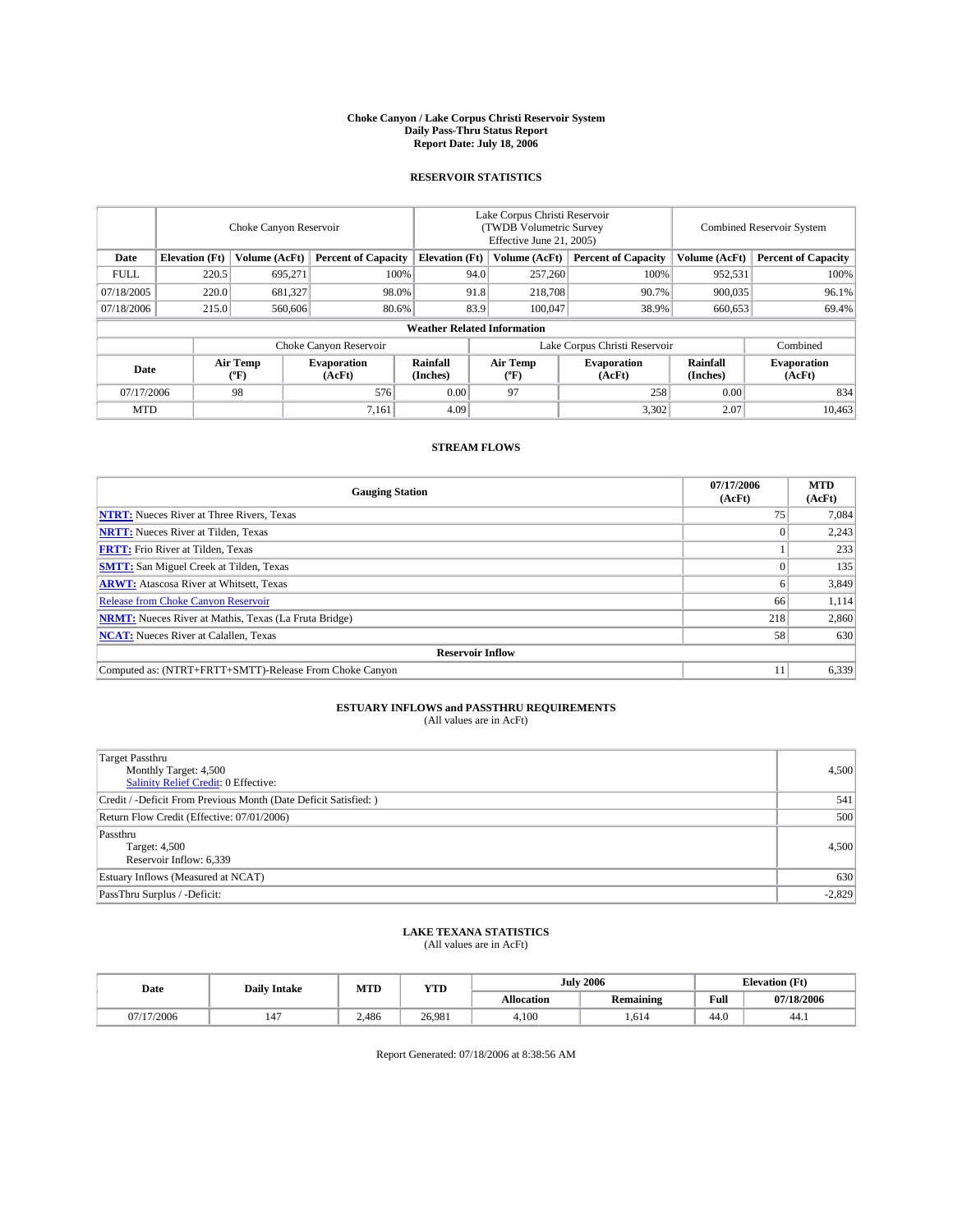#### **Choke Canyon / Lake Corpus Christi Reservoir System Daily Pass-Thru Status Report Report Date: July 19, 2006**

## **RESERVOIR STATISTICS**

|             | Choke Canyon Reservoir |                  |                              |                                    | Lake Corpus Christi Reservoir<br>(TWDB Volumetric Survey<br>Effective June 21, 2005) |                  |                               | <b>Combined Reservoir System</b> |                              |  |
|-------------|------------------------|------------------|------------------------------|------------------------------------|--------------------------------------------------------------------------------------|------------------|-------------------------------|----------------------------------|------------------------------|--|
| Date        | <b>Elevation</b> (Ft)  | Volume (AcFt)    | <b>Percent of Capacity</b>   | <b>Elevation</b> (Ft)              |                                                                                      | Volume (AcFt)    | <b>Percent of Capacity</b>    | Volume (AcFt)                    | <b>Percent of Capacity</b>   |  |
| <b>FULL</b> | 220.5                  | 695.271          |                              | 100%                               | 94.0                                                                                 | 257,260          | 100%                          | 952,531                          | 100%                         |  |
| 07/19/2005  | 220.0                  | 681,327          | 98.0%                        |                                    | 91.9                                                                                 | 219,231          | 90.9%                         | 900.558                          | 96.2%                        |  |
| 07/19/2006  | 215.0                  | 560,147          | 80.6%                        |                                    | 83.9                                                                                 | 99.698           | 38.8%                         | 659,845                          | 69.3%                        |  |
|             |                        |                  |                              | <b>Weather Related Information</b> |                                                                                      |                  |                               |                                  |                              |  |
|             |                        |                  | Choke Canyon Reservoir       |                                    |                                                                                      |                  | Lake Corpus Christi Reservoir |                                  | Combined                     |  |
| Date        |                        | Air Temp<br>(°F) | <b>Evaporation</b><br>(AcFt) | Rainfall<br>(Inches)               |                                                                                      | Air Temp<br>("F) | <b>Evaporation</b><br>(AcFt)  | Rainfall<br>(Inches)             | <b>Evaporation</b><br>(AcFt) |  |
| 07/18/2006  |                        | 98               | 535                          | 0.00                               |                                                                                      | 99               | 230                           | 0.00                             | 765                          |  |
| <b>MTD</b>  |                        |                  | 7,696                        | 4.09                               |                                                                                      |                  | 3,532                         | 2.07                             | 11,228                       |  |

## **STREAM FLOWS**

| <b>Gauging Station</b>                                       | 07/18/2006<br>(AcFt) | <b>MTD</b><br>(AcFt) |
|--------------------------------------------------------------|----------------------|----------------------|
| <b>NTRT:</b> Nueces River at Three Rivers, Texas             | 73                   | 7,158                |
| <b>NRTT:</b> Nueces River at Tilden, Texas                   |                      | 2,243                |
| <b>FRTT:</b> Frio River at Tilden, Texas                     |                      | 234                  |
| <b>SMTT:</b> San Miguel Creek at Tilden, Texas               |                      | 135                  |
| <b>ARWT:</b> Atascosa River at Whitsett, Texas               |                      | 3,853                |
| <b>Release from Choke Canyon Reservoir</b>                   | 66                   | 1,179                |
| <b>NRMT:</b> Nueces River at Mathis, Texas (La Fruta Bridge) | 218                  | 3,079                |
| <b>NCAT:</b> Nueces River at Calallen, Texas                 | 24                   | 654                  |
| <b>Reservoir Inflow</b>                                      |                      |                      |
| Computed as: (NTRT+FRTT+SMTT)-Release From Choke Canyon      |                      | 6,348                |

# **ESTUARY INFLOWS and PASSTHRU REQUIREMENTS**<br>(All values are in AcFt)

| <b>Target Passthru</b><br>Monthly Target: 4,500<br>Salinity Relief Credit: 0 Effective: | 4,500    |
|-----------------------------------------------------------------------------------------|----------|
| Credit / -Deficit From Previous Month (Date Deficit Satisfied: )                        | 541      |
| Return Flow Credit (Effective: 07/01/2006)                                              | 500      |
| Passthru<br>Target: 4,500<br>Reservoir Inflow: 6,348                                    | 4,500    |
| Estuary Inflows (Measured at NCAT)                                                      | 654      |
| PassThru Surplus / -Deficit:                                                            | $-2,805$ |

# **LAKE TEXANA STATISTICS** (All values are in AcFt)

|  | Date       | <b>Daily Intake</b> |       | <b>YTD</b>                 |            | <b>July 2006</b> | $(T_{\rm M})$<br><b>Elevation</b> (Ft) |                |  |
|--|------------|---------------------|-------|----------------------------|------------|------------------|----------------------------------------|----------------|--|
|  |            |                     | MTD   |                            | Allocation | <b>Remaining</b> | Full                                   | 07/19/2006     |  |
|  | 07/18/2006 | 146                 | 2.633 | $\sim$<br>107<br>ن عدد است | 4.100      | .467             | 44.0                                   | $\sim$<br>44.0 |  |

Report Generated: 07/19/2006 at 8:27:35 AM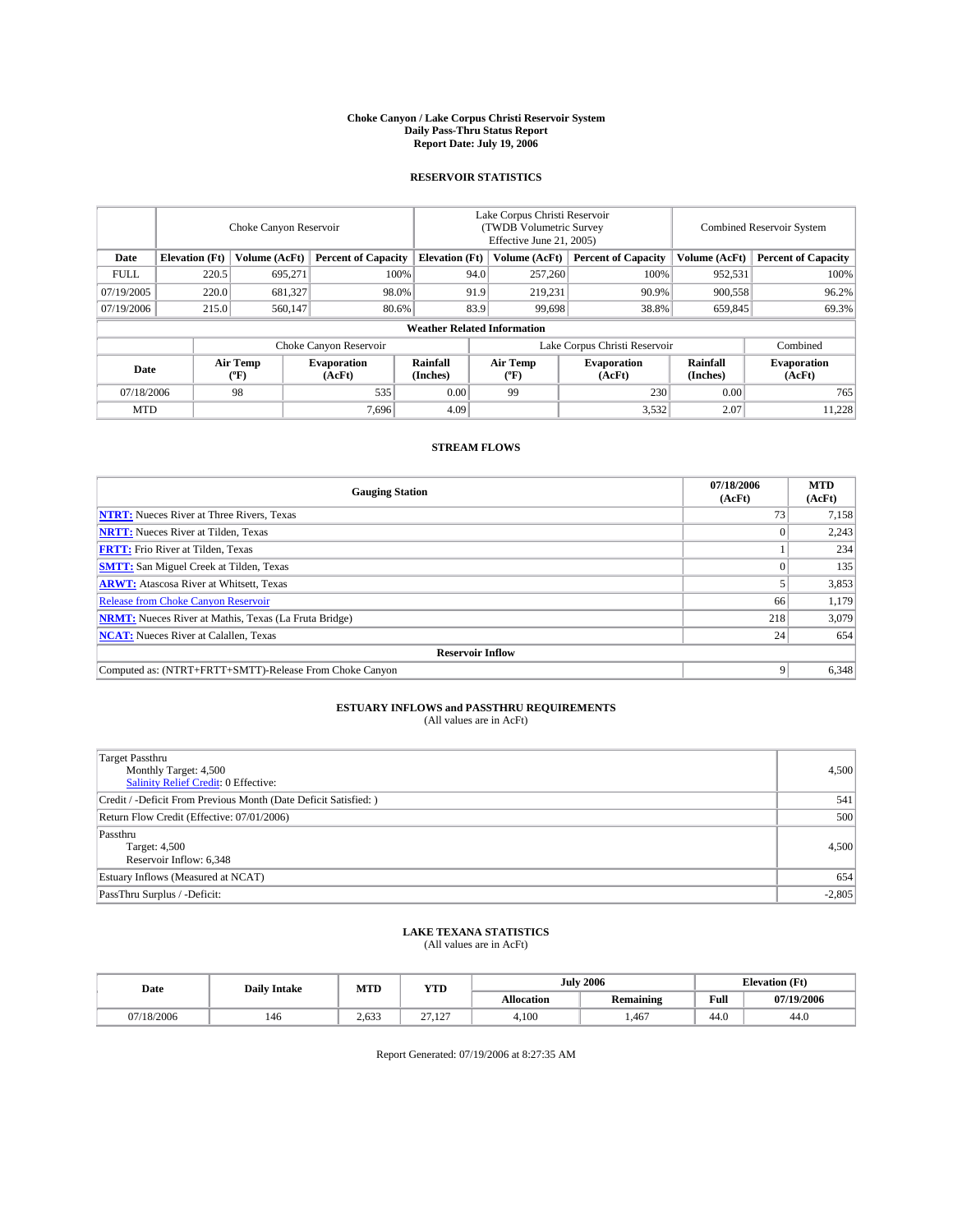#### **Choke Canyon / Lake Corpus Christi Reservoir System Daily Pass-Thru Status Report Report Date: July 20, 2006**

## **RESERVOIR STATISTICS**

|             | Choke Canyon Reservoir             |                  |                              |                       | Lake Corpus Christi Reservoir<br>(TWDB Volumetric Survey<br>Effective June 21, 2005) |                  |                               | <b>Combined Reservoir System</b> |                              |  |  |
|-------------|------------------------------------|------------------|------------------------------|-----------------------|--------------------------------------------------------------------------------------|------------------|-------------------------------|----------------------------------|------------------------------|--|--|
| Date        | <b>Elevation</b> (Ft)              | Volume (AcFt)    | <b>Percent of Capacity</b>   | <b>Elevation</b> (Ft) |                                                                                      | Volume (AcFt)    | <b>Percent of Capacity</b>    | Volume (AcFt)                    | <b>Percent of Capacity</b>   |  |  |
| <b>FULL</b> | 220.5                              | 695.271          |                              | 100%                  | 94.0                                                                                 | 257,260          | 100%                          | 952,531                          | 100%                         |  |  |
| 07/20/2005  | 219.9                              | 680,817          |                              | 97.9%                 | 91.9                                                                                 | 220,279          | 91.3%                         | 901.096                          | 96.2%                        |  |  |
| 07/20/2006  | 215.0                              | 559,688          |                              | 80.5%                 | 83.8                                                                                 |                  | 99.350<br>38.6%               | 659,038                          | 69.2%                        |  |  |
|             | <b>Weather Related Information</b> |                  |                              |                       |                                                                                      |                  |                               |                                  |                              |  |  |
|             |                                    |                  | Choke Canyon Reservoir       |                       |                                                                                      |                  | Lake Corpus Christi Reservoir |                                  | Combined                     |  |  |
| Date        |                                    | Air Temp<br>(°F) | <b>Evaporation</b><br>(AcFt) | Rainfall<br>(Inches)  |                                                                                      | Air Temp<br>("F) | <b>Evaporation</b><br>(AcFt)  | Rainfall<br>(Inches)             | <b>Evaporation</b><br>(AcFt) |  |  |
| 07/19/2006  |                                    | 98               | 508                          | 0.00                  |                                                                                      | 96               | 250                           | 0.00                             | 758                          |  |  |
| <b>MTD</b>  |                                    |                  | 8,204                        | 4.09                  |                                                                                      |                  | 3,782                         | 2.07                             | 11.986                       |  |  |

## **STREAM FLOWS**

| <b>Gauging Station</b>                                       | 07/19/2006<br>(AcFt) | <b>MTD</b><br>(AcFt) |
|--------------------------------------------------------------|----------------------|----------------------|
| <b>NTRT:</b> Nueces River at Three Rivers, Texas             |                      | 7,229                |
| <b>NRTT:</b> Nueces River at Tilden, Texas                   |                      | 2,243                |
| <b>FRTT:</b> Frio River at Tilden, Texas                     |                      | 235                  |
| <b>SMTT:</b> San Miguel Creek at Tilden, Texas               |                      | 135                  |
| <b>ARWT:</b> Atascosa River at Whitsett, Texas               |                      | 3,858                |
| <b>Release from Choke Canyon Reservoir</b>                   | 66                   | 1,245                |
| <b>NRMT:</b> Nueces River at Mathis, Texas (La Fruta Bridge) | 218                  | 3,297                |
| <b>NCAT:</b> Nueces River at Calallen, Texas                 |                      | 662                  |
| <b>Reservoir Inflow</b>                                      |                      |                      |
| Computed as: (NTRT+FRTT+SMTT)-Release From Choke Canyon      |                      | 6,355                |

# **ESTUARY INFLOWS and PASSTHRU REQUIREMENTS**<br>(All values are in AcFt)

| <b>Target Passthru</b><br>Monthly Target: 4,500<br>Salinity Relief Credit: 0 Effective: | 4,500    |
|-----------------------------------------------------------------------------------------|----------|
| Credit / -Deficit From Previous Month (Date Deficit Satisfied: )                        | 541      |
| Return Flow Credit (Effective: 07/01/2006)                                              | 500      |
| Passthru<br>Target: 4,500<br>Reservoir Inflow: 6,355                                    | 4.500    |
| Estuary Inflows (Measured at NCAT)                                                      | 662      |
| PassThru Surplus / -Deficit:                                                            | $-2,797$ |

# **LAKE TEXANA STATISTICS** (All values are in AcFt)

|  | Date       | <b>Daily Intake</b> | MTD<br><b>YTD</b> |                   | <b>July 2006</b> |                  | $(T_{\rm M})$<br><b>Elevation</b> (Ft) |                              |
|--|------------|---------------------|-------------------|-------------------|------------------|------------------|----------------------------------------|------------------------------|
|  |            |                     |                   |                   | Allocation       | <b>Remaining</b> | Full                                   | 07/20/2006                   |
|  | 07/19/2006 | 146                 | 770<br>74<br>--   | 27.272<br>ر ریے د | 4.100            | 221<br>1.JZ 1.   | 44.0                                   | $\ddot{\phantom{1}}$<br>44.0 |

Report Generated: 07/20/2006 at 8:54:16 AM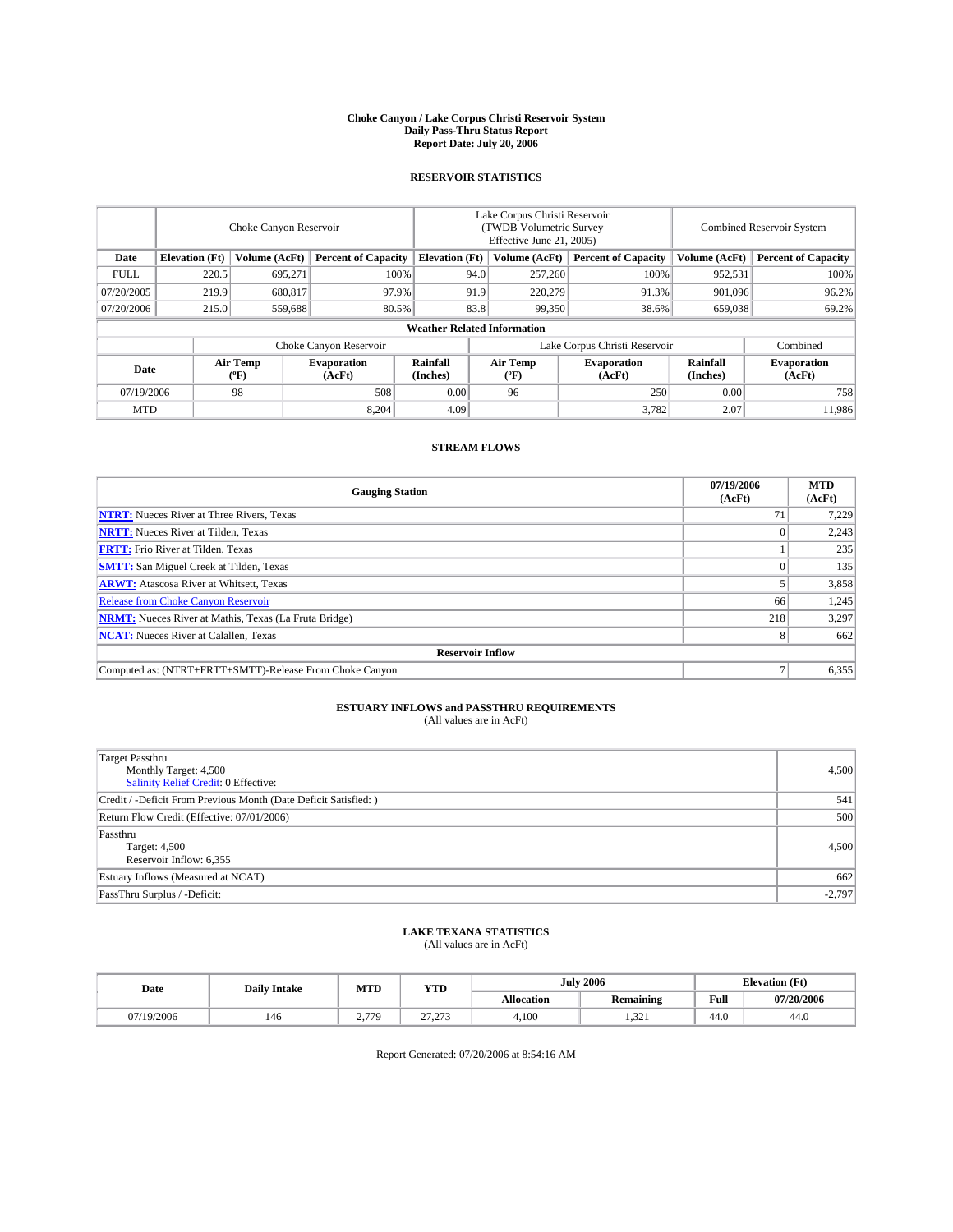#### **Choke Canyon / Lake Corpus Christi Reservoir System Daily Pass-Thru Status Report Report Date: July 21, 2006**

## **RESERVOIR STATISTICS**

|             | Choke Canyon Reservoir |                         |                              |                                    | Lake Corpus Christi Reservoir<br>(TWDB Volumetric Survey<br>Effective June 21, 2005) |                  |                               | Combined Reservoir System |                              |  |
|-------------|------------------------|-------------------------|------------------------------|------------------------------------|--------------------------------------------------------------------------------------|------------------|-------------------------------|---------------------------|------------------------------|--|
| Date        | <b>Elevation</b> (Ft)  | Volume (AcFt)           | <b>Percent of Capacity</b>   | <b>Elevation</b> (Ft)              |                                                                                      | Volume (AcFt)    | <b>Percent of Capacity</b>    | Volume (AcFt)             | <b>Percent of Capacity</b>   |  |
| <b>FULL</b> | 220.5                  | 695,271                 | 100%                         |                                    | 94.0                                                                                 | 257,260          | 100%                          | 952,531                   | 100%                         |  |
| 07/21/2005  | 219.9                  | 680.817                 | 97.9%                        |                                    | 92.1                                                                                 | 222,379          | 92.2%                         | 903.196                   | 96.4%                        |  |
| 07/21/2006  | 214.9                  | 558,999                 | 80.4%                        |                                    | 83.8                                                                                 | 98.888           | 38.4%                         | 657,887                   | 69.1%                        |  |
|             |                        |                         |                              | <b>Weather Related Information</b> |                                                                                      |                  |                               |                           |                              |  |
|             |                        |                         | Choke Canyon Reservoir       |                                    |                                                                                      |                  | Lake Corpus Christi Reservoir |                           | Combined                     |  |
| Date        |                        | <b>Air Temp</b><br>(°F) | <b>Evaporation</b><br>(AcFt) | Rainfall<br>(Inches)               |                                                                                      | Air Temp<br>("F) | <b>Evaporation</b><br>(AcFt)  | Rainfall<br>(Inches)      | <b>Evaporation</b><br>(AcFt) |  |
| 07/20/2006  |                        | 96                      | 468                          | 0.00                               |                                                                                      | 97               | 236                           | 0.00                      | 704                          |  |
| <b>MTD</b>  |                        |                         | 8,672                        | 4.09                               |                                                                                      |                  | 4,018                         | 2.07                      | 12,690                       |  |

## **STREAM FLOWS**

| <b>Gauging Station</b>                                       | 07/20/2006<br>(AcFt) | <b>MTD</b><br>(AcFt) |
|--------------------------------------------------------------|----------------------|----------------------|
| <b>NTRT:</b> Nueces River at Three Rivers, Texas             |                      | 7,303                |
| <b>NRTT:</b> Nueces River at Tilden, Texas                   |                      | 2,243                |
| <b>FRTT:</b> Frio River at Tilden, Texas                     |                      | 235                  |
| <b>SMTT:</b> San Miguel Creek at Tilden, Texas               |                      | 135                  |
| <b>ARWT:</b> Atascosa River at Whitsett, Texas               |                      | 3,862                |
| <b>Release from Choke Canyon Reservoir</b>                   | 66                   | 1,310                |
| <b>NRMT:</b> Nueces River at Mathis, Texas (La Fruta Bridge) | 218                  | 3,515                |
| <b>NCAT:</b> Nueces River at Calallen, Texas                 | 13                   | 674                  |
| <b>Reservoir Inflow</b>                                      |                      |                      |
| Computed as: (NTRT+FRTT+SMTT)-Release From Choke Canyon      | 8                    | 6,363                |

# **ESTUARY INFLOWS and PASSTHRU REQUIREMENTS**<br>(All values are in AcFt)

| Target Passthru<br>Monthly Target: 4,500<br>Salinity Relief Credit: 0 Effective: | 4,500    |
|----------------------------------------------------------------------------------|----------|
| Credit / -Deficit From Previous Month (Date Deficit Satisfied: )                 | 541      |
| Return Flow Credit (Effective: 07/01/2006)                                       | 500      |
| Passthru<br>Target: 4,500<br>Reservoir Inflow: 6,363                             | 4.500    |
| Estuary Inflows (Measured at NCAT)                                               | 674      |
| PassThru Surplus / -Deficit:                                                     | $-2,785$ |

# **LAKE TEXANA STATISTICS** (All values are in AcFt)

| Date       | <b>Daily Intake</b> | MTD<br><b>YTD</b> |                                      |            | <b>July 2006</b>              |      | $(T_{\rm M})$<br><b>Elevation</b> (Ft) |  |
|------------|---------------------|-------------------|--------------------------------------|------------|-------------------------------|------|----------------------------------------|--|
|            |                     |                   |                                      | Allocation | <b>Remaining</b>              | Full | 07/21/2006                             |  |
| 07/20/2006 | 146                 | 2.925             | $\sim$<br>410<br>د ۲۰۱۱.<br>$\sim$ 1 | 4.100      | $\sim$ $\sim$ $\sim$<br>1.IIJ | 44.0 | $\sim$<br>44.0                         |  |

Report Generated: 07/21/2006 at 8:57:20 AM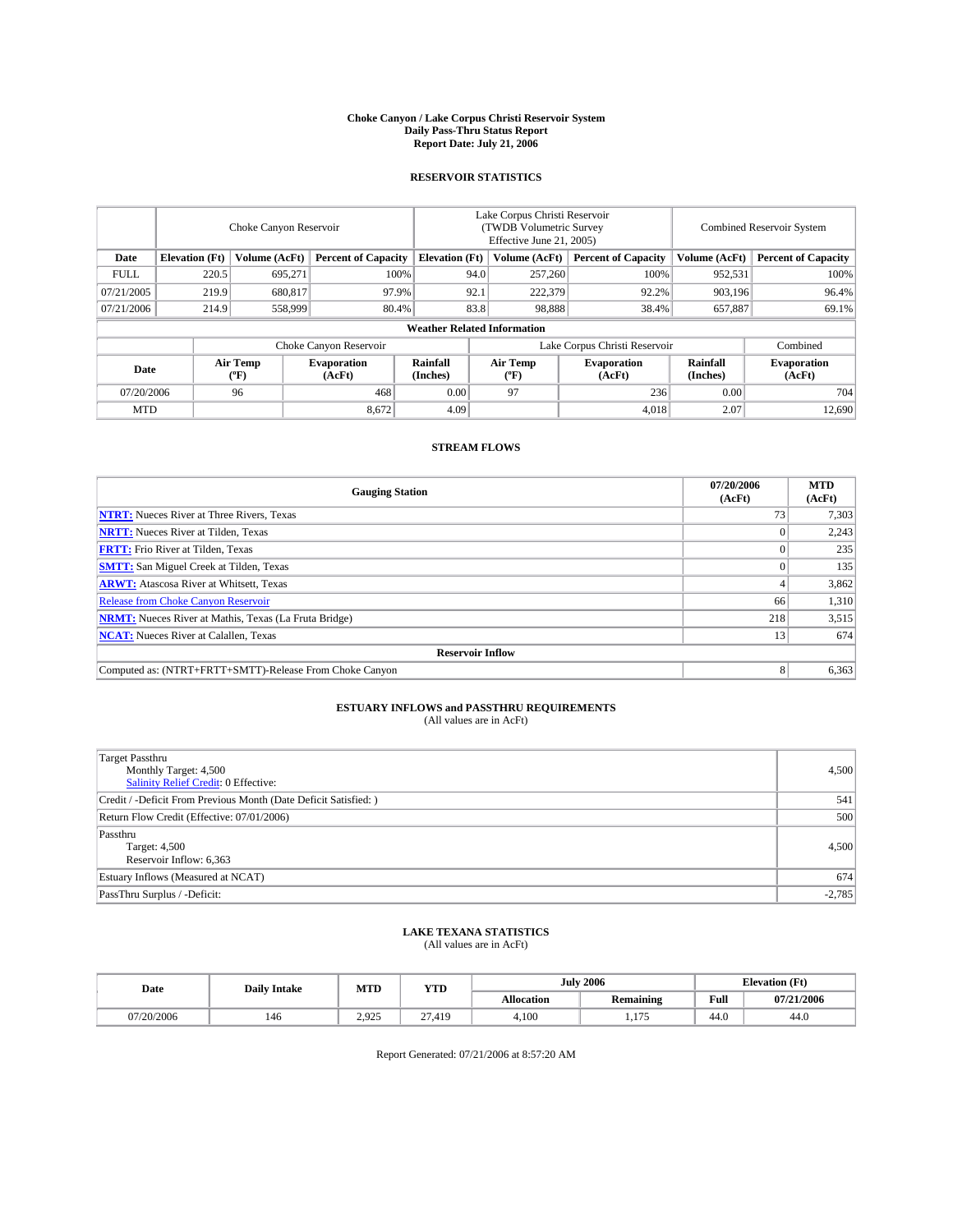#### **Choke Canyon / Lake Corpus Christi Reservoir System Daily Pass-Thru Status Report Report Date: July 22, 2006**

## **RESERVOIR STATISTICS**

|             | Choke Canyon Reservoir |                  |                              |                                    | Lake Corpus Christi Reservoir<br>(TWDB Volumetric Survey<br>Effective June 21, 2005) |                  |                               | <b>Combined Reservoir System</b> |                              |  |
|-------------|------------------------|------------------|------------------------------|------------------------------------|--------------------------------------------------------------------------------------|------------------|-------------------------------|----------------------------------|------------------------------|--|
| Date        | <b>Elevation</b> (Ft)  | Volume (AcFt)    | <b>Percent of Capacity</b>   | <b>Elevation</b> (Ft)              |                                                                                      | Volume (AcFt)    | <b>Percent of Capacity</b>    | Volume (AcFt)                    | <b>Percent of Capacity</b>   |  |
| <b>FULL</b> | 220.5                  | 695.271          |                              | 100%                               | 94.0                                                                                 | 257,260          | 100%                          | 952,531                          | 100%                         |  |
| 07/22/2005  | 219.9                  | 680,308          | 97.8%                        |                                    | 92.1                                                                                 | 222,554          | 92.3%                         | 902,862                          | 96.4%                        |  |
| 07/22/2006  | 214.9                  | 558,310          |                              | 80.3%                              | 83.8                                                                                 | 98,657           | 38.3%                         | 656,967                          | 69.0%                        |  |
|             |                        |                  |                              | <b>Weather Related Information</b> |                                                                                      |                  |                               |                                  |                              |  |
|             |                        |                  | Choke Canyon Reservoir       |                                    |                                                                                      |                  | Lake Corpus Christi Reservoir |                                  | Combined                     |  |
| Date        |                        | Air Temp<br>(°F) | <b>Evaporation</b><br>(AcFt) | Rainfall<br>(Inches)               |                                                                                      | Air Temp<br>("F) | <b>Evaporation</b><br>(AcFt)  | Rainfall<br>(Inches)             | <b>Evaporation</b><br>(AcFt) |  |
| 07/21/2006  |                        | 98               | 601                          | 0.00                               |                                                                                      | 96               | 229                           | 0.00                             | 830                          |  |
| <b>MTD</b>  |                        |                  | 9,273                        | 4.09                               |                                                                                      |                  | 4,247                         | 2.07                             | 13,520                       |  |

## **STREAM FLOWS**

| <b>Gauging Station</b>                                       | 07/21/2006<br>(AcFt) | <b>MTD</b><br>(AcFt) |
|--------------------------------------------------------------|----------------------|----------------------|
| <b>NTRT:</b> Nueces River at Three Rivers, Texas             | 69                   | 7,372                |
| <b>NRTT:</b> Nueces River at Tilden, Texas                   |                      | 2,243                |
| <b>FRTT:</b> Frio River at Tilden, Texas                     |                      | 235                  |
| <b>SMTT:</b> San Miguel Creek at Tilden, Texas               |                      | 135                  |
| <b>ARWT:</b> Atascosa River at Whitsett, Texas               |                      | 3,867                |
| <b>Release from Choke Canyon Reservoir</b>                   | 66                   | 1,376                |
| <b>NRMT:</b> Nueces River at Mathis, Texas (La Fruta Bridge) | 218                  | 3,734                |
| <b>NCAT:</b> Nueces River at Calallen, Texas                 | 28                   | 702                  |
| <b>Reservoir Inflow</b>                                      |                      |                      |
| Computed as: (NTRT+FRTT+SMTT)-Release From Choke Canyon      |                      | 6,367                |

# **ESTUARY INFLOWS and PASSTHRU REQUIREMENTS**<br>(All values are in AcFt)

| Target Passthru<br>Monthly Target: 4,500<br>Salinity Relief Credit: 0 Effective: | 4,500    |
|----------------------------------------------------------------------------------|----------|
| Credit / -Deficit From Previous Month (Date Deficit Satisfied: )                 | 541      |
| Return Flow Credit (Effective: 07/01/2006)                                       | 500      |
| Passthru<br>Target: 4,500<br>Reservoir Inflow: 6,367                             | 4.500    |
| Estuary Inflows (Measured at NCAT)                                               | 702      |
| PassThru Surplus / -Deficit:                                                     | $-2,757$ |

# **LAKE TEXANA STATISTICS** (All values are in AcFt)

| Date               | <b>Daily Intake</b> | MTT<br>IVI I L | <b>YTD</b> | July       | 2006             | <b>Elevation (Ft)</b> |            |
|--------------------|---------------------|----------------|------------|------------|------------------|-----------------------|------------|
|                    |                     |                |            | Allocation | <b>Remaining</b> | Full                  | 07/22/2006 |
| /21/2006<br>07/21/ | 140                 | 3.071          | 27.565     | 4.100      | 1.029            | 44.0                  | 44.0       |

Report Generated: 07/22/2006 at 8:36:25 AM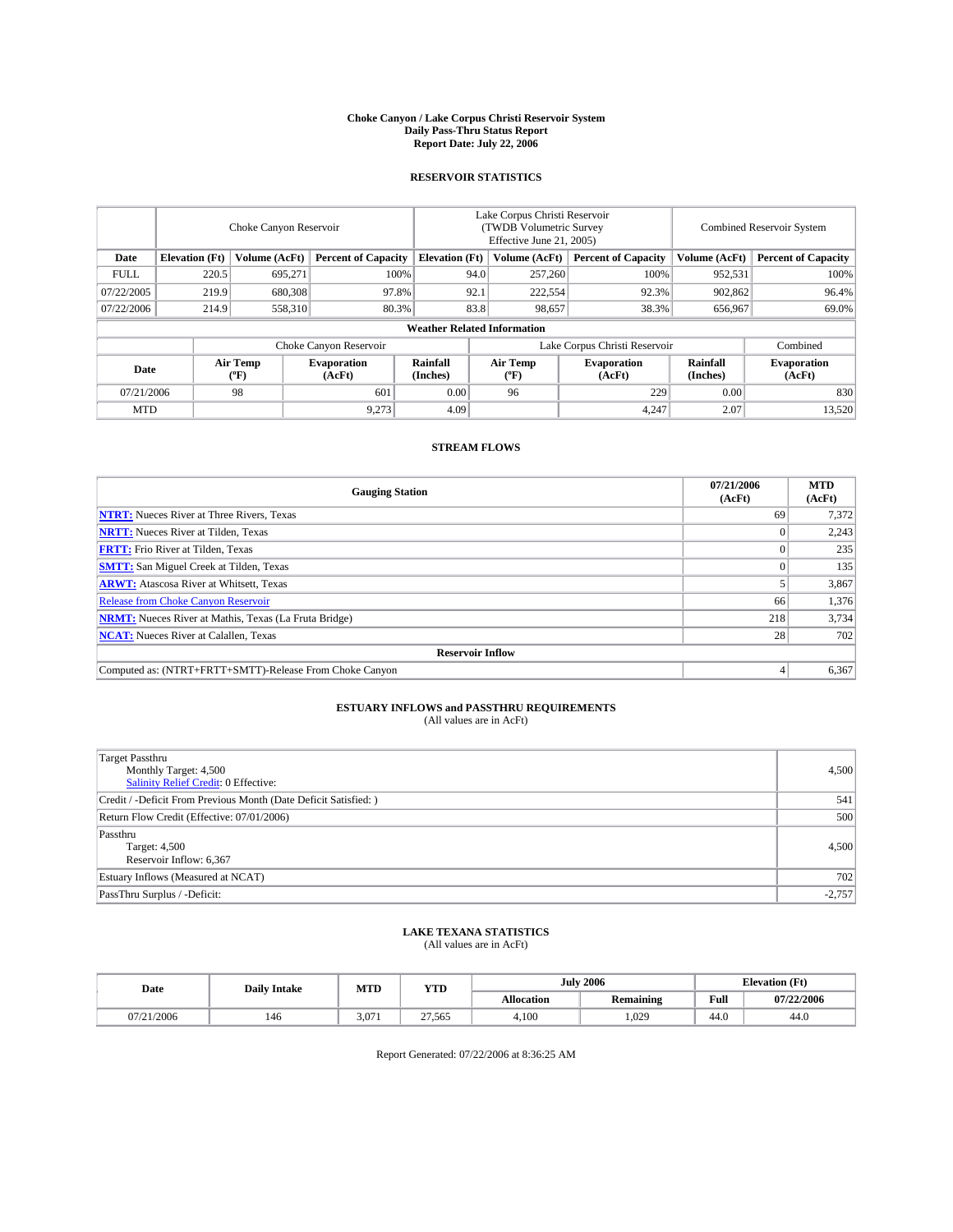#### **Choke Canyon / Lake Corpus Christi Reservoir System Daily Pass-Thru Status Report Report Date: July 23, 2006**

## **RESERVOIR STATISTICS**

|             | Choke Canyon Reservoir |                  |                              |                                    | Lake Corpus Christi Reservoir<br>(TWDB Volumetric Survey<br>Effective June 21, 2005) |                  |                               | <b>Combined Reservoir System</b> |                              |  |
|-------------|------------------------|------------------|------------------------------|------------------------------------|--------------------------------------------------------------------------------------|------------------|-------------------------------|----------------------------------|------------------------------|--|
| Date        | <b>Elevation</b> (Ft)  | Volume (AcFt)    | <b>Percent of Capacity</b>   | <b>Elevation</b> (Ft)              |                                                                                      | Volume (AcFt)    | <b>Percent of Capacity</b>    | Volume (AcFt)                    | <b>Percent of Capacity</b>   |  |
| <b>FULL</b> | 220.5                  | 695.271          |                              | 100%                               | 94.0                                                                                 | 257,260          | 100%                          | 952,531                          | 100%                         |  |
| 07/23/2005  | 219.9                  | 679,798          | 97.8%                        |                                    | 92.1                                                                                 | 222,379          | 92.2%                         | 902,177                          | 96.3%                        |  |
| 07/23/2006  | 214.9                  | 557,856          | 80.2%                        |                                    | 83.7                                                                                 | 98.081           | 38.1%                         | 655,937                          | 68.9%                        |  |
|             |                        |                  |                              | <b>Weather Related Information</b> |                                                                                      |                  |                               |                                  |                              |  |
|             |                        |                  | Choke Canyon Reservoir       |                                    |                                                                                      |                  | Lake Corpus Christi Reservoir |                                  | Combined                     |  |
| Date        |                        | Air Temp<br>(°F) | <b>Evaporation</b><br>(AcFt) | Rainfall<br>(Inches)               |                                                                                      | Air Temp<br>("F) | <b>Evaporation</b><br>(AcFt)  | Rainfall<br>(Inches)             | <b>Evaporation</b><br>(AcFt) |  |
| 07/22/2006  |                        | 99               | 534                          | 1.62                               |                                                                                      | 99               | 241                           | 0.00                             | 775                          |  |
| <b>MTD</b>  |                        |                  | 9,807                        | 5.71                               |                                                                                      |                  | 4,488                         | 2.07                             | 14,295                       |  |

## **STREAM FLOWS**

| <b>Gauging Station</b>                                       | 07/22/2006<br>(AcFt) | <b>MTD</b><br>(AcFt) |
|--------------------------------------------------------------|----------------------|----------------------|
| <b>NTRT:</b> Nueces River at Three Rivers, Texas             | 69                   | 7,442                |
| <b>NRTT:</b> Nueces River at Tilden, Texas                   |                      | 2,243                |
| <b>FRTT:</b> Frio River at Tilden, Texas                     |                      | 236                  |
| <b>SMTT:</b> San Miguel Creek at Tilden, Texas               |                      | 135                  |
| <b>ARWT:</b> Atascosa River at Whitsett, Texas               |                      | 3,872                |
| <b>Release from Choke Canyon Reservoir</b>                   | 66                   | 1,441                |
| <b>NRMT:</b> Nueces River at Mathis, Texas (La Fruta Bridge) | 216                  | 3,950                |
| <b>NCAT:</b> Nueces River at Calallen, Texas                 | 18                   | 720                  |
| <b>Reservoir Inflow</b>                                      |                      |                      |
| Computed as: (NTRT+FRTT+SMTT)-Release From Choke Canyon      |                      | 6,372                |

# **ESTUARY INFLOWS and PASSTHRU REQUIREMENTS**<br>(All values are in AcFt)

| Target Passthru<br>Monthly Target: 4,500<br>Salinity Relief Credit: 0 Effective: | 4,500    |
|----------------------------------------------------------------------------------|----------|
| Credit / -Deficit From Previous Month (Date Deficit Satisfied: )                 | 541      |
| Return Flow Credit (Effective: 07/01/2006)                                       | 500      |
| Passthru<br>Target: 4,500<br>Reservoir Inflow: 6,372                             | 4.500    |
| Estuary Inflows (Measured at NCAT)                                               | 720      |
| PassThru Surplus / -Deficit:                                                     | $-2,739$ |

# **LAKE TEXANA STATISTICS** (All values are in AcFt)

| Date       | <b>Daily Intake</b> | MTD            | <b>YTD</b> |            | <b>July 2006</b> | <b>Elevation</b> (Ft) |            |
|------------|---------------------|----------------|------------|------------|------------------|-----------------------|------------|
|            |                     |                |            | Allocation | <b>Remaining</b> | Full                  | 07/23/2006 |
| 07/22/2006 | 146                 | 2.21c<br>3.210 | 27.710     | 4.100      | 884              | 44.0                  | 44.0       |

Report Generated: 07/23/2006 at 9:00:35 AM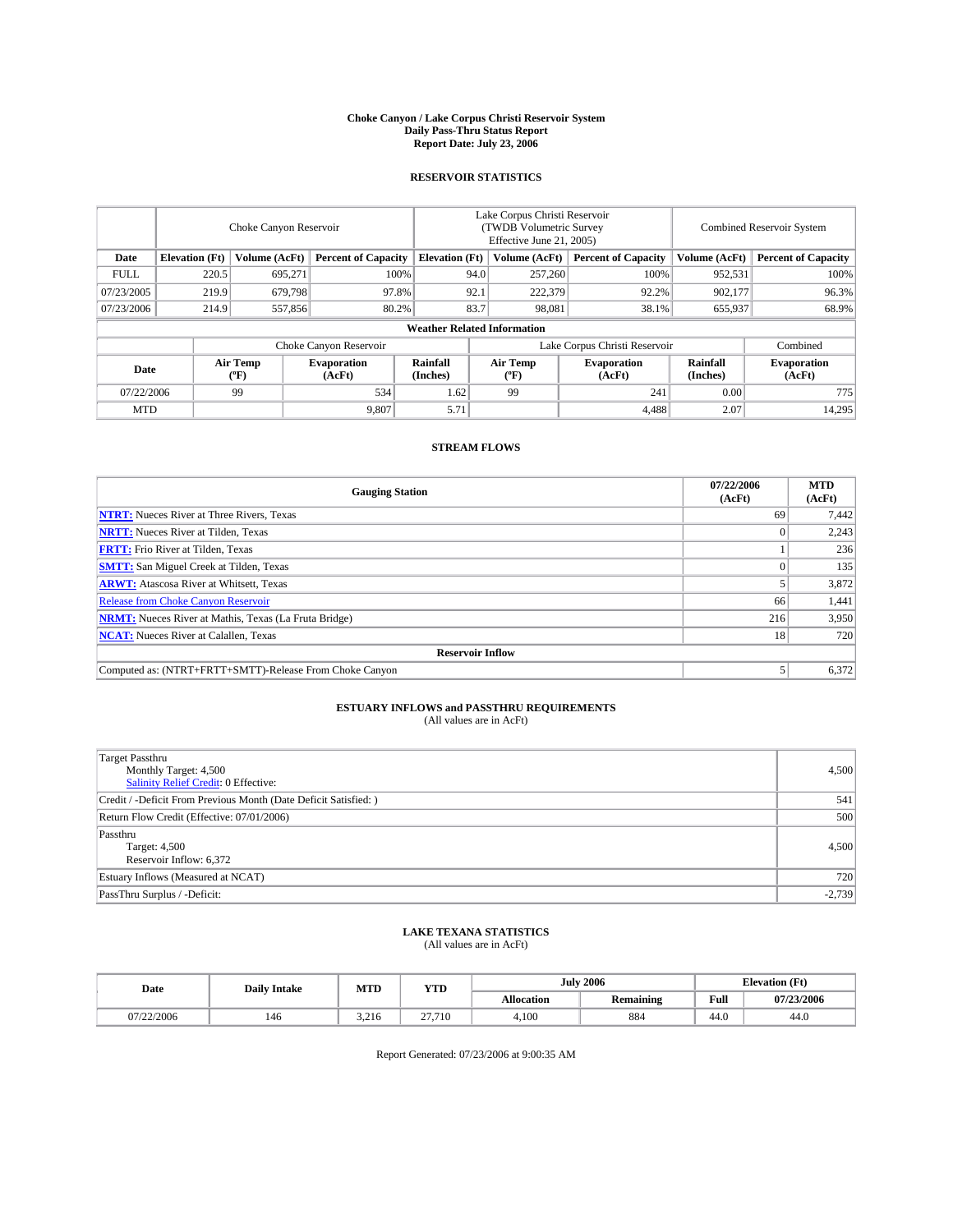#### **Choke Canyon / Lake Corpus Christi Reservoir System Daily Pass-Thru Status Report Report Date: July 24, 2006**

## **RESERVOIR STATISTICS**

|             | Choke Canyon Reservoir |                  |                              |                                    | Lake Corpus Christi Reservoir<br>(TWDB Volumetric Survey<br>Effective June 21, 2005) |                  |                              | <b>Combined Reservoir System</b> |                              |  |
|-------------|------------------------|------------------|------------------------------|------------------------------------|--------------------------------------------------------------------------------------|------------------|------------------------------|----------------------------------|------------------------------|--|
| Date        | <b>Elevation</b> (Ft)  | Volume (AcFt)    | <b>Percent of Capacity</b>   | <b>Elevation</b> (Ft)              |                                                                                      | Volume (AcFt)    | <b>Percent of Capacity</b>   | Volume (AcFt)                    | <b>Percent of Capacity</b>   |  |
| <b>FULL</b> | 220.5                  | 695.271          |                              | 100%                               | 94.0                                                                                 | 257,260          | 100%                         | 952,531                          | 100%                         |  |
| 07/24/2005  | 219.9                  | 679,284          | 97.7%                        |                                    | 92.0                                                                                 | 221,853          | 92.0%                        | 901.137                          | 96.2%                        |  |
| 07/24/2006  | 214.9                  | 557,174          |                              | 80.1%                              | 83.7                                                                                 | 97,622           | 37.9%                        | 654,796                          | 68.7%                        |  |
|             |                        |                  |                              | <b>Weather Related Information</b> |                                                                                      |                  |                              |                                  |                              |  |
|             |                        |                  | Choke Canyon Reservoir       |                                    | Lake Corpus Christi Reservoir                                                        |                  |                              |                                  | Combined                     |  |
| Date        |                        | Air Temp<br>(°F) | <b>Evaporation</b><br>(AcFt) | <b>Rainfall</b><br>(Inches)        |                                                                                      | Air Temp<br>("F) | <b>Evaporation</b><br>(AcFt) | Rainfall<br>(Inches)             | <b>Evaporation</b><br>(AcFt) |  |
| 07/23/2006  |                        | 92               | 413                          | 0.01                               |                                                                                      | 95               | 214                          | 0.20                             | 627                          |  |
| <b>MTD</b>  |                        |                  | 10.220                       | 5.72                               |                                                                                      |                  | 4,702                        | 2.27                             | 14,922                       |  |

## **STREAM FLOWS**

| <b>Gauging Station</b>                                       | 07/23/2006<br>(AcFt) | <b>MTD</b><br>(AcFt) |
|--------------------------------------------------------------|----------------------|----------------------|
| <b>NTRT:</b> Nueces River at Three Rivers, Texas             |                      | 7,517                |
| <b>NRTT:</b> Nueces River at Tilden, Texas                   |                      | 2,243                |
| <b>FRTT:</b> Frio River at Tilden, Texas                     |                      | 236                  |
| <b>SMTT:</b> San Miguel Creek at Tilden, Texas               |                      | 135                  |
| <b>ARWT:</b> Atascosa River at Whitsett, Texas               |                      | 3,879                |
| <b>Release from Choke Canyon Reservoir</b>                   | 66                   | 1,507                |
| <b>NRMT:</b> Nueces River at Mathis, Texas (La Fruta Bridge) | 218                  | 4,169                |
| <b>NCAT:</b> Nueces River at Calallen, Texas                 | 48                   | 767                  |
| <b>Reservoir Inflow</b>                                      |                      |                      |
| Computed as: (NTRT+FRTT+SMTT)-Release From Choke Canyon      | 10                   | 6,382                |

# **ESTUARY INFLOWS and PASSTHRU REQUIREMENTS**<br>(All values are in AcFt)

| <b>Target Passthru</b><br>Monthly Target: 4,500<br>Salinity Relief Credit: 0 Effective: | 4,500    |
|-----------------------------------------------------------------------------------------|----------|
| Credit / -Deficit From Previous Month (Date Deficit Satisfied: )                        | 541      |
| Return Flow Credit (Effective: 07/01/2006)                                              | 500      |
| Passthru<br>Target: 4,500<br>Reservoir Inflow: 6,382                                    | 4,500    |
| Estuary Inflows (Measured at NCAT)                                                      | 767      |
| PassThru Surplus / -Deficit:                                                            | $-2,692$ |

# **LAKE TEXANA STATISTICS** (All values are in AcFt)

| Date                                       | <b>Daily Intake</b> | <b>MTD</b> | <b>YTD</b> |            | <b>July 2006</b> |      | <b>Elevation</b> (Ft) |  |
|--------------------------------------------|---------------------|------------|------------|------------|------------------|------|-----------------------|--|
|                                            |                     |            |            | Allocation | <b>Remaining</b> | Full | 07/24/2006            |  |
| 07/23/2006                                 | 146                 | 3.362      | 27.856     | 4.100      | 738              | 44.0 | 44.0                  |  |
| Report Generated: 07/24/2006 at 8:08:07 AM |                     |            |            |            |                  |      |                       |  |

Report Generation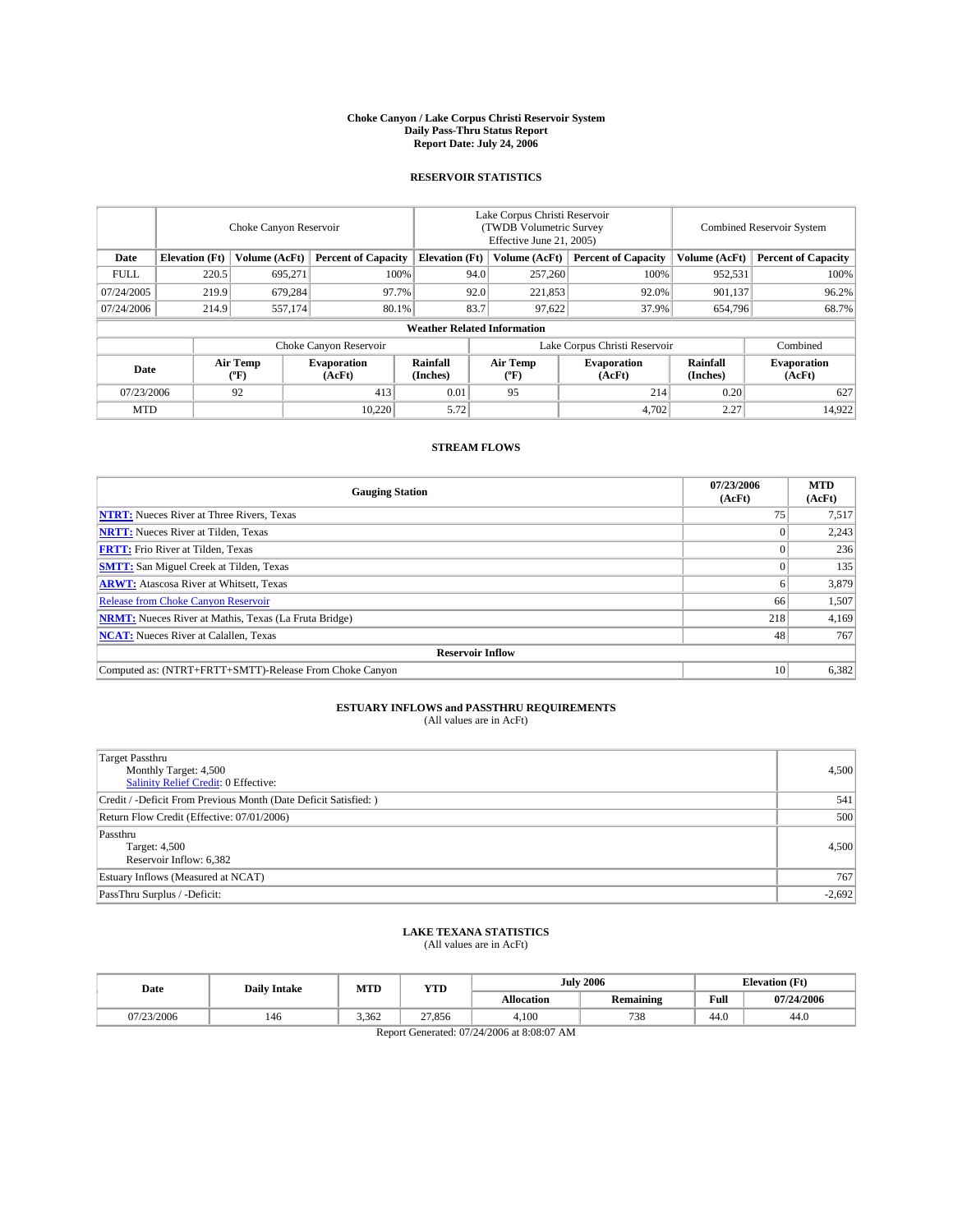#### **Choke Canyon / Lake Corpus Christi Reservoir System Daily Pass-Thru Status Report Report Date: July 25, 2006**

## **RESERVOIR STATISTICS**

|             | Choke Canyon Reservoir                                               |                  |                              |                                    | Lake Corpus Christi Reservoir<br>(TWDB Volumetric Survey<br>Effective June 21, 2005) |                            |                               |                            | Combined Reservoir System    |  |  |
|-------------|----------------------------------------------------------------------|------------------|------------------------------|------------------------------------|--------------------------------------------------------------------------------------|----------------------------|-------------------------------|----------------------------|------------------------------|--|--|
| Date        | Volume (AcFt)<br><b>Elevation</b> (Ft)<br><b>Percent of Capacity</b> |                  | <b>Elevation</b> (Ft)        |                                    | Volume (AcFt)                                                                        | <b>Percent of Capacity</b> | Volume (AcFt)                 | <b>Percent of Capacity</b> |                              |  |  |
| <b>FULL</b> | 220.5                                                                | 695.271          |                              | 100%                               | 94.0                                                                                 | 257,260                    | 100%                          | 952,531                    | 100%                         |  |  |
| 07/25/2005  | 219.9                                                                | 679,027          | 97.7%                        |                                    | 92.0                                                                                 | 221,503                    | 91.8%                         | 900,530                    | 96.2%                        |  |  |
| 07/25/2006  | 214.8                                                                | 556,492          | 80.0%                        |                                    | 83.7                                                                                 | 97.164                     | 37.8%                         | 653,656                    | 68.6%                        |  |  |
|             |                                                                      |                  |                              | <b>Weather Related Information</b> |                                                                                      |                            |                               |                            |                              |  |  |
|             |                                                                      |                  | Choke Canyon Reservoir       |                                    |                                                                                      |                            | Lake Corpus Christi Reservoir |                            | Combined                     |  |  |
| Date        |                                                                      | Air Temp<br>(°F) | <b>Evaporation</b><br>(AcFt) | Rainfall<br>(Inches)               |                                                                                      | Air Temp<br>("F)           | <b>Evaporation</b><br>(AcFt)  | Rainfall<br>(Inches)       | <b>Evaporation</b><br>(AcFt) |  |  |
| 07/24/2006  |                                                                      | 95               | 479                          | 0.00                               |                                                                                      | 96                         | 240                           | 0.00                       | 719                          |  |  |
| <b>MTD</b>  |                                                                      |                  | 10.699                       | 5.72                               |                                                                                      |                            | 4,942                         | 2.27                       | 15,641                       |  |  |

## **STREAM FLOWS**

| <b>Gauging Station</b>                                       | 07/24/2006<br>(AcFt) | <b>MTD</b><br>(AcFt) |
|--------------------------------------------------------------|----------------------|----------------------|
| <b>NTRT:</b> Nueces River at Three Rivers, Texas             |                      | 7,593                |
| <b>NRTT:</b> Nueces River at Tilden, Texas                   |                      | 2,243                |
| <b>FRTT:</b> Frio River at Tilden, Texas                     |                      | 236                  |
| <b>SMTT:</b> San Miguel Creek at Tilden, Texas               |                      | 135                  |
| <b>ARWT:</b> Atascosa River at Whitsett, Texas               |                      | 3,885                |
| <b>Release from Choke Canyon Reservoir</b>                   | 66                   | 1,572                |
| <b>NRMT:</b> Nueces River at Mathis, Texas (La Fruta Bridge) | 216                  | 4,385                |
| <b>NCAT:</b> Nueces River at Calallen, Texas                 | 44                   | 811                  |
| <b>Reservoir Inflow</b>                                      |                      |                      |
| Computed as: (NTRT+FRTT+SMTT)-Release From Choke Canyon      | 10                   | 6,392                |

# **ESTUARY INFLOWS and PASSTHRU REQUIREMENTS**<br>(All values are in AcFt)

| Target Passthru<br>Monthly Target: 4,500<br>Salinity Relief Credit: 0 Effective: | 4,500    |
|----------------------------------------------------------------------------------|----------|
| Credit / -Deficit From Previous Month (Date Deficit Satisfied: )                 | 541      |
| Return Flow Credit (Effective: 07/01/2006)                                       | 500      |
| Passthru<br>Target: 4,500<br>Reservoir Inflow: 6,392                             | 4.500    |
| Estuary Inflows (Measured at NCAT)                                               | 811      |
| PassThru Surplus / -Deficit:                                                     | $-2,648$ |

# **LAKE TEXANA STATISTICS** (All values are in AcFt)

|  | Date       | <b>Daily Intake</b> | MTD  | <b>YTD</b> | <b>July 2006</b> |                  |      | $(T_{\rm M})$<br><b>Elevation</b> (Ft) |
|--|------------|---------------------|------|------------|------------------|------------------|------|----------------------------------------|
|  |            |                     |      |            | Allocation       | <b>Remaining</b> | Full | 07/25/2006                             |
|  | 07/24/2006 | 143                 | .507 | 28,001     | 4.100            | 593              | 44.0 | 40.                                    |

Report Generated: 07/25/2006 at 8:18:16 AM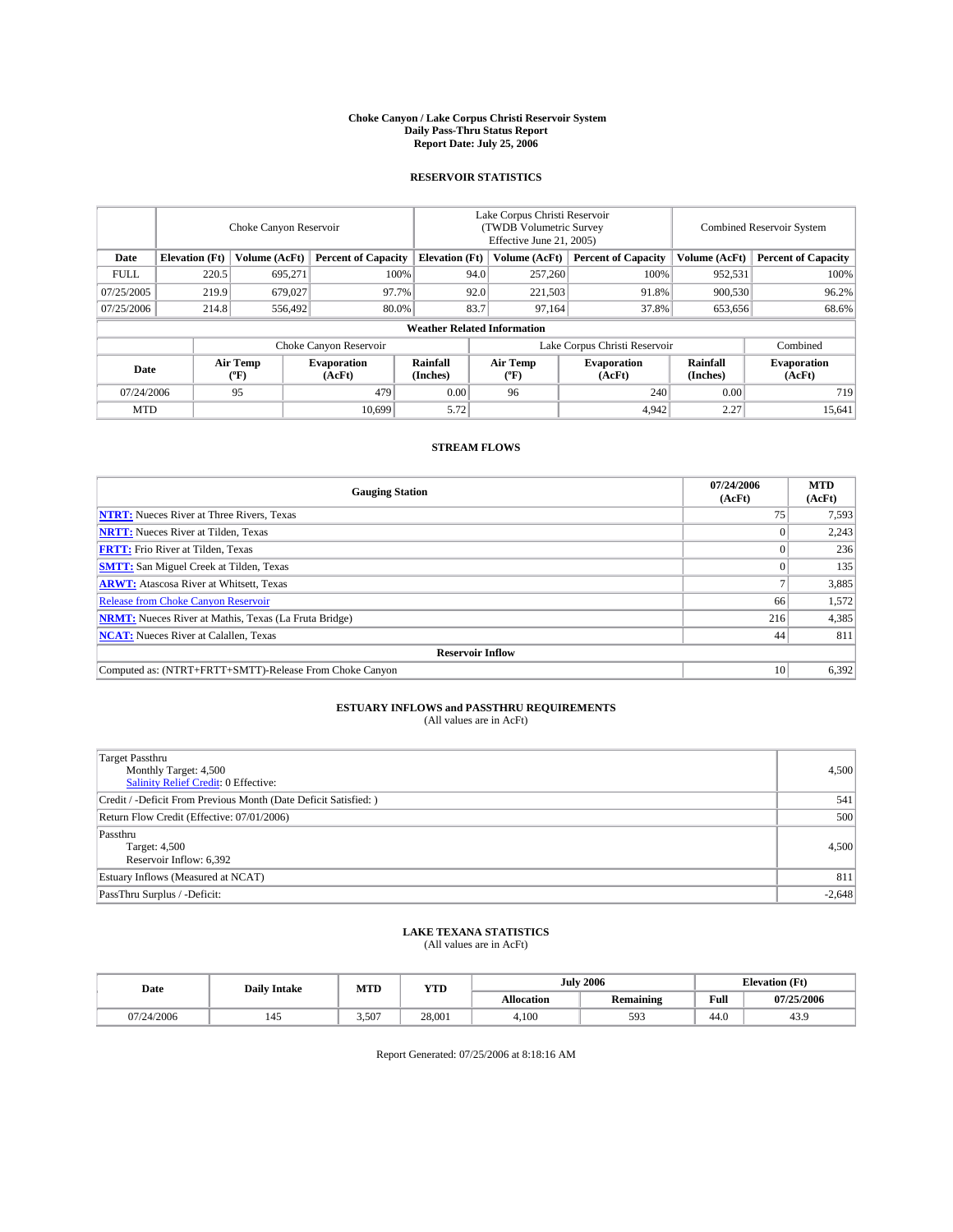#### **Choke Canyon / Lake Corpus Christi Reservoir System Daily Pass-Thru Status Report Report Date: July 26, 2006**

## **RESERVOIR STATISTICS**

|                                                                              | Choke Canyon Reservoir |                       |                              |                                    | Lake Corpus Christi Reservoir<br>(TWDB Volumetric Survey<br>Effective June 21, 2005) |                  |                               |                      | <b>Combined Reservoir System</b> |  |  |
|------------------------------------------------------------------------------|------------------------|-----------------------|------------------------------|------------------------------------|--------------------------------------------------------------------------------------|------------------|-------------------------------|----------------------|----------------------------------|--|--|
| <b>Elevation</b> (Ft)<br>Volume (AcFt)<br><b>Percent of Capacity</b><br>Date |                        | <b>Elevation</b> (Ft) |                              | Volume (AcFt)                      | <b>Percent of Capacity</b>                                                           | Volume (AcFt)    | <b>Percent of Capacity</b>    |                      |                                  |  |  |
| <b>FULL</b>                                                                  | 220.5                  | 695.271               |                              | 100%                               | 94.0                                                                                 | 257,260          | 100%                          | 952,531              | 100%                             |  |  |
| 07/26/2005                                                                   | 219.9                  | 678,513               |                              | 97.6%                              | 92.0                                                                                 | 221,153          | 91.7%                         | 899,666              | 96.1%                            |  |  |
| 07/26/2006                                                                   | 214.8                  | 555,808               |                              | 79.9%                              | 83.6                                                                                 | 97,049           | 37.7%                         | 652,857              | 68.5%                            |  |  |
|                                                                              |                        |                       |                              | <b>Weather Related Information</b> |                                                                                      |                  |                               |                      |                                  |  |  |
|                                                                              |                        |                       | Choke Canyon Reservoir       |                                    |                                                                                      |                  | Lake Corpus Christi Reservoir |                      | Combined                         |  |  |
| Date                                                                         |                        | Air Temp<br>(°F)      | <b>Evaporation</b><br>(AcFt) | <b>Rainfall</b><br>(Inches)        |                                                                                      | Air Temp<br>("F) | <b>Evaporation</b><br>(AcFt)  | Rainfall<br>(Inches) | <b>Evaporation</b><br>(AcFt)     |  |  |
| 07/25/2006                                                                   |                        | 88                    | 546                          | 0.00                               |                                                                                      | 89               | 160                           | 0.05                 | 706                              |  |  |
| <b>MTD</b>                                                                   |                        |                       | 11.245                       | 5.72                               |                                                                                      |                  | 5,102                         | 2.32                 | 16,347                           |  |  |

## **STREAM FLOWS**

| <b>Gauging Station</b>                                       | 07/25/2006<br>(AcFt) | <b>MTD</b><br>(AcFt) |
|--------------------------------------------------------------|----------------------|----------------------|
| <b>NTRT:</b> Nueces River at Three Rivers, Texas             | 73                   | 7,666                |
| <b>NRTT:</b> Nueces River at Tilden, Texas                   |                      | 2,243                |
| <b>FRTT:</b> Frio River at Tilden, Texas                     |                      | 237                  |
| <b>SMTT:</b> San Miguel Creek at Tilden, Texas               |                      | 135                  |
| <b>ARWT:</b> Atascosa River at Whitsett, Texas               |                      | 3,891                |
| <b>Release from Choke Canyon Reservoir</b>                   | 66                   | 1,638                |
| <b>NRMT:</b> Nueces River at Mathis, Texas (La Fruta Bridge) | 216                  | 4,601                |
| <b>NCAT:</b> Nueces River at Calallen, Texas                 | 44                   | 855                  |
| <b>Reservoir Inflow</b>                                      |                      |                      |
| Computed as: (NTRT+FRTT+SMTT)-Release From Choke Canyon      |                      | 6,401                |

# **ESTUARY INFLOWS and PASSTHRU REQUIREMENTS**<br>(All values are in AcFt)

| Target Passthru<br>Monthly Target: 4,500<br>Salinity Relief Credit: 0 Effective: | 4,500    |
|----------------------------------------------------------------------------------|----------|
| Credit / -Deficit From Previous Month (Date Deficit Satisfied: )                 | 541      |
| Return Flow Credit (Effective: 07/01/2006)                                       | 500      |
| Passthru<br>Target: 4,500<br>Reservoir Inflow: 6,401                             | 4.500    |
| Estuary Inflows (Measured at NCAT)                                               | 855      |
| PassThru Surplus / -Deficit:                                                     | $-2,604$ |

# **LAKE TEXANA STATISTICS** (All values are in AcFt)

|  | Date       | <b>Daily Intake</b> | MTT<br>IVI I L | <b>YTD</b>   | 2006<br>July |                       |      | <b>Elevation</b> (Ft) |
|--|------------|---------------------|----------------|--------------|--------------|-----------------------|------|-----------------------|
|  |            |                     |                |              | Allocation   | <b>Remaining</b>      | Full | 07/26/2006            |
|  | 07/25/2006 |                     | 3.653          | 28.14<br>1.4 | 4.100        | $\overline{1}$<br>44, | 44.0 | 45.5                  |

Report Generated: 07/26/2006 at 8:12:03 AM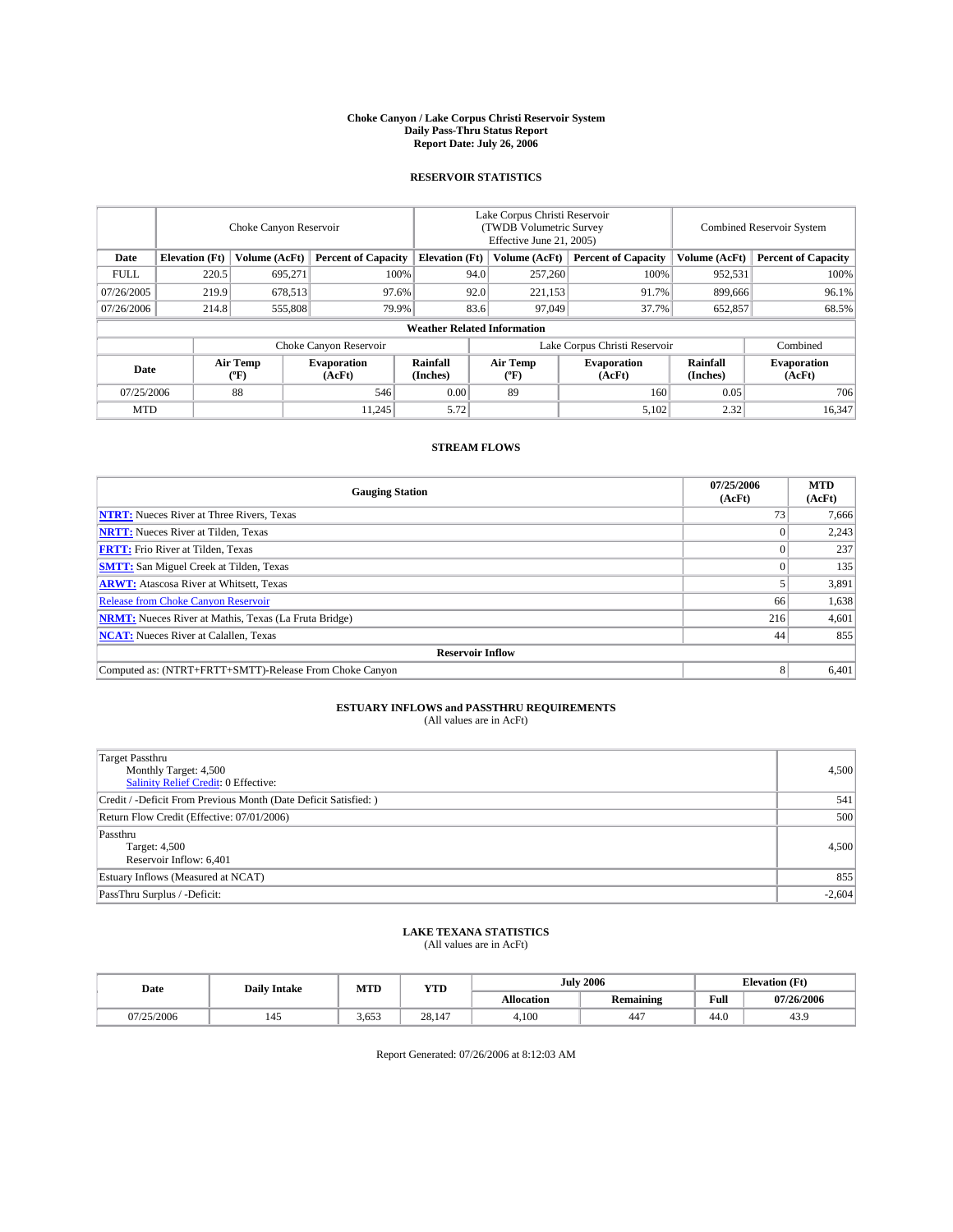#### **Choke Canyon / Lake Corpus Christi Reservoir System Daily Pass-Thru Status Report Report Date: July 27, 2006**

## **RESERVOIR STATISTICS**

|                                                                              | Choke Canyon Reservoir |                       |                              |                                    | Lake Corpus Christi Reservoir<br>(TWDB Volumetric Survey<br>Effective June 21, 2005) |                  |                               |                      | <b>Combined Reservoir System</b> |  |  |
|------------------------------------------------------------------------------|------------------------|-----------------------|------------------------------|------------------------------------|--------------------------------------------------------------------------------------|------------------|-------------------------------|----------------------|----------------------------------|--|--|
| <b>Elevation</b> (Ft)<br>Volume (AcFt)<br><b>Percent of Capacity</b><br>Date |                        | <b>Elevation</b> (Ft) |                              | Volume (AcFt)                      | <b>Percent of Capacity</b>                                                           | Volume (AcFt)    | <b>Percent of Capacity</b>    |                      |                                  |  |  |
| <b>FULL</b>                                                                  | 220.5                  | 695.271               |                              | 100%                               | 94.0                                                                                 | 257,260          | 100%                          | 952,531              | 100%                             |  |  |
| 07/27/2005                                                                   | 219.9                  | 678,513               | 97.6%                        |                                    | 92.0                                                                                 | 221,328          | 91.7%                         | 899.841              | 96.1%                            |  |  |
| 07/27/2006                                                                   | 214.8                  | 556,265               | 80.0%                        |                                    | 83.6                                                                                 | 96,252           | 37.4%                         | 652,517              | 68.5%                            |  |  |
|                                                                              |                        |                       |                              | <b>Weather Related Information</b> |                                                                                      |                  |                               |                      |                                  |  |  |
|                                                                              |                        |                       | Choke Canyon Reservoir       |                                    |                                                                                      |                  | Lake Corpus Christi Reservoir |                      | Combined                         |  |  |
| Date                                                                         |                        | Air Temp<br>(°F)      | <b>Evaporation</b><br>(AcFt) | <b>Rainfall</b><br>(Inches)        |                                                                                      | Air Temp<br>("F) | <b>Evaporation</b><br>(AcFt)  | Rainfall<br>(Inches) | <b>Evaporation</b><br>(AcFt)     |  |  |
| 07/26/2006                                                                   |                        | 94                    | 352                          | 0.08                               |                                                                                      | 94               | 86                            | 0.31                 | 438                              |  |  |
| <b>MTD</b>                                                                   |                        |                       | 11.597                       | 5.80                               |                                                                                      |                  | 5,188                         | 2.63                 | 16,785                           |  |  |

## **STREAM FLOWS**

| <b>Gauging Station</b>                                       | 07/26/2006<br>(AcFt) | <b>MTD</b><br>(AcFt) |
|--------------------------------------------------------------|----------------------|----------------------|
| <b>NTRT:</b> Nueces River at Three Rivers, Texas             |                      | 7,738                |
| <b>NRTT:</b> Nueces River at Tilden, Texas                   |                      | 2,243                |
| <b>FRTT:</b> Frio River at Tilden, Texas                     |                      | 237                  |
| <b>SMTT:</b> San Miguel Creek at Tilden, Texas               |                      | 135                  |
| <b>ARWT:</b> Atascosa River at Whitsett, Texas               | 8                    | 3,898                |
| <b>Release from Choke Canyon Reservoir</b>                   | 66                   | 1,703                |
| <b>NRMT:</b> Nueces River at Mathis, Texas (La Fruta Bridge) | 218                  | 4,820                |
| <b>NCAT:</b> Nueces River at Calallen, Texas                 | 54                   | 908                  |
| <b>Reservoir Inflow</b>                                      |                      |                      |
| Computed as: (NTRT+FRTT+SMTT)-Release From Choke Canyon      |                      | 6,407                |

# **ESTUARY INFLOWS and PASSTHRU REQUIREMENTS**<br>(All values are in AcFt)

| Target Passthru<br>Monthly Target: 4,500<br>Salinity Relief Credit: 0 Effective: | 4,500    |
|----------------------------------------------------------------------------------|----------|
| Credit / -Deficit From Previous Month (Date Deficit Satisfied: )                 | 541      |
| Return Flow Credit (Effective: 07/01/2006)                                       | 500      |
| Passthru<br>Target: 4,500<br>Reservoir Inflow: 6,407                             | 4,500    |
| Estuary Inflows (Measured at NCAT)                                               | 908      |
| PassThru Surplus / -Deficit:                                                     | $-2,551$ |

# **LAKE TEXANA STATISTICS** (All values are in AcFt)

|  | Date       | <b>Daily Intake</b> | M TTT<br>IVI I L | <b>YTD</b> |                   | 2006<br>July     |      | <b>Elevation (Ft)</b> |
|--|------------|---------------------|------------------|------------|-------------------|------------------|------|-----------------------|
|  |            |                     |                  |            | <b>Allocation</b> | <b>Remaining</b> | Full | 07/27/2006            |
|  | 07/26/2006 |                     | 3.798            | 28.292     | 4.100             | 302              | 44.0 | 44.1                  |

Report Generated: 07/27/2006 at 8:06:33 AM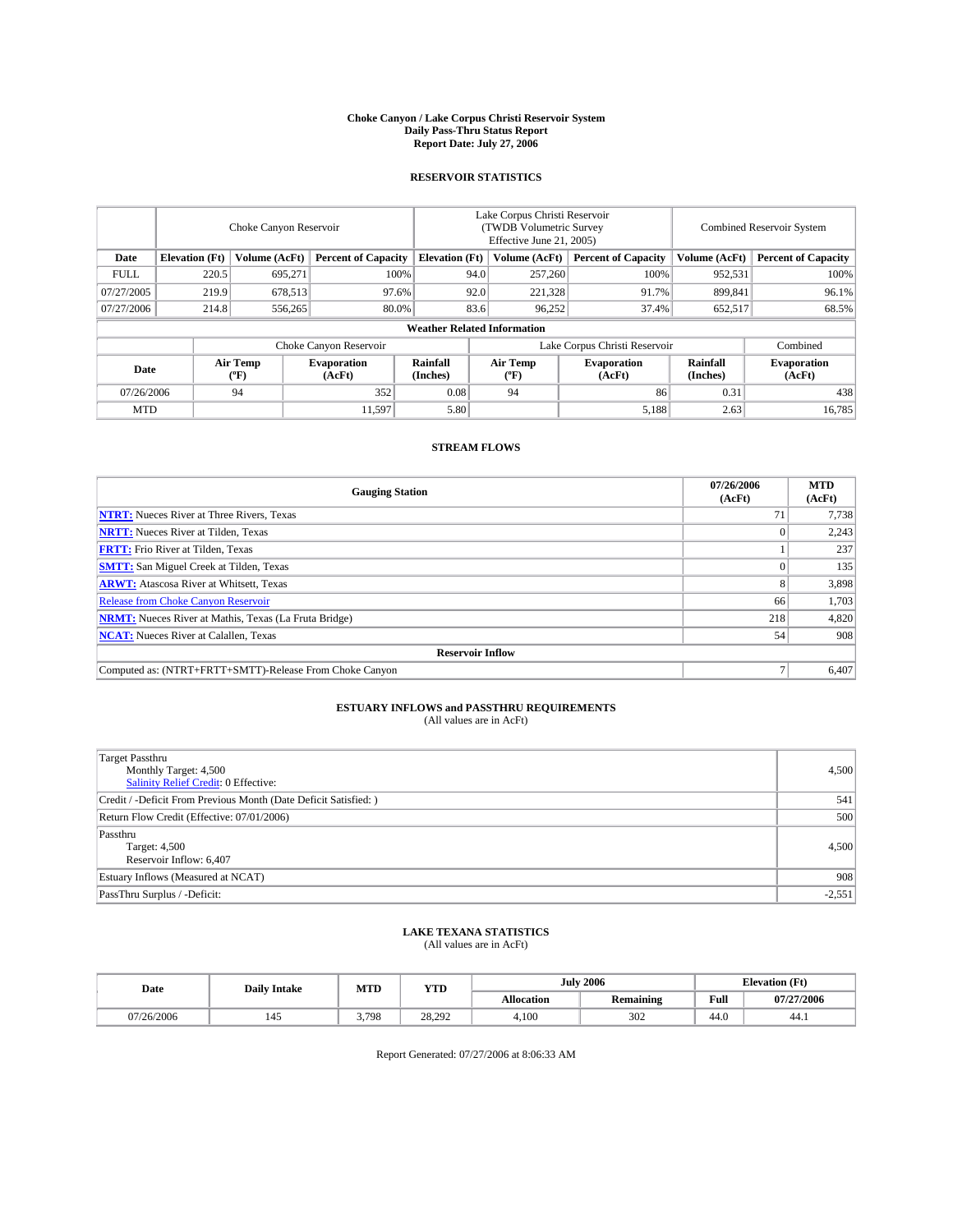#### **Choke Canyon / Lake Corpus Christi Reservoir System Daily Pass-Thru Status Report Report Date: July 28, 2006**

## **RESERVOIR STATISTICS**

|             | Choke Canyon Reservoir             |                  |                              |                             | Lake Corpus Christi Reservoir<br>(TWDB Volumetric Survey<br>Effective June 21, 2005) |                  |                               |                      | <b>Combined Reservoir System</b> |  |  |  |
|-------------|------------------------------------|------------------|------------------------------|-----------------------------|--------------------------------------------------------------------------------------|------------------|-------------------------------|----------------------|----------------------------------|--|--|--|
| Date        | <b>Elevation</b> (Ft)              | Volume (AcFt)    | <b>Percent of Capacity</b>   | <b>Elevation</b> (Ft)       |                                                                                      | Volume (AcFt)    | <b>Percent of Capacity</b>    | Volume (AcFt)        | <b>Percent of Capacity</b>       |  |  |  |
| <b>FULL</b> | 220.5                              | 695.271          |                              | 100%                        | 94.0                                                                                 | 257,260          | 100%                          | 952,531              | 100%                             |  |  |  |
| 07/28/2005  | 219.8                              | 677,998          |                              | 97.5%                       | 92.0                                                                                 | 221,503          | 91.8%                         | 899.501              | 96.0%                            |  |  |  |
| 07/28/2006  | 214.8                              | 555,808          |                              | 79.9%                       | 83.6                                                                                 | 96,479           | 37.5%                         | 652,287              | 68.5%                            |  |  |  |
|             | <b>Weather Related Information</b> |                  |                              |                             |                                                                                      |                  |                               |                      |                                  |  |  |  |
|             |                                    |                  | Choke Canyon Reservoir       |                             |                                                                                      |                  | Lake Corpus Christi Reservoir |                      | Combined                         |  |  |  |
| Date        |                                    | Air Temp<br>(°F) | <b>Evaporation</b><br>(AcFt) | <b>Rainfall</b><br>(Inches) |                                                                                      | Air Temp<br>("F) | <b>Evaporation</b><br>(AcFt)  | Rainfall<br>(Inches) | <b>Evaporation</b><br>(AcFt)     |  |  |  |
| 07/27/2006  |                                    | 90               | 319                          | 0.00                        |                                                                                      | 90               | 146                           | 0.05                 | 465                              |  |  |  |
| <b>MTD</b>  |                                    |                  | 11.916                       | 5.80                        |                                                                                      |                  | 5,334                         | 2.68                 | 17,250                           |  |  |  |

## **STREAM FLOWS**

| <b>Gauging Station</b>                                       | 07/27/2006<br>(AcFt) | <b>MTD</b><br>(AcFt) |
|--------------------------------------------------------------|----------------------|----------------------|
| <b>NTRT:</b> Nueces River at Three Rivers, Texas             | 81                   | 7,819                |
| <b>NRTT:</b> Nueces River at Tilden, Texas                   |                      | 2,243                |
| <b>FRTT:</b> Frio River at Tilden, Texas                     |                      | 237                  |
| <b>SMTT:</b> San Miguel Creek at Tilden, Texas               |                      | 135                  |
| <b>ARWT:</b> Atascosa River at Whitsett, Texas               | 10                   | 3,908                |
| <b>Release from Choke Canyon Reservoir</b>                   | 66                   | 1,769                |
| <b>NRMT:</b> Nueces River at Mathis, Texas (La Fruta Bridge) | 216                  | 5,036                |
| <b>NCAT:</b> Nueces River at Calallen, Texas                 | 125                  | 1,033                |
| <b>Reservoir Inflow</b>                                      |                      |                      |
| Computed as: (NTRT+FRTT+SMTT)-Release From Choke Canyon      | 16                   | 6,423                |

# **ESTUARY INFLOWS and PASSTHRU REQUIREMENTS**<br>(All values are in AcFt)

| Target Passthru<br>Monthly Target: 4,500<br>Salinity Relief Credit: 0 Effective: | 4,500    |
|----------------------------------------------------------------------------------|----------|
| Credit / -Deficit From Previous Month (Date Deficit Satisfied: )                 | 541      |
| Return Flow Credit (Effective: 07/01/2006)                                       | 500      |
| Passthru<br>Target: 4,500<br>Reservoir Inflow: 6,423                             | 4.500    |
| Estuary Inflows (Measured at NCAT)                                               | 1,033    |
| PassThru Surplus / -Deficit:                                                     | $-2,426$ |

# **LAKE TEXANA STATISTICS** (All values are in AcFt)

| Date       | <b>Daily Intake</b> | MTT<br>IVI I L | YTD    | July       | 2006             | <b>Elevation (Ft)</b> |            |
|------------|---------------------|----------------|--------|------------|------------------|-----------------------|------------|
|            |                     |                |        | Allocation | <b>Remaining</b> | Full                  | 07/28/2006 |
| 07/27/2006 | 140                 | 3.944          | 28,438 | 4.100      | 156              | 44.0                  | 44.0       |

Report Generated: 07/28/2006 at 8:11:00 AM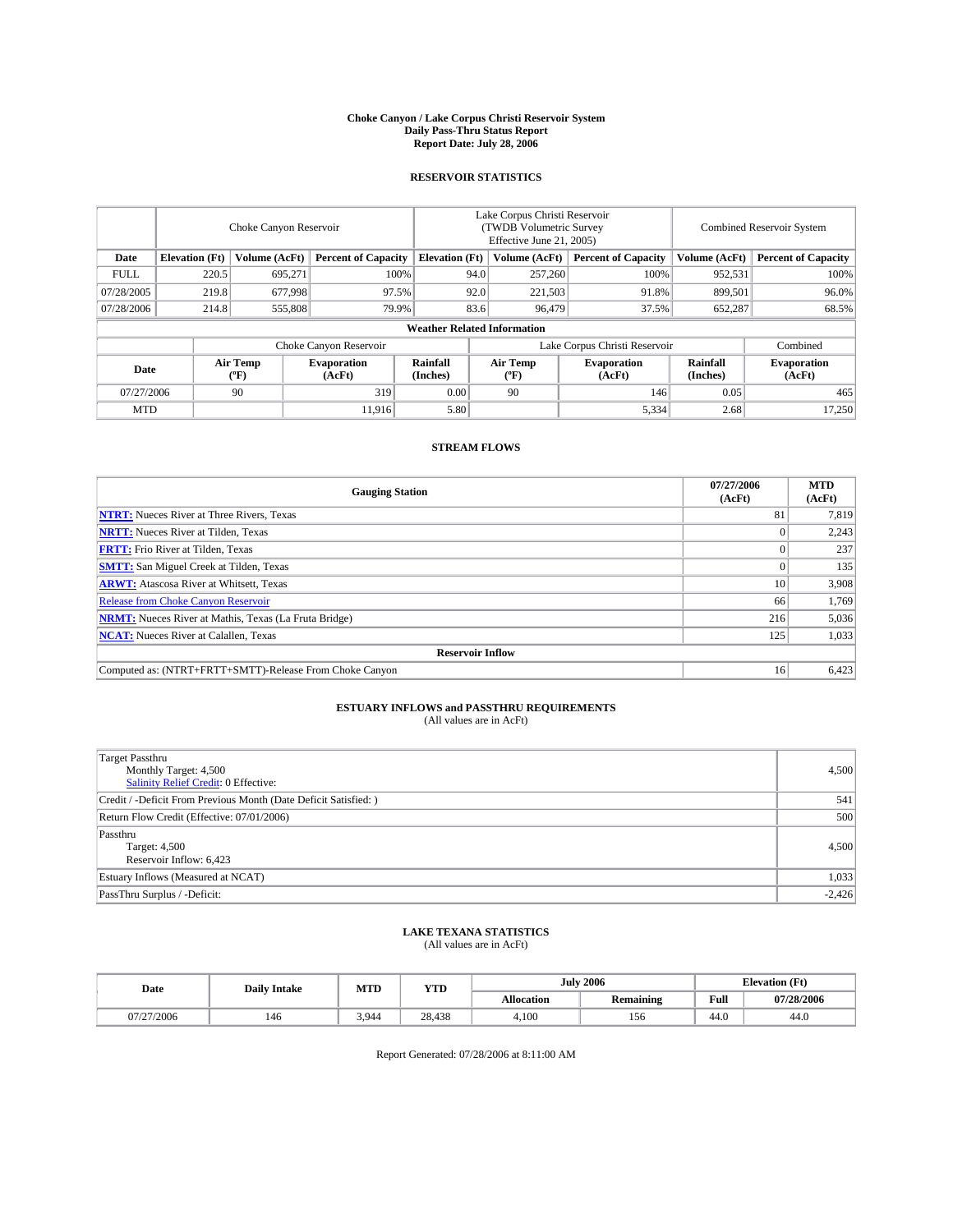#### **Choke Canyon / Lake Corpus Christi Reservoir System Daily Pass-Thru Status Report Report Date: July 29, 2006**

## **RESERVOIR STATISTICS**

|             | Choke Canyon Reservoir             |                  |                              |                             | Lake Corpus Christi Reservoir<br>(TWDB Volumetric Survey<br>Effective June 21, 2005) |                  |                               |                      | <b>Combined Reservoir System</b> |  |  |  |  |
|-------------|------------------------------------|------------------|------------------------------|-----------------------------|--------------------------------------------------------------------------------------|------------------|-------------------------------|----------------------|----------------------------------|--|--|--|--|
| Date        | <b>Elevation</b> (Ft)              | Volume (AcFt)    | <b>Percent of Capacity</b>   | <b>Elevation</b> (Ft)       |                                                                                      | Volume (AcFt)    | <b>Percent of Capacity</b>    | Volume (AcFt)        | <b>Percent of Capacity</b>       |  |  |  |  |
| <b>FULL</b> | 220.5                              | 695.271          |                              | 100%                        | 94.0                                                                                 | 257,260          | 100%                          | 952,531              | 100%                             |  |  |  |  |
| 07/29/2005  | 219.8                              | 677.741          | 97.5%                        |                             | 92.0                                                                                 | 221,328          | 91.7%                         | 899,069              | 96.0%                            |  |  |  |  |
| 07/29/2006  | 214.8                              | 555,349          |                              | 79.9%                       | 83.6                                                                                 | 96.025           | 37.3%                         | 651,374              | 68.4%                            |  |  |  |  |
|             | <b>Weather Related Information</b> |                  |                              |                             |                                                                                      |                  |                               |                      |                                  |  |  |  |  |
|             |                                    |                  | Choke Canyon Reservoir       |                             |                                                                                      |                  | Lake Corpus Christi Reservoir |                      | Combined                         |  |  |  |  |
| Date        |                                    | Air Temp<br>(°F) | <b>Evaporation</b><br>(AcFt) | <b>Rainfall</b><br>(Inches) |                                                                                      | Air Temp<br>("F) | <b>Evaporation</b><br>(AcFt)  | Rainfall<br>(Inches) | <b>Evaporation</b><br>(AcFt)     |  |  |  |  |
| 07/28/2006  |                                    | 95               | 538                          | 0.00                        |                                                                                      | 95               | 20                            | 0.00                 | 558                              |  |  |  |  |
| <b>MTD</b>  |                                    |                  | 12.454                       | 5.80                        |                                                                                      |                  | 5,354                         | 2.68                 | 17,808                           |  |  |  |  |

## **STREAM FLOWS**

| <b>Gauging Station</b>                                       | 07/28/2006<br>(AcFt) | <b>MTD</b><br>(AcFt) |
|--------------------------------------------------------------|----------------------|----------------------|
| <b>NTRT:</b> Nueces River at Three Rivers, Texas             | 89                   | 7,908                |
| <b>NRTT:</b> Nueces River at Tilden, Texas                   |                      | 2,243                |
| <b>FRTT:</b> Frio River at Tilden, Texas                     |                      | 238                  |
| <b>SMTT:</b> San Miguel Creek at Tilden, Texas               |                      | 135                  |
| <b>ARWT:</b> Atascosa River at Whitsett, Texas               | 14                   | 3,922                |
| <b>Release from Choke Canyon Reservoir</b>                   | 66                   | 1,834                |
| <b>NRMT:</b> Nueces River at Mathis, Texas (La Fruta Bridge) | 216                  | 5,252                |
| <b>NCAT:</b> Nueces River at Calallen, Texas                 | 93                   | 1,127                |
| <b>Reservoir Inflow</b>                                      |                      |                      |
| Computed as: (NTRT+FRTT+SMTT)-Release From Choke Canyon      | 24                   | 6,447                |

# **ESTUARY INFLOWS and PASSTHRU REQUIREMENTS**<br>(All values are in AcFt)

| Target Passthru<br>Monthly Target: 4,500<br>Salinity Relief Credit: 0 Effective: | 4,500    |
|----------------------------------------------------------------------------------|----------|
| Credit / -Deficit From Previous Month (Date Deficit Satisfied: )                 | 541      |
| Return Flow Credit (Effective: 07/01/2006)                                       | 500      |
| Passthru<br>Target: 4,500<br>Reservoir Inflow: 6,447                             | 4,500    |
| Estuary Inflows (Measured at NCAT)                                               | 1,127    |
| PassThru Surplus / -Deficit:                                                     | $-2,332$ |

### **LAKE TEXANA STATISTICS** (All values are in AcFt)

| Date       | <b>Daily Intake</b> |       | MTD<br><b>YTD</b> |            | <b>July 2006</b> | $(T_{\rm M})$<br><b>Elevation</b> (Ft) |                |
|------------|---------------------|-------|-------------------|------------|------------------|----------------------------------------|----------------|
|            |                     |       |                   | Allocation | <b>Remaining</b> | Full                                   | 07/29/2006     |
| 07/28/2006 | 146                 | 4.090 | 28.584            | 4.100      | 1 V              | 44.0                                   | $\sim$<br>44.0 |

Report Generated: 07/29/2006 at 8:01:44 AM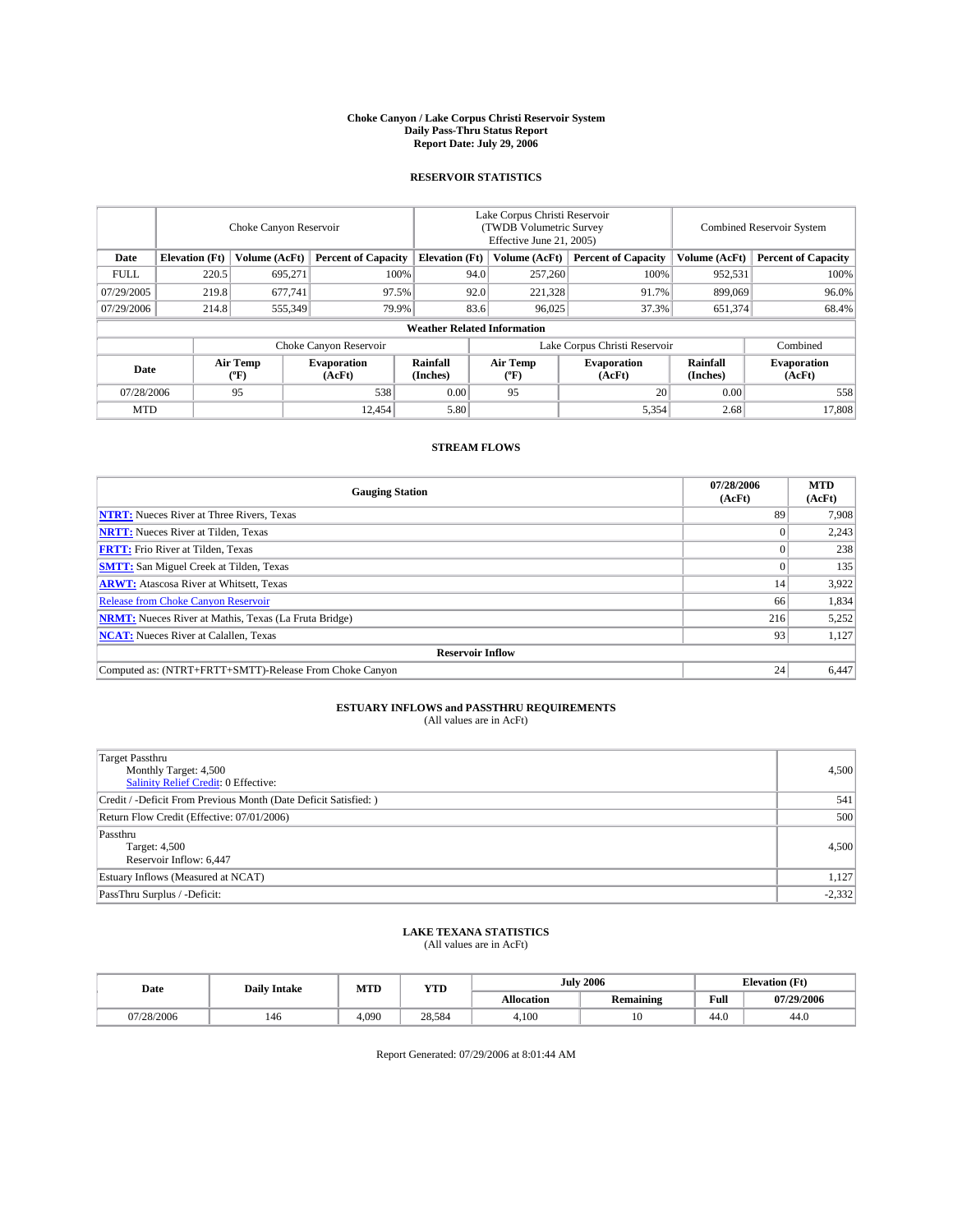#### **Choke Canyon / Lake Corpus Christi Reservoir System Daily Pass-Thru Status Report Report Date: July 30, 2006**

## **RESERVOIR STATISTICS**

|             | Choke Canyon Reservoir |                  |                              |                                    | Lake Corpus Christi Reservoir<br>(TWDB Volumetric Survey<br>Effective June 21, 2005) |                  |                               |                      | Combined Reservoir System    |  |  |
|-------------|------------------------|------------------|------------------------------|------------------------------------|--------------------------------------------------------------------------------------|------------------|-------------------------------|----------------------|------------------------------|--|--|
| Date        | <b>Elevation</b> (Ft)  | Volume (AcFt)    | <b>Percent of Capacity</b>   | <b>Elevation</b> (Ft)              |                                                                                      | Volume (AcFt)    | <b>Percent of Capacity</b>    | Volume (AcFt)        | <b>Percent of Capacity</b>   |  |  |
| <b>FULL</b> | 220.5                  | 695,271          | 100%                         |                                    | 94.0                                                                                 | 257,260          | 100%                          | 952,531              | 100%                         |  |  |
| 07/30/2005  | 219.8                  | 676,972          | 97.4%                        |                                    | 92.0                                                                                 | 220,978          | 91.6%                         | 897,950              | 95.9%                        |  |  |
| 07/30/2006  | 214.8                  | 554,890          | 79.8%                        |                                    | 83.5                                                                                 | 95,685           | 37.2%                         | 650,575              | 68.3%                        |  |  |
|             |                        |                  |                              | <b>Weather Related Information</b> |                                                                                      |                  |                               |                      |                              |  |  |
|             |                        |                  | Choke Canyon Reservoir       |                                    |                                                                                      |                  | Lake Corpus Christi Reservoir |                      | Combined                     |  |  |
| Date        |                        | Air Temp<br>(°F) | <b>Evaporation</b><br>(AcFt) | Rainfall<br>(Inches)               |                                                                                      | Air Temp<br>("F) | <b>Evaporation</b><br>(AcFt)  | Rainfall<br>(Inches) | <b>Evaporation</b><br>(AcFt) |  |  |
| 07/29/2006  |                        | 96               | 697                          | 0.00                               |                                                                                      | 95               | 138                           | 0.00                 | 835                          |  |  |
| <b>MTD</b>  |                        |                  | 13,151                       | 5.80                               |                                                                                      |                  | 5,492                         | 2.68                 | 18,643                       |  |  |

## **STREAM FLOWS**

| <b>Gauging Station</b>                                       | 07/29/2006<br>(AcFt) | <b>MTD</b><br>(AcFt) |
|--------------------------------------------------------------|----------------------|----------------------|
| <b>NTRT:</b> Nueces River at Three Rivers, Texas             | 85                   | 7,994                |
| <b>NRTT:</b> Nueces River at Tilden, Texas                   |                      | 2,243                |
| <b>FRTT:</b> Frio River at Tilden, Texas                     |                      | 238                  |
| <b>SMTT:</b> San Miguel Creek at Tilden, Texas               |                      | 135                  |
| <b>ARWT:</b> Atascosa River at Whitsett, Texas               |                      | 3,929                |
| <b>Release from Choke Canyon Reservoir</b>                   | 66                   | 1,900                |
| <b>NRMT:</b> Nueces River at Mathis, Texas (La Fruta Bridge) | 214                  | 5,467                |
| <b>NCAT:</b> Nueces River at Calallen, Texas                 | 60                   | 1,186                |
| <b>Reservoir Inflow</b>                                      |                      |                      |
| Computed as: (NTRT+FRTT+SMTT)-Release From Choke Canyon      | 20                   | 6,467                |

# **ESTUARY INFLOWS and PASSTHRU REQUIREMENTS**<br>(All values are in AcFt)

| Target Passthru<br>Monthly Target: 4,500<br>Salinity Relief Credit: 0 Effective: | 4,500    |
|----------------------------------------------------------------------------------|----------|
| Credit / -Deficit From Previous Month (Date Deficit Satisfied: )                 | 541      |
| Return Flow Credit (Effective: 07/01/2006)                                       | 500      |
| Passthru<br>Target: 4,500<br>Reservoir Inflow: 6,467                             | 4,500    |
| Estuary Inflows (Measured at NCAT)                                               | 1,186    |
| PassThru Surplus / -Deficit:                                                     | $-2,273$ |

# **LAKE TEXANA STATISTICS** (All values are in AcFt)

| Date       |     | <b>YTD</b><br>MTD<br><b>Daily Intake</b> |        |            | <b>July 2006</b> | $(T_{\rm M})$<br><b>Elevation</b> (Ft) |            |
|------------|-----|------------------------------------------|--------|------------|------------------|----------------------------------------|------------|
|            |     |                                          |        | Allocation | <b>Remaining</b> | Full                                   | 07/30/2006 |
| 07/29/2006 | 146 | 1936<br>1.2JU                            | 28.730 | 4.100      | 136              | 44.0                                   | 44.0       |

Report Generated: 07/30/2006 at 7:55:33 AM